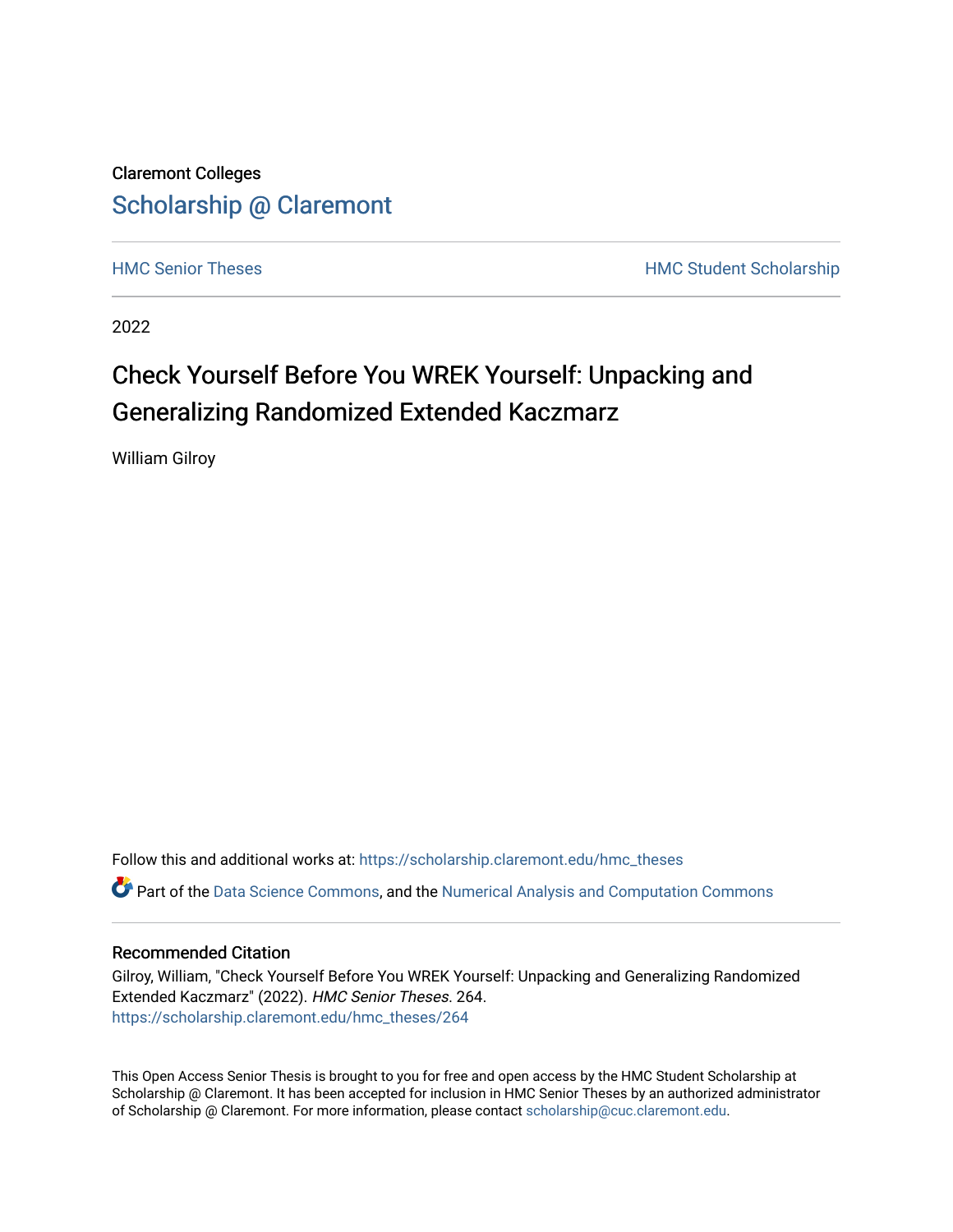# Check Yourself Before You WREK Yourself: Unpacking and Generalizing Randomized Extended Kaczmarz

**Will Gilroy**

Jamie Haddock, Advisor

Heather Zinn-Brooks, Reader



**Department of Mathematics**

May, 2022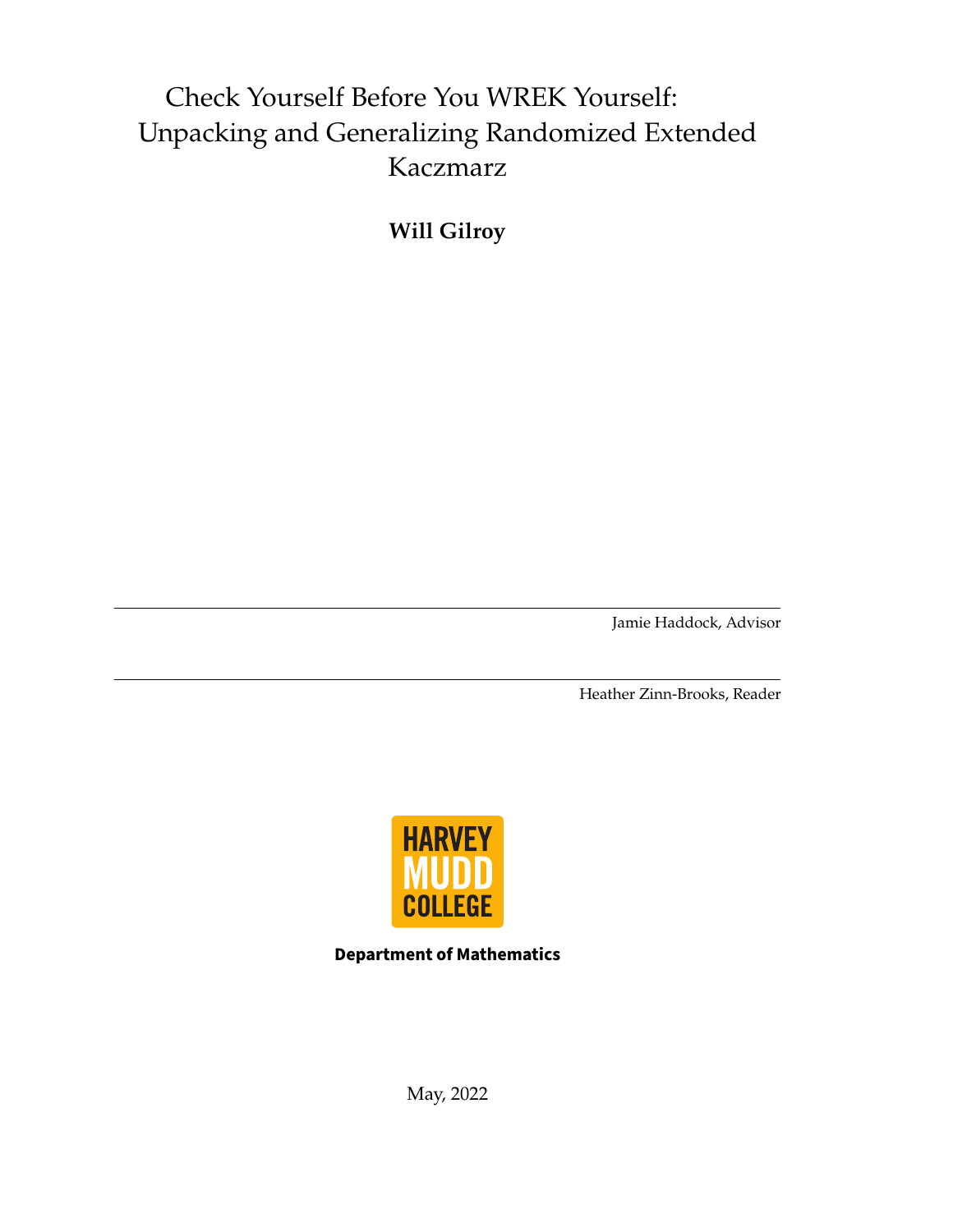Copyright © 2022 Will Gilroy.

The author grants Harvey Mudd College and the Claremont Colleges Library the nonexclusive right to make this work available for noncommercial, educational purposes, provided that this copyright statement appears on the reproduced materials and notice is given that the copying is by permission of the author. To disseminate otherwise or to republish requires written permission from the author.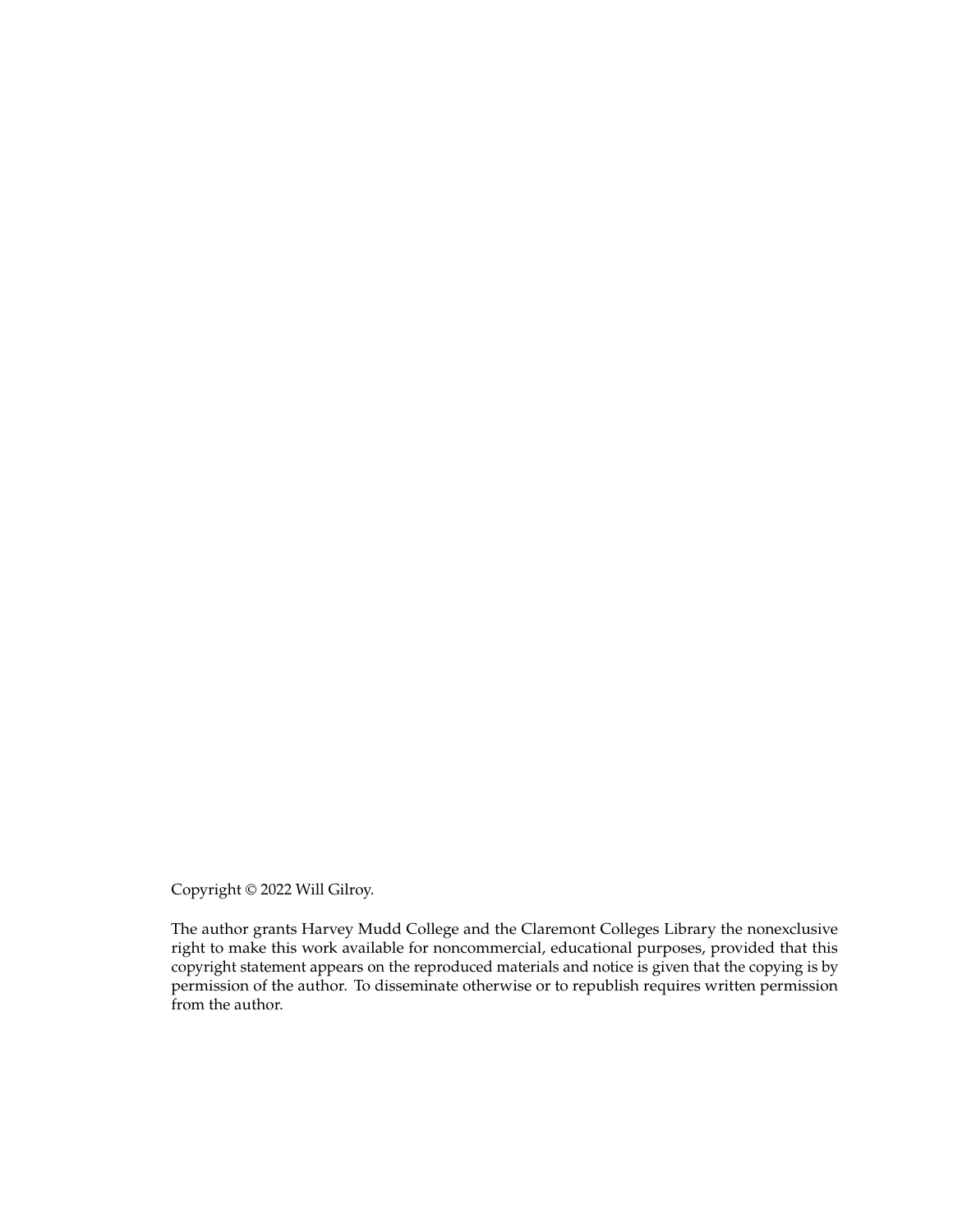# <span id="page-3-0"></span>**Abstract**

Linear systems are fundamental in many areas of science and engineering. With the advent of computers there now exist extremely *large* linear systems that we are interested in. Such linear systems lend themselves to iterative methods. One such method is the family of algorithms called Randomized Kaczmarz methods.

Among this family, there exists a Randomized Kaczmarz variant called Randomized Extended Kaczmarz which solves for least squares solutions in inconsistent linear systems. Among Kaczmarz variants, Randomized Extended Kaczmarz is unique in that it modifies input system in a special way to solve for the least squares solution.

In this work we unpack the geometry underlying Randomized Extended Kaczmarz (REK) by uniting proofs by [Zouzias and Freris](#page-69-0) [\(2013\)](#page-69-0) and [Du](#page-69-1) [\(2018\)](#page-69-1), leading to more insight about *why* REK works. We also provide novel proofs showing: that REK will converge with an alternative sequence of **z** updates, and giving a closed form for REK's original **z** updates. Lastly we have done some work generalizing the ideas behind REK and QuantileRK [\(Haddock et al., 2020\)](#page-69-2) to lay foundations for a new Randomized Kaczmarz variant called *Weighted Randomized Extended Kaczmarz* (WREK) which aim to solve weighted least squares problems with dynamic reweightings.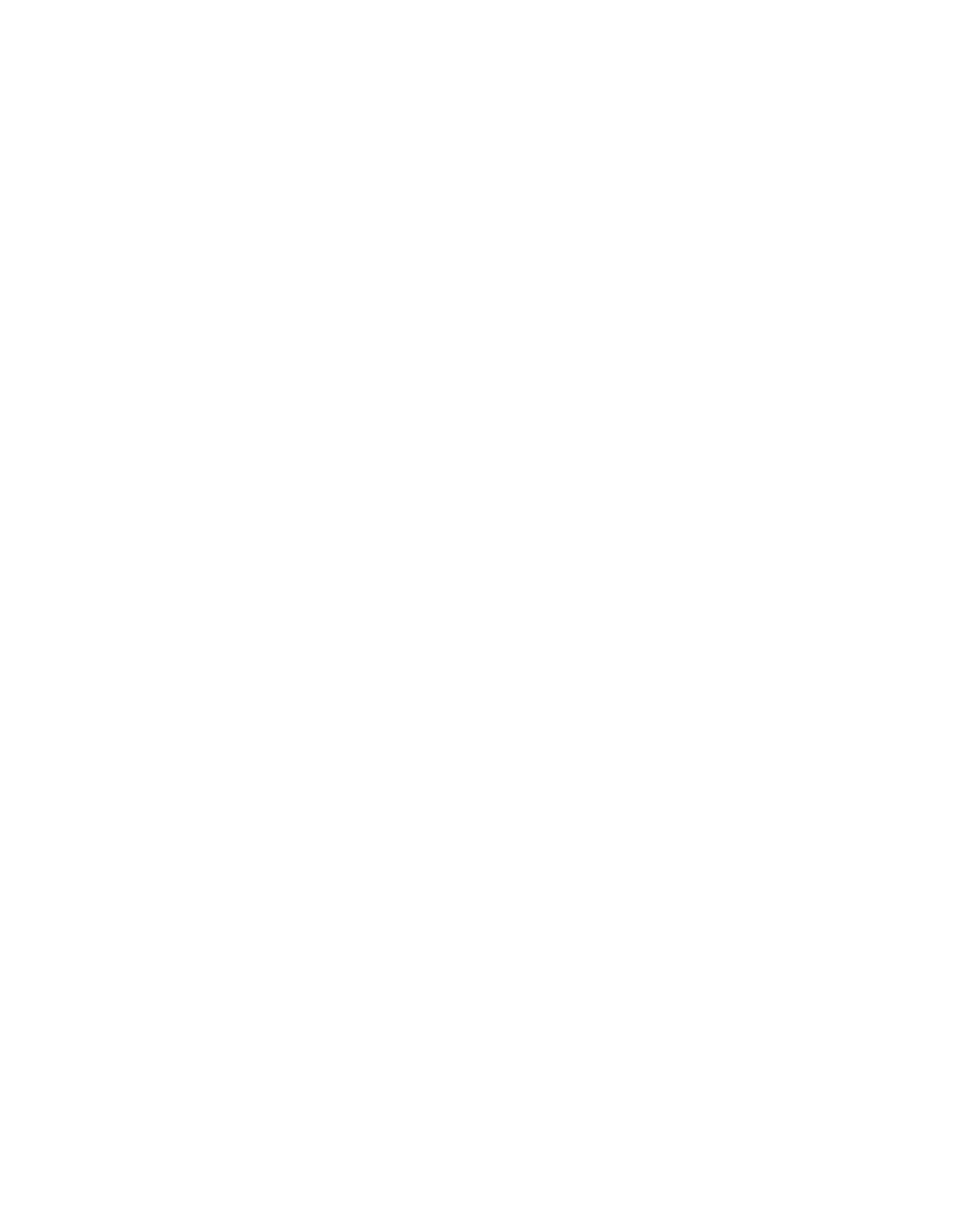# **Contents**

| Abstract                                                                                                                | iii                                 |
|-------------------------------------------------------------------------------------------------------------------------|-------------------------------------|
| Acknowledgments                                                                                                         | xi                                  |
| Preface                                                                                                                 | xiii                                |
| <b>Background on Linear Systems</b><br>1<br>1.1<br>1.2                                                                  | 1<br>$\mathbf{1}$<br>$\overline{4}$ |
| 1.3<br>"Solutions" to Inconsistent Systems $\dots \dots \dots \dots \dots \dots \dots \dots \dots \dots$<br>1.4<br>1.5  | $\overline{7}$<br>10<br>13          |
| <b>Randomized Kaczmarz</b><br>$\overline{2}$<br>2.1<br>2.2                                                              | 15<br>17<br>21                      |
| 3<br>Randomized Extended Kaczmarz<br>3.1<br>3.2<br>3.3<br>REK Convergence for an Arbitrary Sequence of b Vectors<br>3.4 | 23<br>23<br>26<br>28<br>39          |
| Weighted Randomized Extended Kaczmarz<br>4<br>4.1<br>4.2<br>4.3<br>4.4<br>4.5                                           | 43<br>43<br>45<br>47<br>52<br>54    |
| <b>Bibliography</b>                                                                                                     | 55                                  |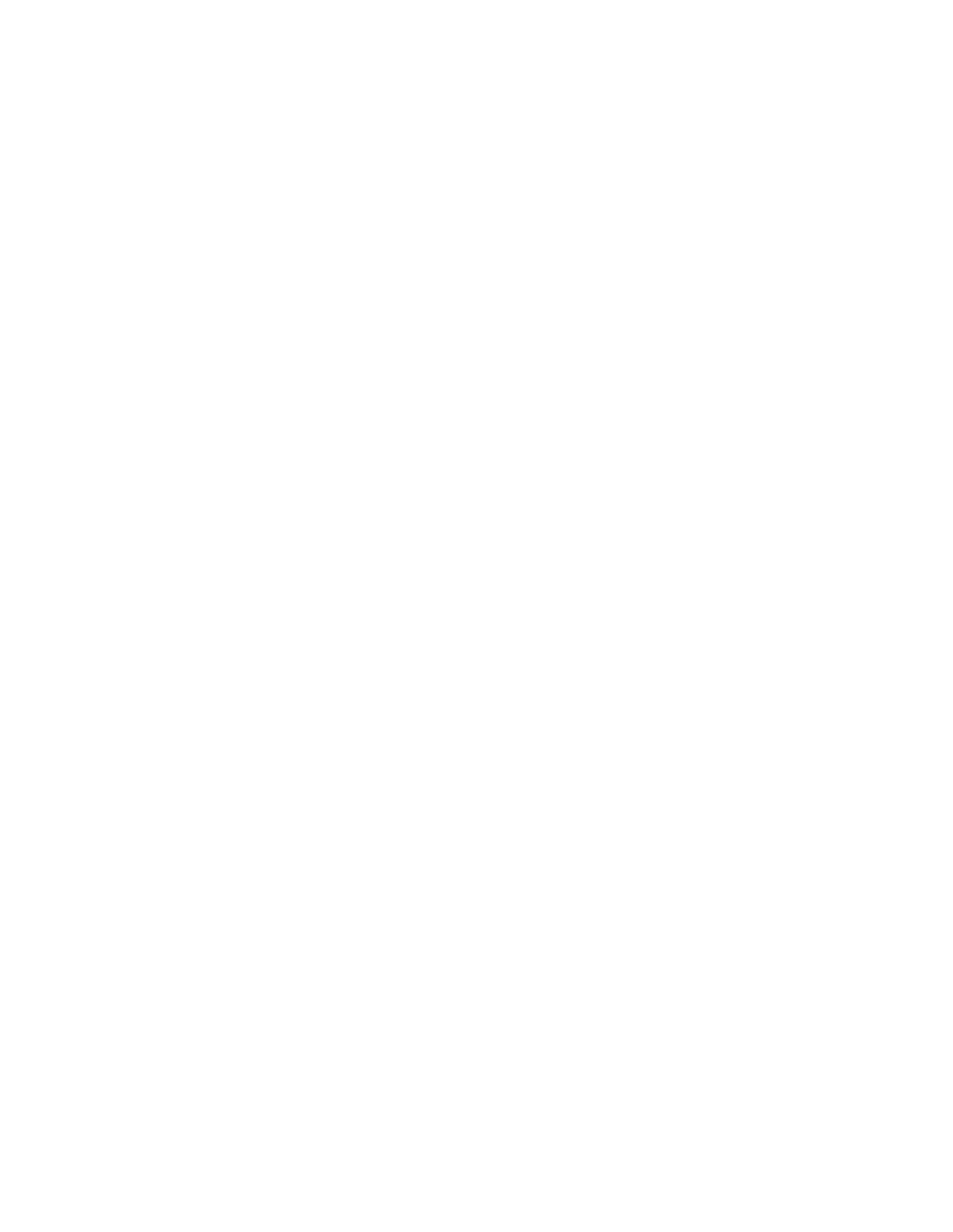# **List of Figures**

| 1.1<br>1.2<br>1.3 | Visualization of the geometry of the given linear system.<br>Geometric depiction of a rank one linear system as given in example (1.2.1).<br>The geometry of an inconsistent linear system. There is no solution to this<br>linear system as seen since there is no point in $\mathbb{R}^2$ where all three hyperplanes                                                                                                  | 6<br>7 |
|-------------------|--------------------------------------------------------------------------------------------------------------------------------------------------------------------------------------------------------------------------------------------------------------------------------------------------------------------------------------------------------------------------------------------------------------------------|--------|
| 1.4               | The geometry of a noisy linear system. The original linear system is                                                                                                                                                                                                                                                                                                                                                     | 8      |
|                   | represented by the dotted lines. The hyperplanes have been modified by a                                                                                                                                                                                                                                                                                                                                                 | 9      |
| 1.5               | The geometry of a corrupted linear system. In this case nearly all the<br>hyperplanes intersect at a single point but with a few highly perturbed<br>hyperplanes. One solution we might want is the point where most of the<br>hyperplanes intersect, in this case on the left. However, the least squares<br>solution for such a system is far away from that point, instead it is somewhere                            |        |
|                   | between the corrupted hyperplanes and the point we would actually want.                                                                                                                                                                                                                                                                                                                                                  | 10     |
| 2.1               | Iterations from Randomized Kaczmarz. At each step $x^{(k)}$ is orthogonally<br>projected onto a randomly selected affine hyperplane. Each hyperplane<br>represents a single equation from our linear system.                                                                                                                                                                                                             | 16     |
| 2.2               | Recall that in corrupted linear systems the solution we would want is the one<br>where the corrupted hyperplanes are ignored. Here, the desired solution is<br>denoted by x <sup>*</sup> . However, Randomized Kaczmarz will never converge to x <sup>*</sup> .<br>Instead, Randomized Kaczmarz may get close, but every time a corrupted<br>hyperplane is projected onto the x iterates will move far away from $x^*$ . | 21     |
| 3.1               | Steps of REK iterations demonstrating the system updates and the solution<br>vector estimate updates $x^{(k)}$ . The hyperplanes of the original inconsistent<br>system is represented with the black lines and the modified system is                                                                                                                                                                                   | 25     |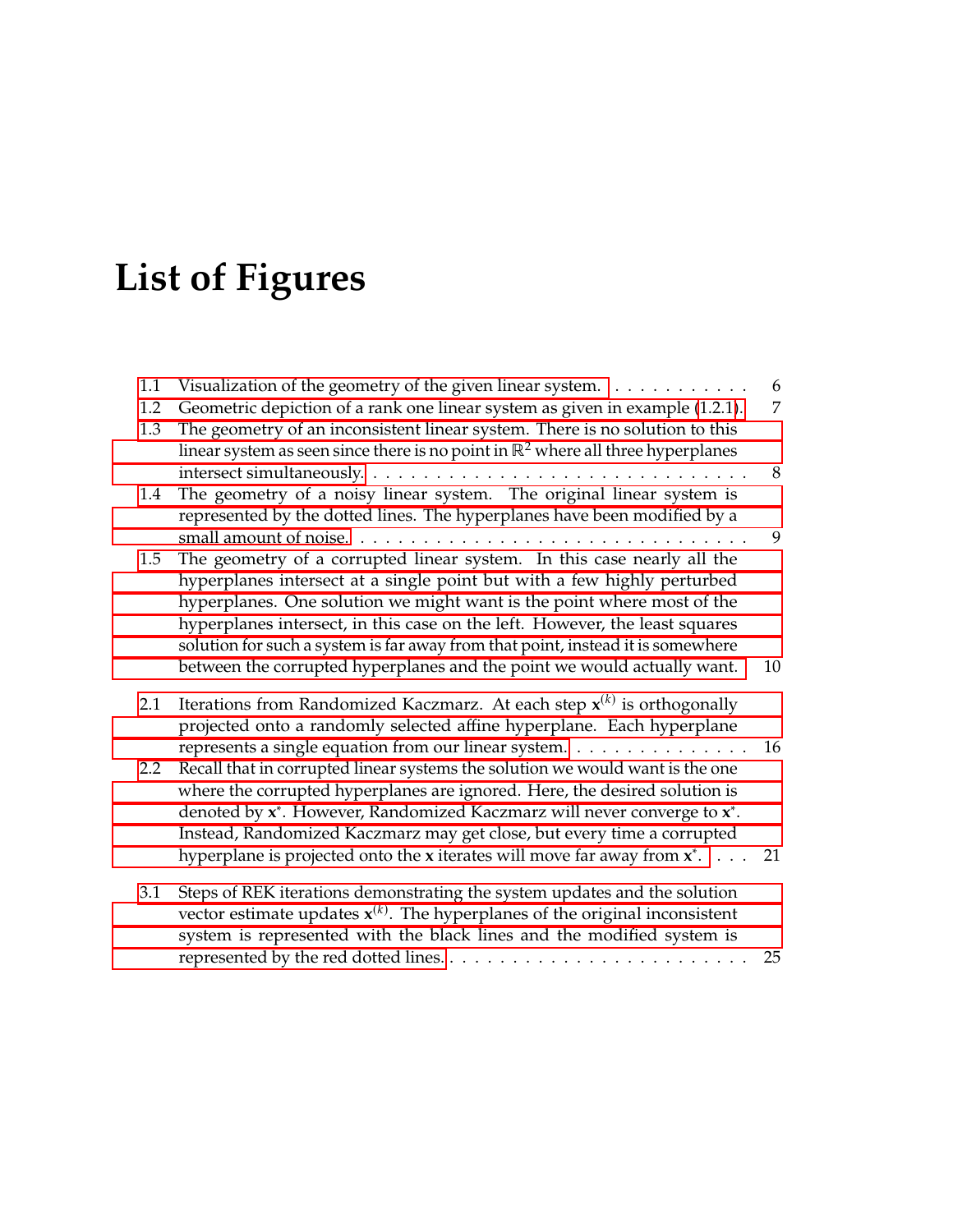- 3.2 [A geometric depiction of Du's Fundamental Triangle. The black lines indicate](#page-48-0) the inconsistent system  $A$ **x** = **b**[, indicate the convergent system](#page-48-0)  $A$ **x** = **b**<sub>col(A)</sub>.<br>The magneta triangle depicts Du's Eundemental Triangle. Here both  $\mathbf{x}^{(k)}$ [The magenta triangle depicts Du's Fundamental Triangle. Here both](#page-48-0)  $\mathbf{x}^{(k)}$ and  $\hat{\mathbf{x}}^{(k)}$  [are orthogonal projection from](#page-48-0)  $\mathbf{x}^{(k-1)}$ . Note that  $\mathbf{x}^{(k-1)}$  and  $\mathbf{x}^{(k)}$  is not [necessarily on either system's hyperplanes because REK's iterates are some](#page-48-0) [modified system between the original system and the convergent system.](#page-48-0) . 34
- 4.1 [Here we have an inconsistent linear system visualized by the black lines.](#page-64-0) [Our single reweighting only affects the thick hyperplane. The magenta line](#page-64-0) [indicates the line along which the pseudosolutions move.](#page-64-0) . . . . . . . . . . 50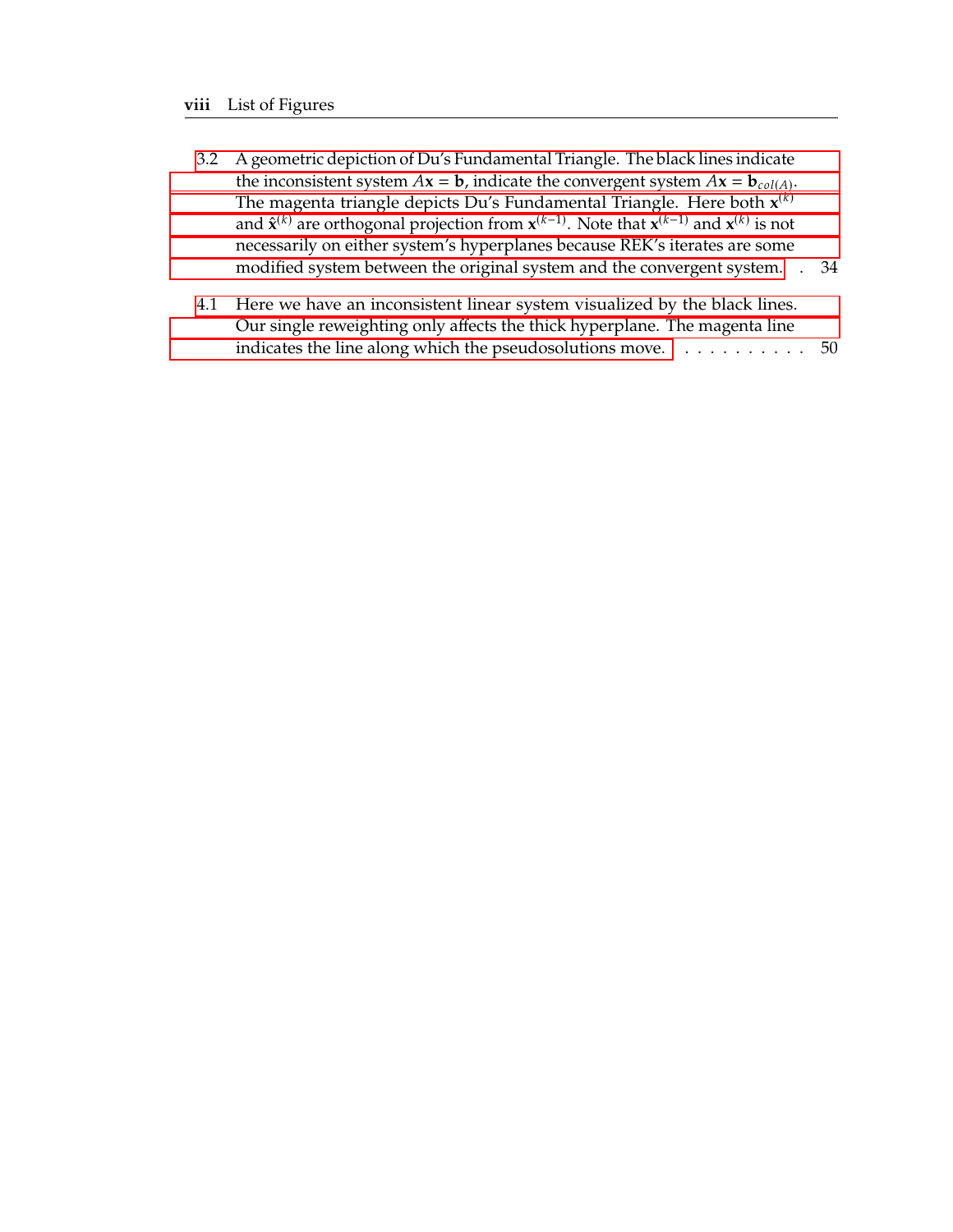# **List of Algorithms**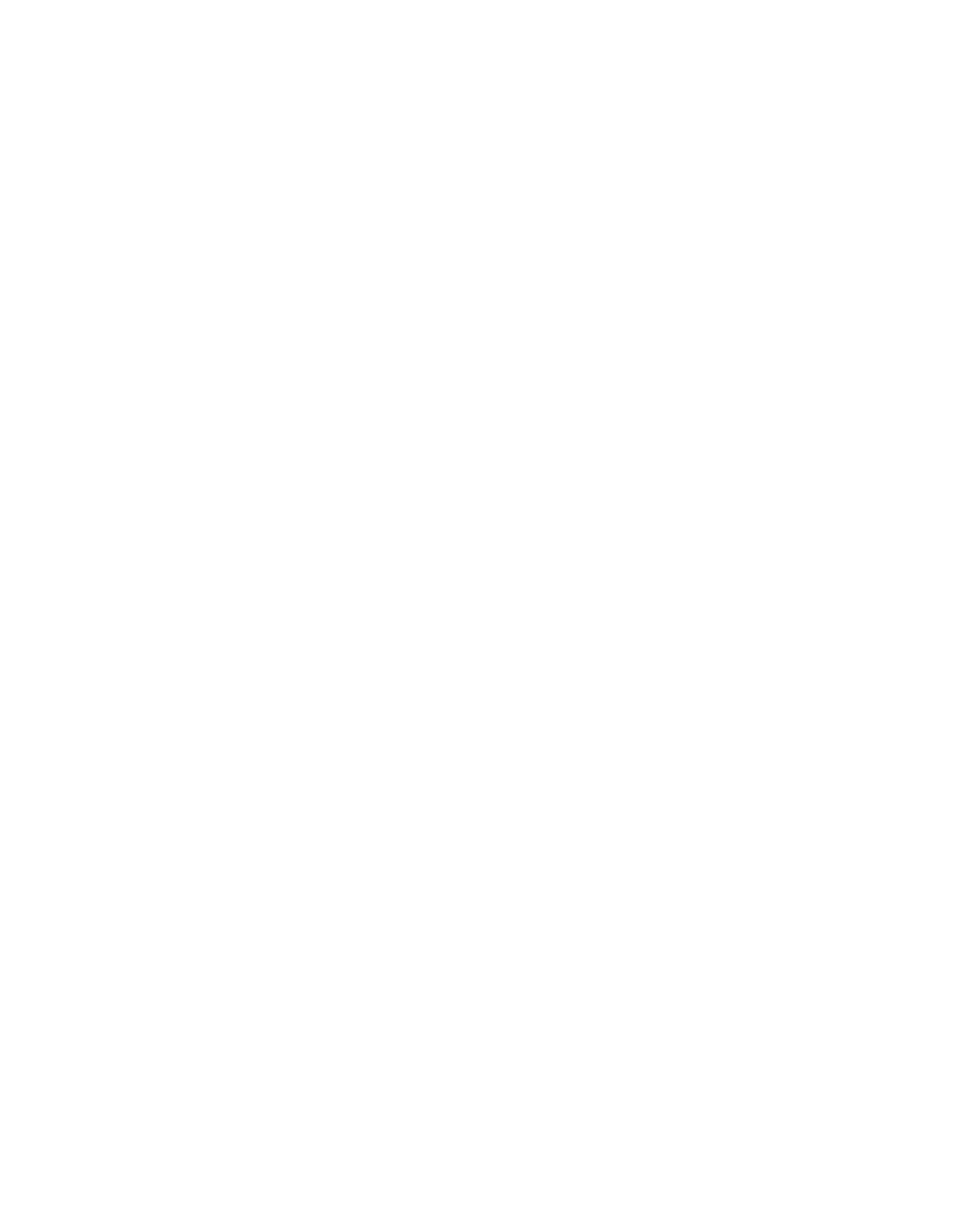# <span id="page-11-0"></span>**Acknowledgments**

Thank you to Prof Haddock for guiding and mentoring me over these months. What a wonderful journey. I will always appreciate your support and encouragement.

Thank you also to the Large Linear Systems UCLA Applied Mathematics Group, we created some delightful stories together.

Thank you to the many Mudd Profs (Maths and otherwise!) who have given me important support over the years. Mathematics used to be one of my least favourite subjects until I met you all and rekindled a new relationship with the subject. Thank you for all the help, through every the stumble and celebration. Thank you Patty for helping me understand that it's not bad to see things a bit differently, and for introducing me to LW.

Thank you to all my friends and their families who invited me in during the years we could not be on campus and I could not go home, I really do not know what I would have done without you all. Thank you to all my friends, I'm so happy to have spent these years with you. If any of my Physics frosh are here, thank you for spending your evenings with us, meeting you all was such a joy. You're all going to do wonderful things.

Thank you for taking the time to read This Work.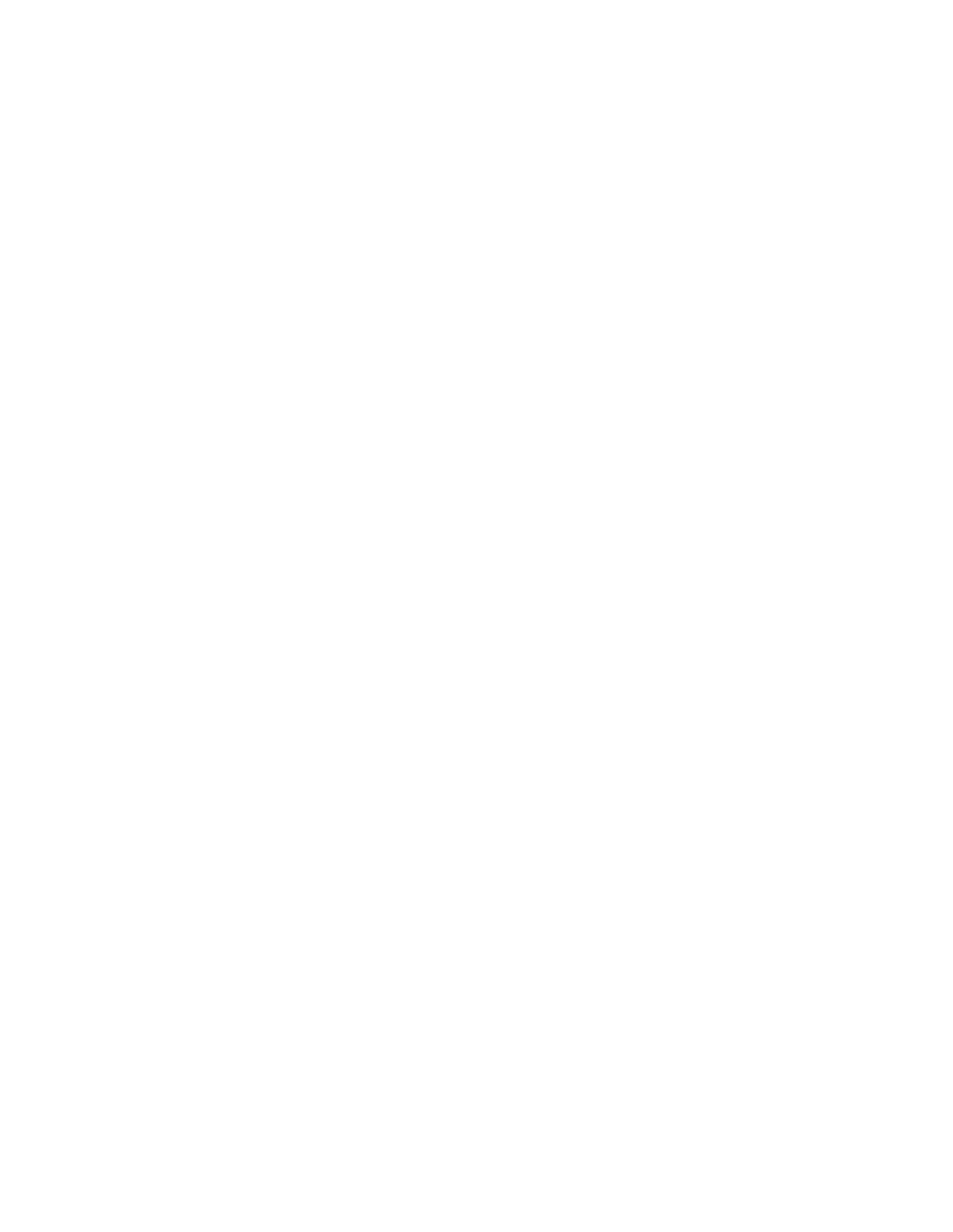# <span id="page-13-0"></span>**Preface**

To my dear reader.

In my experience, the preface is a space for me as an author to speak to you as a reader. Readers, like humans, are non-homogenous. You're bringing particular experiences, and intentions to the table. I will acknowledge you as best I can. That is, I will try my best to write for a human being. At this moment, I will acknowledge certain groups of people that I imagine might find their way to a text like this.

To the undergraduate reader. Welcome! Perhaps you are interested in seeing what Harvey Mudd Maths students get up to. Perhaps you are thinking of doing Maths Thesis yourself and you want to see what kind of work Prof Haddock gets up to. Maybe you're here for an entirely different reason. Whatever the reason, I'm glad you're here. Compared to other senior theses you might read I think the background to read this text will be relatively managable. I would say that you only need one or two undergraduate classes on linear algebra to follow this text in as much detail as you want. I've tried to make clear the ideas I will be leaning on, and so some parts of this document can provide as a reference point or a very quick review. The numerical analysis in this text can be a hive of symbols but nothing super arcane is being pulled out. If you prefer, there is a good amount of geometric intuition that I emphasize which you are free to lean on. I would recommend reading from the start, skipping around, or reading at whatever pace feels fun and engaging.

To the academic. Welcome! Thanks for taking an interest in my thesis. I imagine you are experienced in navigating Mathematical texts. Nevertheless, if you are interested in learning about Randomized Kaczmarz then I would recommend starting at Chapter two. If you are familiar with Randomized Kaczmarz then my main contributions can be found in chapters three and four. My main contributions are outlined in the Abstract of this document.

Lastly, in my experience, an important part a part of Mathematics is the doing. I believe "doing maths" is a multifaceted human experience. I think it should not be as difficult as it is for someone with the right curiousity and desire to "do mathematics". To this end, I want to emphasize all the non-rational parts of mathematics; all the time spend investigating, conjecturing, failing, proving, confusing, realizing, hoping, forgetting, enjoying. I will do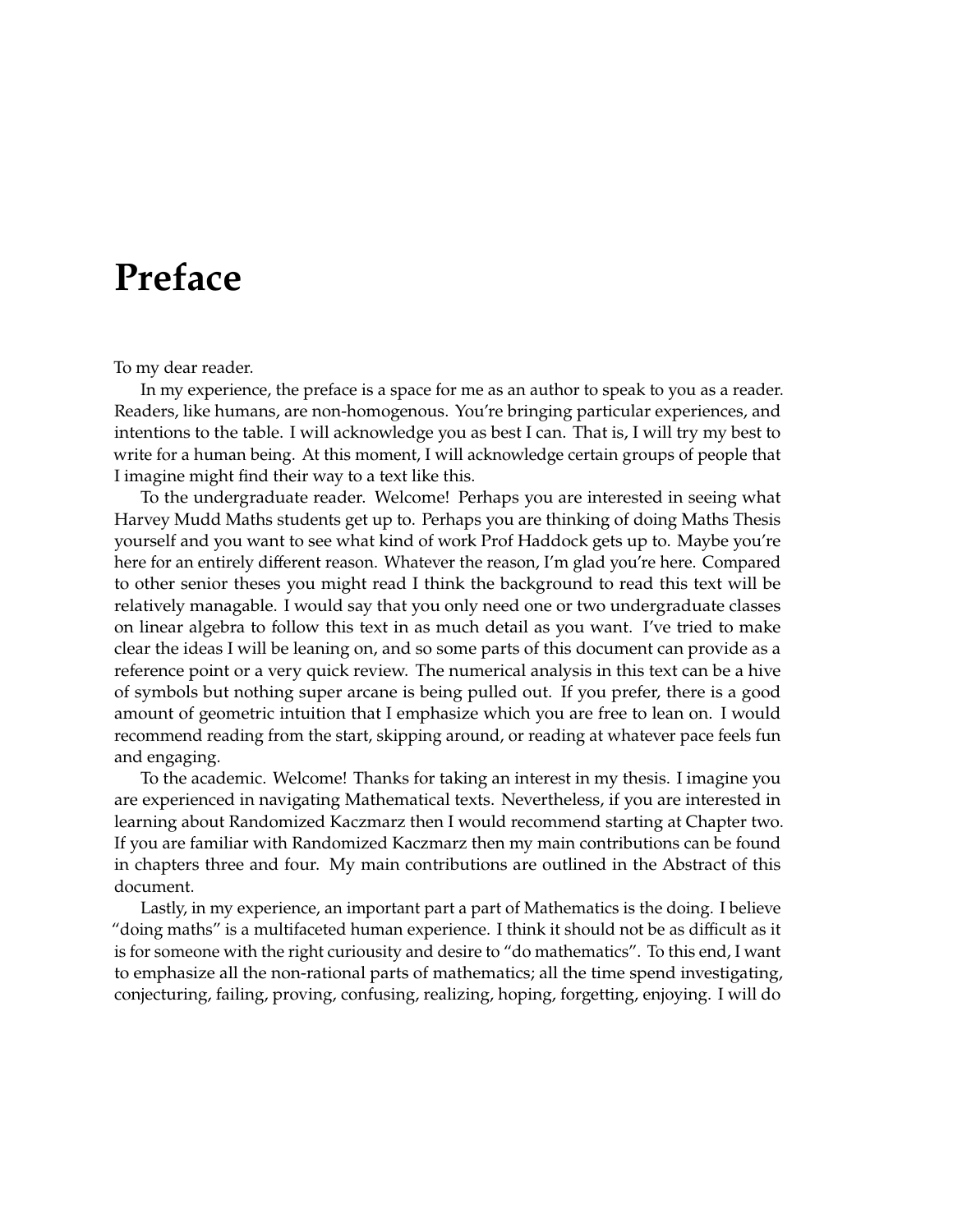my best to acknowledge these non-rational parts of "doing maths" in the following ways.

Usually texts like this are for me to tell you the adventures I've been on, to tell you what hill I've climbed and how exactly I climbed it. That sort of writing is mostly fun for me only. However, I've already had my fun climbing this hill and so, apart from articulating myself to clarify my ideas, that kind of writing is not useful at all. That said, I want to graduate and we exist in a certain subculture which expects a certain kind of writing, so I will meet you halfway. I will write this document about my adventures, but I will point out places which *might* be interesting to explore for yourself (of course, what you find fun depends on who you are, but I will do my best to guess). At various points in this text I will leave a small  $\mathfrak{B}$  which indicates that I think the following idea might be fun to think about, or that there's a deep idea lurking here which is worth experiencing, or that this is an affluent place look.

I will also try to write in such a way that emphasizes where all the pieces fit into the bigger story of this hill that we're climbing together. Of course, there are parts which cannot be told, only experienced. I think Mathematics is its least fun if I am a tour guide and you are a tourist. So instead, let's go as friends exploring together.

One last thing. Life is bigger outside of Mathematics. For you, I, and everyone else. I want to take a moment to acknowledge wherever we are, in whatever sense is most meaningful.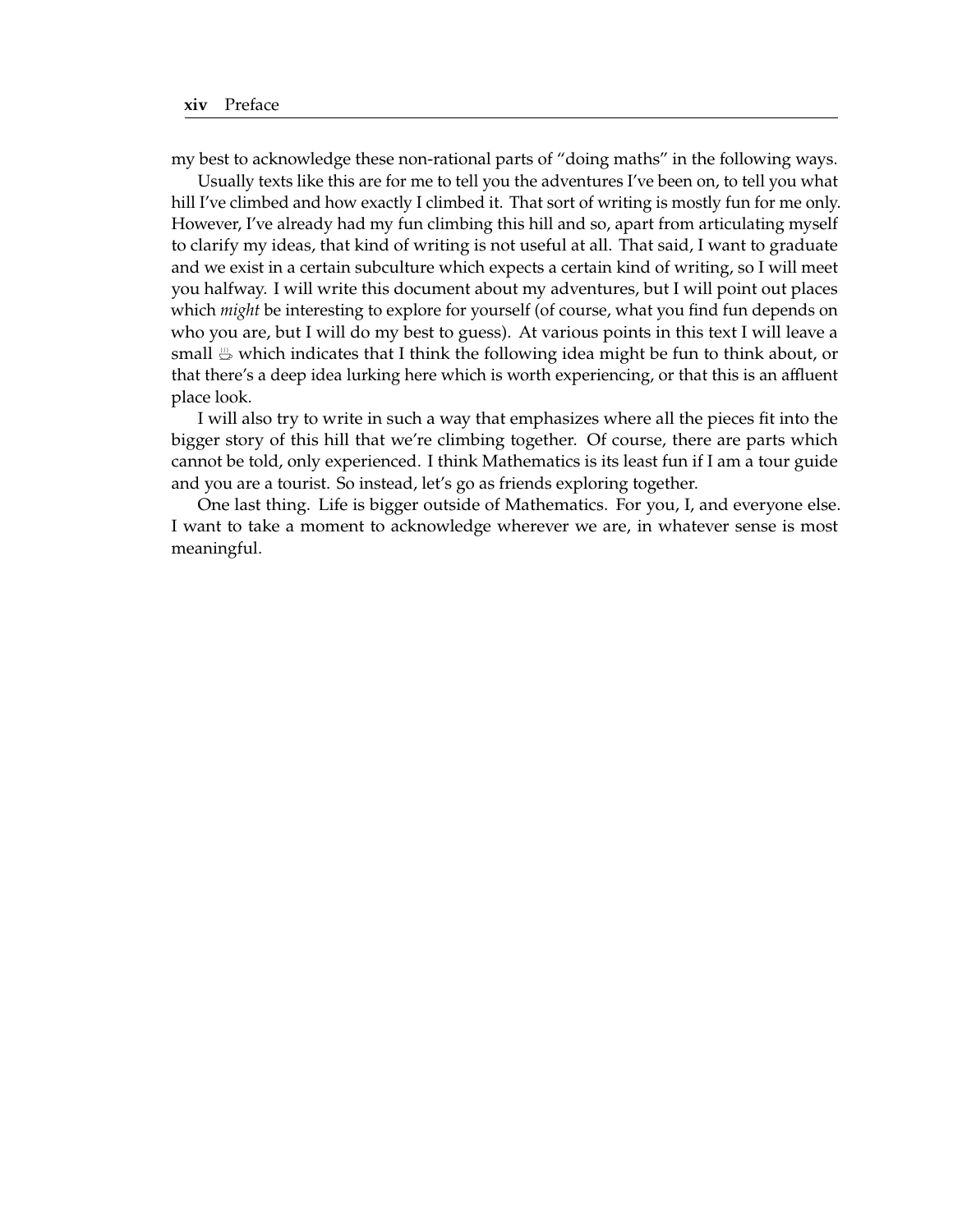# <span id="page-15-0"></span>**Chapter 1 Background on Linear Systems**

In this document we are motivated by linear systems and how to solve them numerically. From a very abstract level, a system is described by an operator which maps input functions to output functions. Furthermore, a system is linear if and only if it satisfies the property that the net response caused by two or more inputs is equivalent to the sum of the responses that each of these inputs cause individually. This informal definition outlines why linear systems appear in places like engineering — where our input and output functions might be special kinds of signals, mechanical systems, or other kinds of systems<sup>[1](#page-15-2)</sup>. This definition might also show why linear systems arise in quantum mechanics where the state of a particle can be represented by linear combinations of states which remain constant under the time operator. In many of these applied systems we are interested in the quantities which are output by a system. In the case of a quantum system we may want to compare our output quantity to experimental measurements. As a result, there is much interest in solving linear systems, exactly and analytically where we can, and numerically where we cannot. Throughout this document we are interested in the cases where analytical methods fail, where we instead focus on numerical methods.

At its heart the ideas explored in this thesis are all to the end of solving linear systems. However, before we can focus our attention fully on linear systems it will be important to state explicitly some of the matrix concepts which are pertinent to our discussion of linear systems. In this chapter we present the foundational theory to grapple with the numerical work in the rest of this document. To that end, let  $A \in \mathbb{R}^{m \times n}$ .

## <span id="page-15-1"></span>**1.1 Matrix Jargon**

This Section in particular will be quite terse as we provide rapid summaries of the foundational linear algebra ideas which will be important for the points of research within

<span id="page-15-2"></span><sup>1</sup>[https://en.wikipedia.org/wiki/Linear\\_time-invariant\\_system](https://en.wikipedia.org/wiki/Linear_time-invariant_system)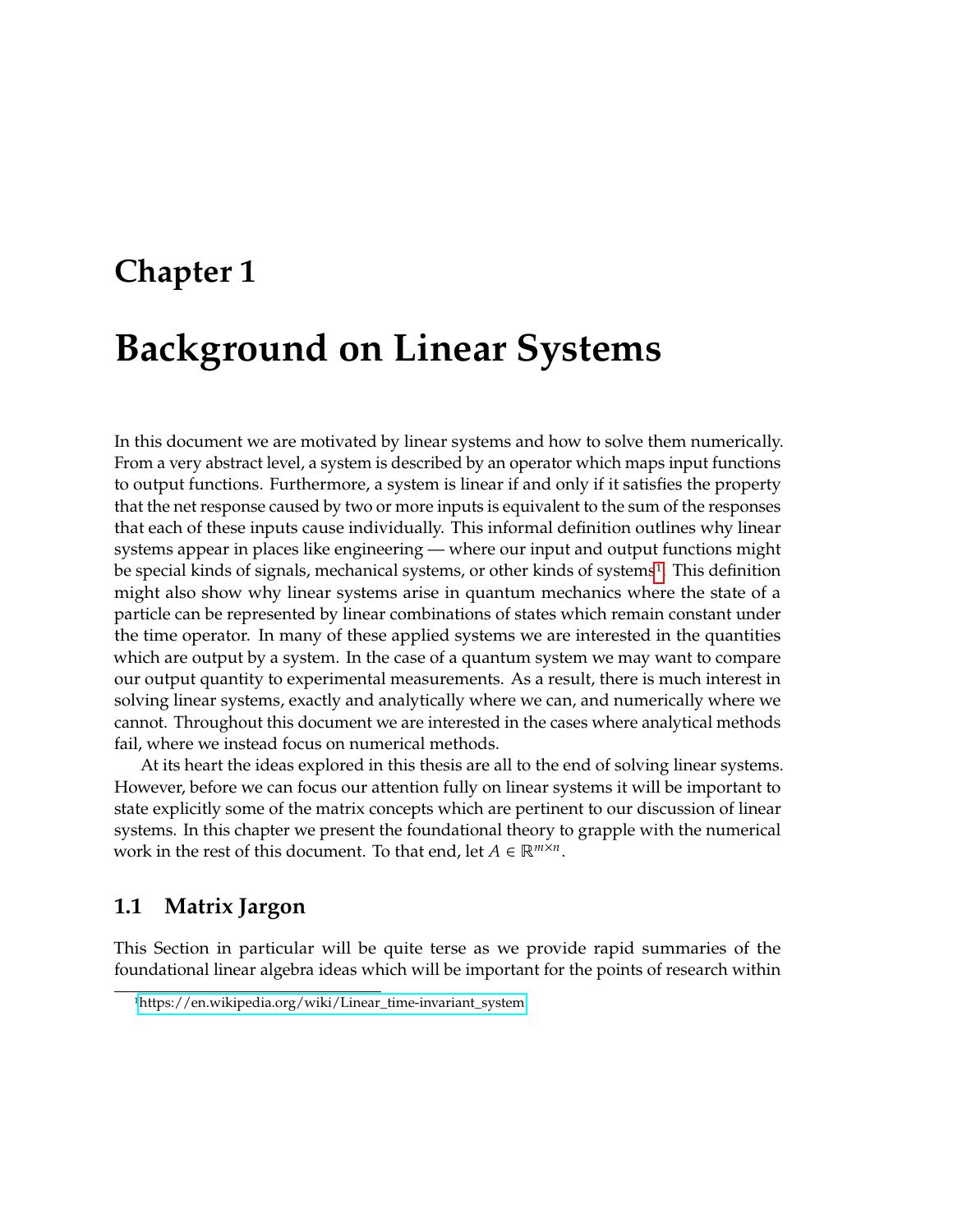this document. We do not recommend this Section as a way to study the ideas presented here. Instead, we intend for this Section to serve as a high-level overview of some of the relevant matrix theory.

#### **1.1.1 Important Matrix Subspaces**

There are some important vector subspaces that we will be addressing consistently throughout this document. Here we will present some informal definitions. The *column space of* A, denote  $col(A)$ , is the vector space spanned by the columns of A. Similarly, the *row space of A*, denoted row(*A*) or  $col(A^T)$ , is the vector space spanned by the rows of *A*.<br>We will also be interested in the extreme couplement to the column space of *A*, denoted We will also be interested in the *orthogonal complement to the column space of A*, denoted  $col(A)^{\perp}$  which is the vector space of vectors which are orthogonal to the column space.<br>The orthogonal complement to the column space of A is also given by the pullepace of  $A^T$ . The orthogonal complement to the column space of *A* is also given by the nullspace of *A<sup>T</sup>*.<br>Recall that the null grace of a matrix *A* is the set of vectors  $\mathbf{x} \in \mathbb{R}^n$  such that  $A\mathbf{x} = \mathbf{0}$ . Recall that the null space of a matrix *A* is the set of vectors  $\mathbf{x} \in \mathbb{R}^n$  such that  $A\mathbf{x} = \mathbf{0}$ .

### **1.1.2 Rank and Nullity**

The *rank* of A is the dimension of col(A). If the rank of A is min( $m, n$ ) then we say A is full rank. Intuitively the rank of  $A$  tells you how large of a space  $A$  can map vectors onto. As we will discuss later, in the case of a consistent linear system the system  $Ax = b$  will have a unique solution when  $m \geq n$  and A is full rank. On the other hand if A is less than full rank then the system  $Ax = b$  will have many solutions.

The nullity of  $A$  is the dimension of the null space of  $A$ . By the rank-nullity theorem we have that the rank of A plus the nullity of A equals  $m$ .

#### **1.1.3 Vector space decomposition**

Given an ambient space and a vector subspace we can always decompose the ambient subspace into the direct sum of that vector space and its orthogonal complement space. In particular if we consider our ambient space to be  $\mathbb{R}^m$  then we can decompose  $\mathbb{R}^m$  = col(A)  $\oplus$  col(A)<sup> $\perp$ </sup>. This means for any  $\mathbf{b} \in \mathbb{R}^m$  we can decompose  $\mathbf{b} = \mathbf{b}_{col(A)} + \mathbf{b}_{col(A)^{\perp}}$  where  $\mathbf{b}_{col(A)}$  denotes the orthogonal projection of **b** onto the column space of *A* and  $\mathbf{b}_{col(A)}$ <sup>⊥</sup> denotes the orthogonal projection of **b** onto the orthogonal complement of the column space of A. Note that for any vector  $\mathbf{b} \in \mathbb{R}^m$  the system  $A\mathbf{x} = \mathbf{b}_{col(A)}$  is always consistent.

#### **1.1.4 Singular Values**

The *singular values* of *A* are the eigenvalues of the symmetric matrix  $A<sup>T</sup>A$ . Note that since  $A<sup>T</sup>A$  is symmetric, all of its eigenvalues are real. We denote the *m* singular values  $\sigma_{min}(A) \leq \sigma_1(A) \leq \cdots \leq \sigma_{max}(A)$ . We also have  $||Ax||_2^2 \leq \sigma_{max}^2(A) ||x||_2^2$ <br>the number of ponzero singular values  $A<sup>T</sup>A$  is symmetric, all of its eigenvalues are real  $\mathfrak{B}$  . We denote the *m* singular values  $2<sub>2</sub>$  and the rank of A is the number of nonzero singular values.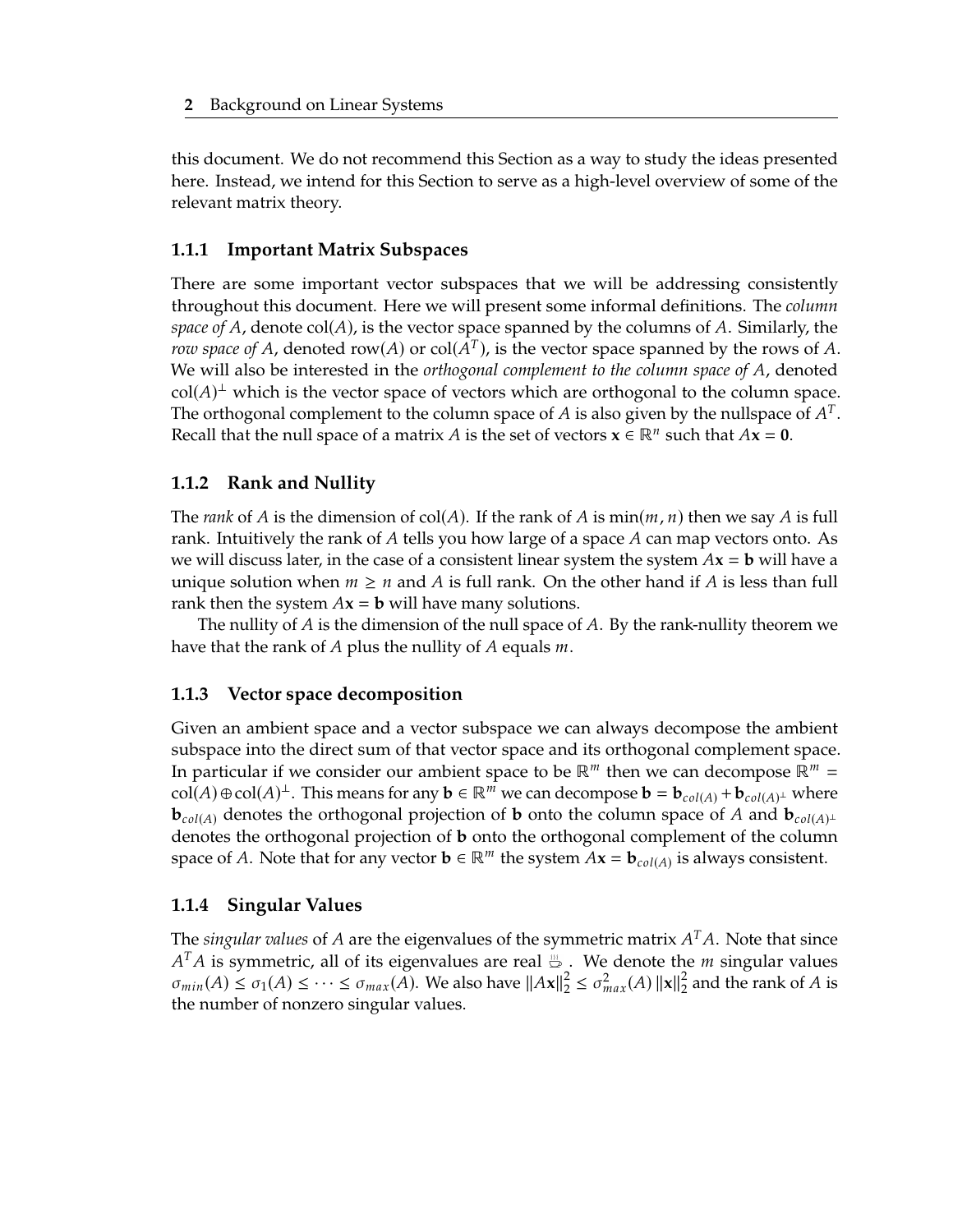The singular values of  $A$  will be of interest to us because the speed of convergence of various numerical methods will depend the singular values. In this sense, the singular values govern the "difficulty" of solving a linear system numerically.

Now we define some quantities, the relevence of which will become clear later. Set  $\kappa_F^2(A) = ||A||_F^2 ||A^+||$  $\kappa_F(A) = ||A||_F ||A||_2$ <br>note  $\kappa^2(A) \leq \kappa_F^2(A)$ . 2 <sup>2</sup> and define the *condition number of A* is  $\kappa^2(A) = \sigma_{max}^2(A)/\sigma_{min}^2(A)$ . Also

#### **1.1.5 Pseudoinverses**

If *A* is square and of full rank then it will have an inverse  $A^{-1}$ . If you can easily compute the matrix inverse then a linear system  $Ax = b$  can be solved as  $x = A^{-1}b$ . Not every matrix the matrix inverse then a linear system  $A$ **x** = **b** can be solved as **x** =  $A^{-1}$ **b**. Not every matrix has a heavy matrix has a *Moore Penroe* pequdoiny area (MP inverse) denoted has an inverse, but every matrix has a *Moore-Penrose* pseudoinverse (MP inverse), denoted of rich properties but must important for us is that  $A^{\dagger}$ **b** gives the minimum-norm solution<br>to the least-squares problem. This problem is discussed in detail in Section (1.4.1) † . The MP pseudoinverse is a generalized inverse. The MP pseudoinverse has a number to the least-squares problem. This problem is discussed in detail in Section [\(1.4.1\)](#page-24-2).

The Moore-Penrose pseudoinverse can be calculated using singular value decomposition[2](#page-17-0). However, for us our linear systems will be so large that we cannot compute the MP pseudoinverse.

#### **1.1.6 Various Matrix Norms**

For vectors **x** ∈ ℝ we will usually only be interested in the *Euclidean norm* or *2-norm* of that vector,

$$
\|\mathbf{x}\|_2^2 = \sum_{i=0}^{n-1} x_i^2 = \mathbf{x} \cdot \mathbf{x} = \mathbf{x}^T \mathbf{x}.
$$

Note that we generally consider the square of the given norms because it will be useful for later analysis. On the other hand, when it comes to matrix norms we will be interested in more than one. We can have multiple matrix norms because a "norm" is just a mapping from a matrix  $A$  to a non-negative real number satisfying a predefined set of properties. For our purposes we will simply list the matrix norms which will appear in this document. Firstly the *spectral norm of* is given by

$$
||A||_2^2 = \sigma_{max}^2(A).
$$

And the *Frobenius norm* of A is given by

$$
||A||_F^2 = \sum_{i=0}^{m-1} \sum_{j=0}^{n-1} |a_{ij}|^2.
$$

<span id="page-17-0"></span><sup>2</sup>For those who are interested,<https://mathformachines.com/posts/least-squares-with-the-mp-inverse/>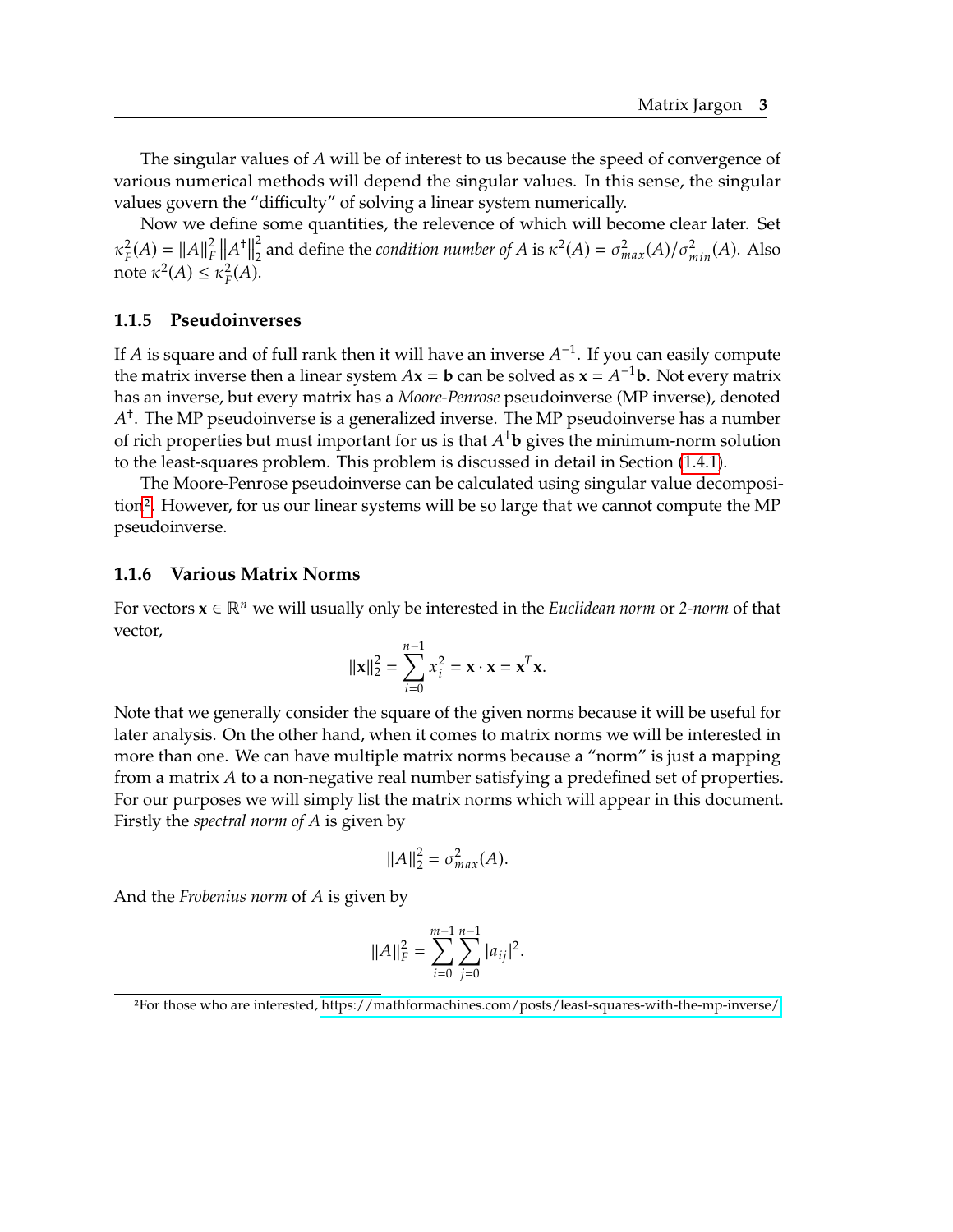Note that  $||A||_2^2 \le ||A||_F^2$ . A pertinent related fact is the *Cauchy-Schwarz inequality* for vectors.<br>For any H  $N \in \mathbb{R}^n$  we have  $|\langle \mathbf{u}, \mathbf{v} \rangle|^2 \le ||\mathbf{u}||^2 ||\mathbf{v}||^2$ . In particular  $||A\mathbf{v}||^2 \le ||A||^2 ||\mathbf{v}||$ For any  $\mathbf{u}, \mathbf{v} \in \mathbb{R}^n$  we have  $|\langle \mathbf{u}, \mathbf{v} \rangle|^2 \leq ||\mathbf{u}||_2^2$  $\frac{2}{2}$  ||**v**|| $\frac{2}{2}$ 2. In particular  $||Ax||_2^2 \le ||A||_2^2$  $\frac{2}{2}$  ||**x**|| $\frac{2}{2}$  =  $\sigma_{max}^2 ||\mathbf{x}||_2^2$  $\frac{2}{2}$ . Finally, note that  $||A||$  $^{\dagger}$ 2  $_{2}^{2} = 1/\sigma_{min}^{2}(A).$ 

#### <span id="page-18-0"></span>**1.2 Consistent Linear Systems**

Above we discussed the spirit and applications of linear systems. Now we will define linear systems formally

**Definition 1.2.1.** A *linear system* is a set of  $m$  linear equations in  $n$  variables, each equation takes the form

$$
a_{i0}x_0 + a_{i1}x_1 + \cdots + a_{in}x_n = b_i,
$$

where, for each *i* we do not have  $a_{ij} = 0$  for all *j*. That is, we assume there are no equations of the form  $0 = b_i$ . Often we will leverage matrix and vector algebra to represent such a system as system as

 $Ax = b$ ,

where  $A \in \mathbb{R}^{m \times n}$  and  $\mathbf{b} \in \mathbb{R}^m$  are given.

We say that a linear system is *consistent* if there exists a vector  $\mathbf{x}^* \in \mathbb{R}^n$  which makes the above equation true. If we know that a system is consistent we will often be interested in finding a solution **x**<sup>\*</sup>. One example of how to do this, which the reader may be familiar with, is Gaussian elimination. From a high level, Gaussian elimination involves performing one of three elementary row operations to manipulate the system of equations until we are left with the solutions to the variables  $x_0, x_1, \cdots, x_n$ . One issue with this method is that it requires the entire matrix to be represented at each step of the process. There exist cases where this cannot be done. For example, if the matrix is extremely large, then it is often infeasible to consider the entire matrix, even if we were to perform Gaussian elimination on a computer. In this document we are motivated by linear systems which are large, in particular those linear systems which are tall where  $m \gg n$ . An example of such a system is in *computer tomography* where, for example, a number of X-ray samples are reconstructed computationally to create a high quality image for medical uses. Some discussion on the setup and the matrices which are used in computer tomography problems be found at the end of Section two by [Gustafsson](#page-69-4) [\(1996\)](#page-69-4).

For the rest of this chapter we will discuss some foundational theory behind different kinds of linear systems.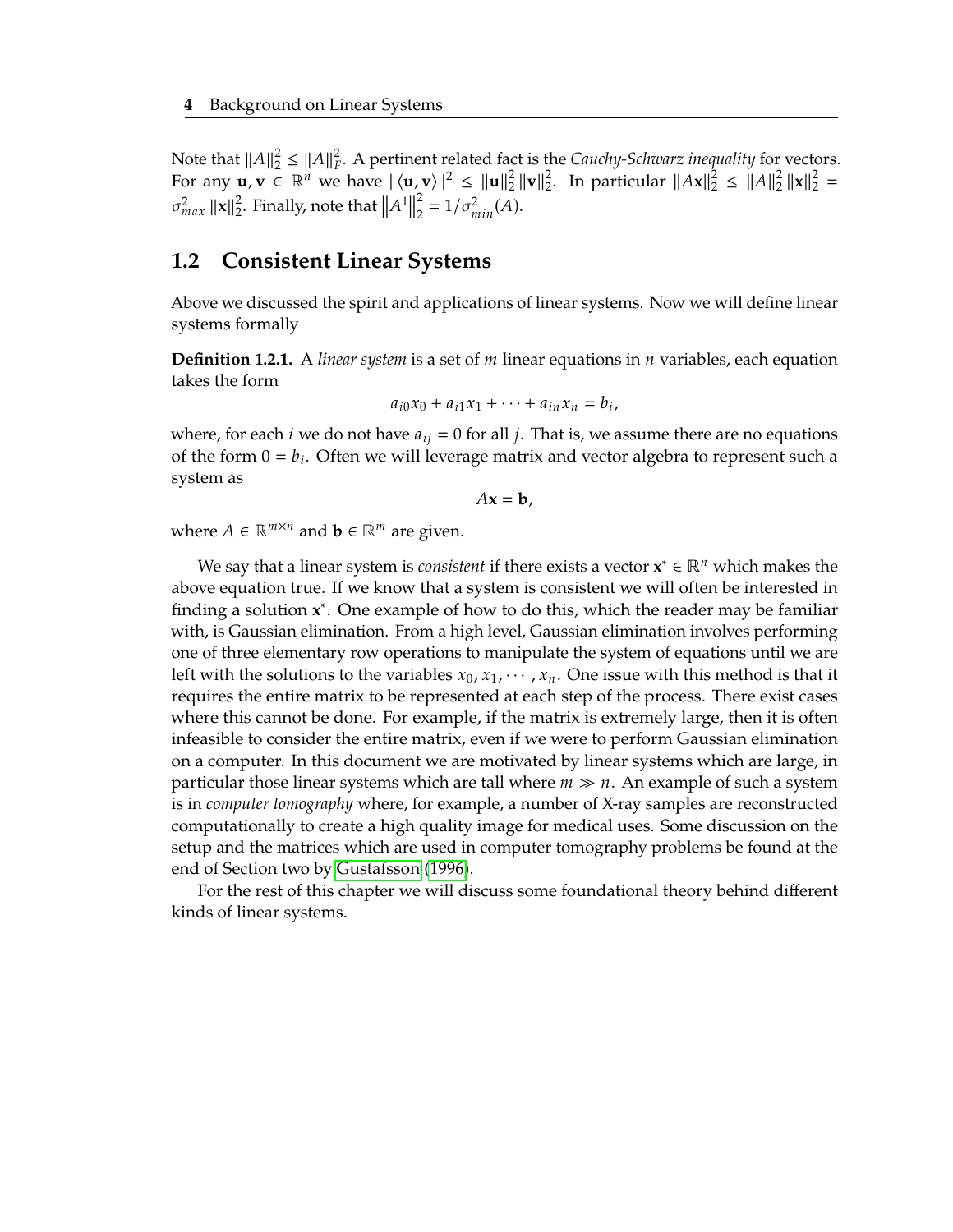#### **1.2.1 Geometry of Consistent Linear Systems**

If we have a linear system  $Ax = b$  then notice each linear equation defines an affine<sup>[3](#page-19-1)</sup> hyperplane and then the solution to our linear equation is given by the intersection of each of these hyperplanes

**Definition 1.2.2** (Geometric Interpretation of a Linear System). A linear system  $Ax = b$ with  $A \in \mathbb{R}^{m \times n}$  induces a geometry of *m* affine hyperplanes in  $\mathbb{R}^n$ . In particular, each hyperplanes in  $\mathbb{R}^n$ . hyperplane  $\stackrel{m}{\hookrightarrow}$  is given by "each row" of A,

$$
H_i = \{ \mathbf{x} \in \mathbb{R}^n : A^{(i)} \mathbf{x} = b_i \}.
$$

And then the solution to our linear system is given by the intersection over all such hyperplanes

$$
L=\bigcap_{i=0}^m H_i.
$$

 $\bigoplus$  If A is full-rank then L is a point. As the rank of A decreases the dimension of L increases. For example if  $A$  is one less than full rank then  $L$  will be one dimensional.

Recall that we can uniquely define any hyperplane in ℝ in terms of a *normal vector* and a distance from the origin. Choose a vector  $\mathbf{n} \in \mathbb{R}^n$  and a distance  $d \in \mathbb{R}$ , then we can uniquely define any hyperplane as the subspace of  $\mathbb{R}^n$  which is orthogonal to **n** and a distance *d* from the origin.

<span id="page-19-0"></span>**Example 1.2.1.** Suppose we have the linear system

$$
A = \begin{bmatrix} 5 & 6 \\ 10 & 3 \\ 1 & -1 \end{bmatrix} \qquad \mathbf{b} = \begin{bmatrix} 0 \\ 0 \\ 0 \end{bmatrix}.
$$

Notice  $A \in \mathbb{R}^{3\times 2}$  is full rank; this can be seen since the columns of  $A$  are linearly independent.<br>Since  $n = 2$  this system defines affine hyperplanes in the plane  $\mathbb{R}^2$ . Hyperplanes are one. Since  $n = 2$  this system defines affine hyperplanes in the plane ℝ<sup>2</sup>. Hyperplanes are one dimension loss than the ambient space (also referred to as *codimension* 1) and so in this dimension less than the ambient space (also referred to as *codimension* 1) and so in this case our hyperplanes are of dimension  $2 - 1 = 1$  which corresponds to lines in the plane. Since this document happens to be locally embedded within  $\mathbb{R}^2$  we can straightforwardly visualize the geometry of this linear system, as shown in Figure [\(1.1\)](#page-20-0).

<span id="page-19-1"></span><sup>3</sup>What does affine mean here? It's a technical thing used to distinguish the hyperplane geometry we care about from *projective* geometry and hyperplane geometry that we are familiar with from linear algebra. It is important to note that the hyperplanes we are familiar with from linear algebra, have the condition that they need to include the 0 vector. This means that these hyperplanes must pass through the origin. However, we want to include hyperplanes which do not necessarily pass through the origin.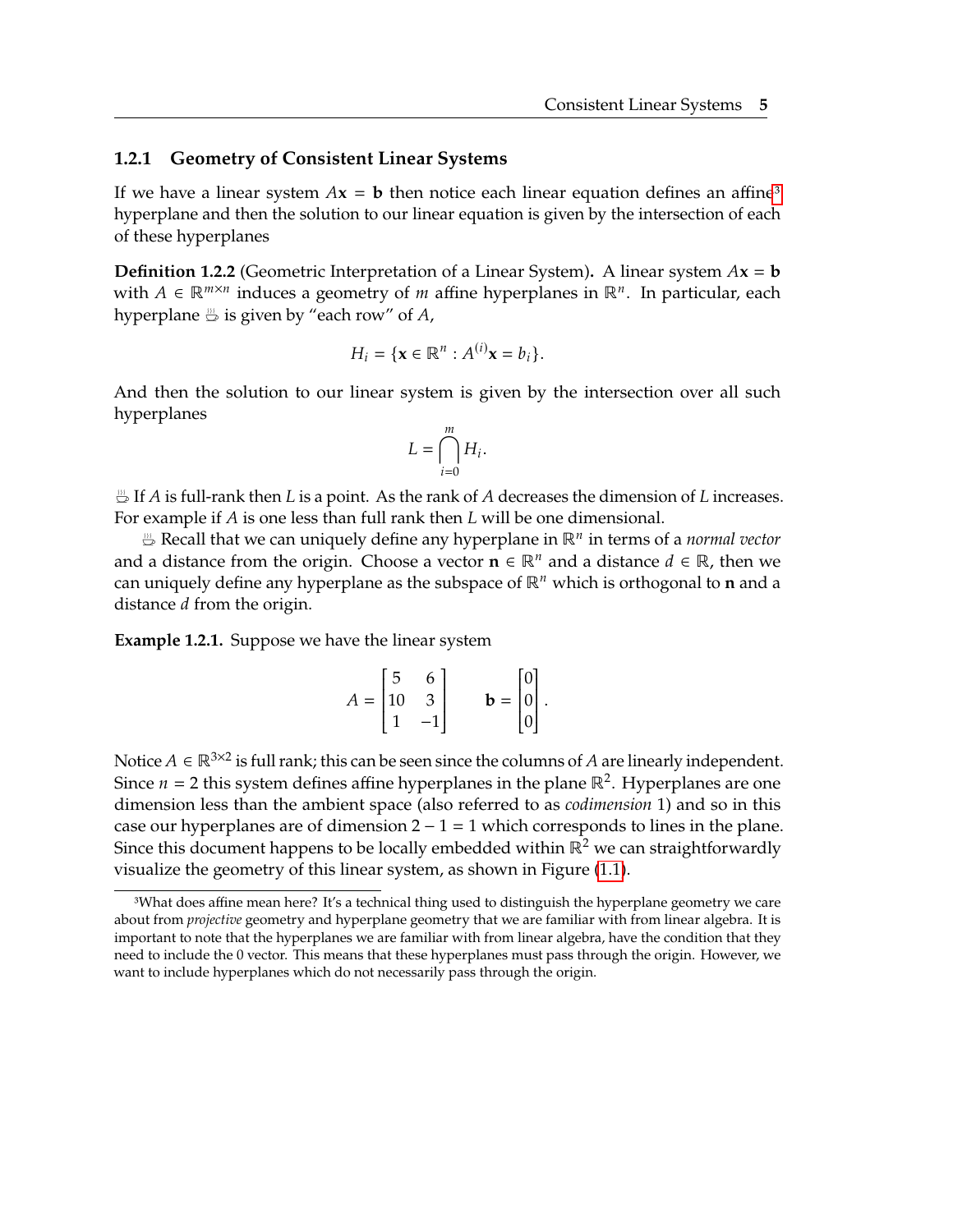<span id="page-20-0"></span>

**Figure 1.1** Visualization of the geometry of the given linear system.

Notice also that the solution is given by  $\mathbf{x}^* = [0,0]^T$  where all of the hyperplanes are the hyperplanes of the hyperplanes of the street. In this case I was a zero-dimensional point bowover if 4 was rank one then we intersect. In this case  $L$  was a zero-dimensional point, however, if  $A$  was rank one then we would have a one-dimensional solution space. For example if we had

$$
A = \begin{bmatrix} 1 & -1 \\ 2 & -2 \end{bmatrix}
$$
 and  $\mathbf{b} = \begin{bmatrix} 0 \\ 0 \end{bmatrix}$ ,

then  $A$  is rank one, since the column space of  $A$  has dimension 1. Then the solution set are all the vectors  $\mathbf{x}^* = [xy]^T$  which satisfy  $y = x$ . A geometric depiction is given in Figure [\(1.2\)](#page-21-1).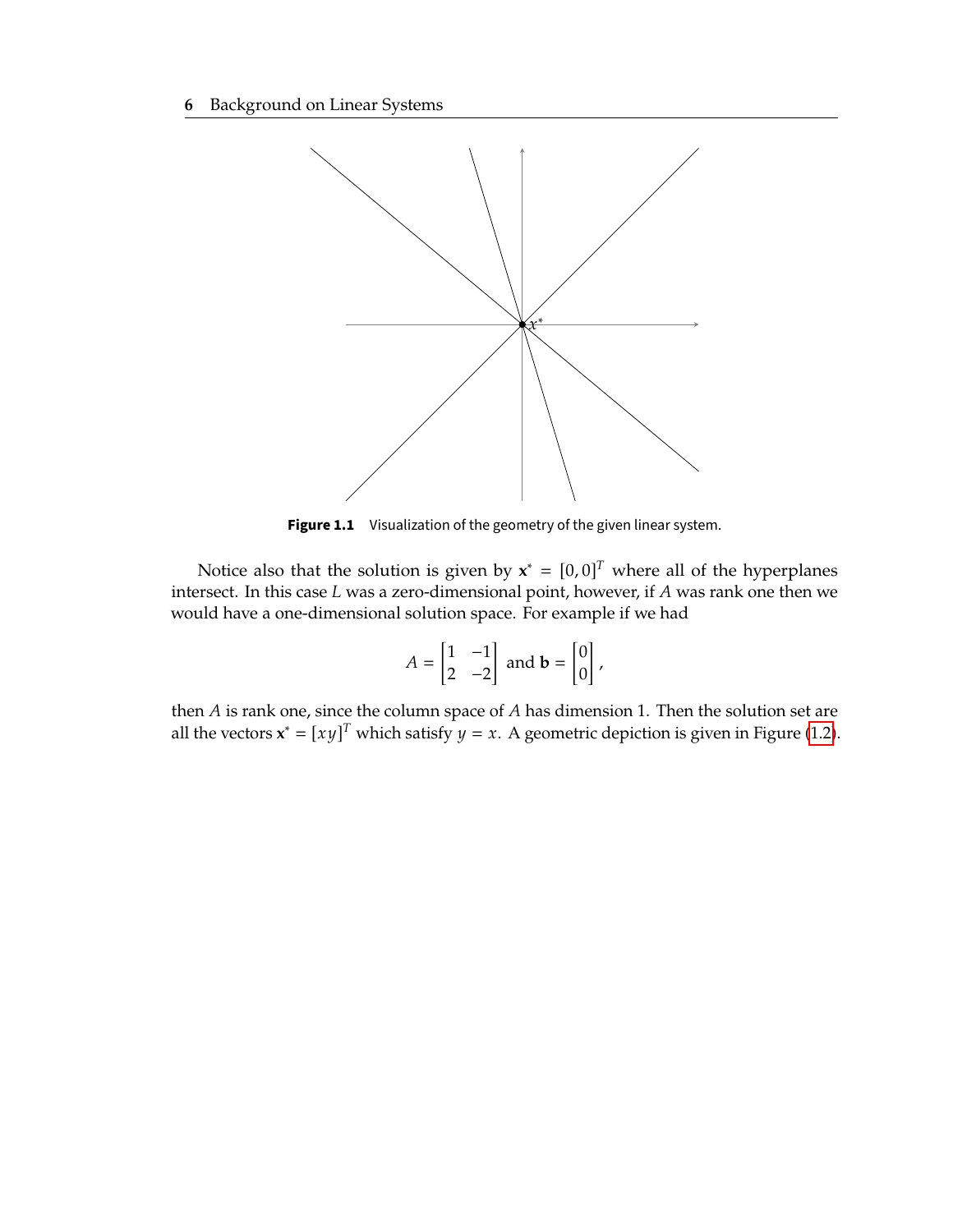<span id="page-21-1"></span>

**Figure 1.2** Geometric depiction of a rank one linear system as given in example [\(1.2.1\)](#page-19-0).

## <span id="page-21-0"></span>**1.3 Inconsistent Systems**

Often linear systems will not be consistent. In terms of applications we might expect perfectly consistent linear systems but then empirically measure *inconsistent linear systems*. Informally, these are systems where there is no exact vector **x** <sup>∗</sup> which solves the system defined by *A* and **b**. We might measure such systems because of noise in measuring signals or realities of empirical measurement. In these cases, we usually want a solution which is "the next best thing" to an exact solution. In this Section we will discuss what an inconsistent system is, what different kinds of inconsistent systems we might come across, and what kinds of "next best" solutions that we might hope to find.

**Definition 1.3.1.** (Inconsistent Linear System) A linear system  $Ax = b$  is *inconsistent* if there is no **x** which satisfies  $Ax = b$ . To avoid confusion with consistent linear systems we will often write  $Ax = b$  when we expect there to be an exact solution, otherwise we will refer to the problem defined by  $A$  and  $b$ .

**Remark 1.3.1.** (Geometry of Inconsistent Linear Systems) Recall that we can understand linear systems in terms of hyperplanes  $H_i$  defined by each of the equations in the systems. When the linear system is inconsistent then we find  $\frac{m}{\omega}$ 

$$
\bigcap_{i=0}^n H_i = \emptyset.
$$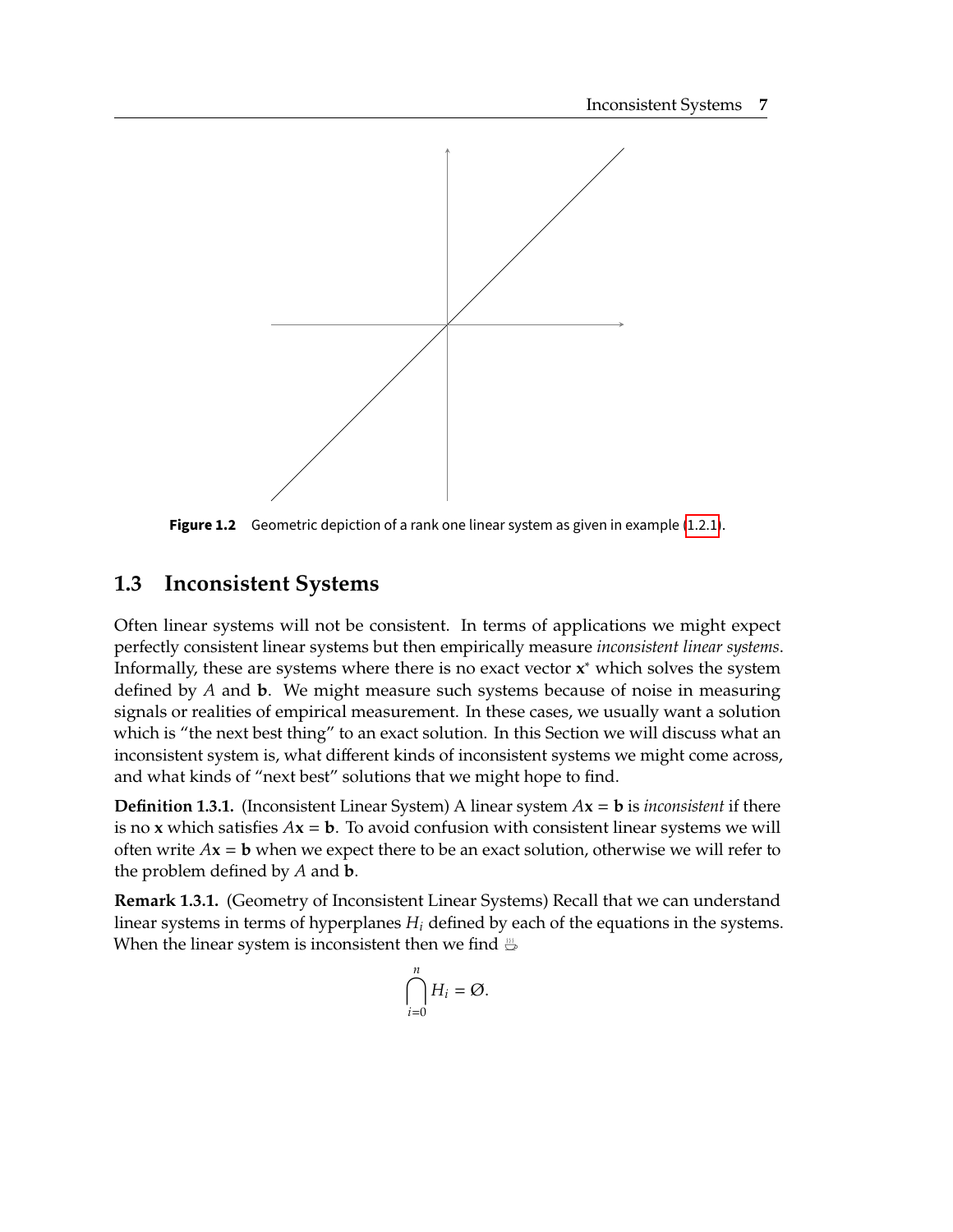<span id="page-22-0"></span>In other words, there is no point in  $\mathbb{R}^n$  where all of the hyperplanes intersect.



**Figure 1.3** The geometry of an inconsistent linear system. There is no solution to this linear system as seen since there is no point in  $\mathbb{R}^2$  where all three hyperplanes intersect simultaneously.

**Remark 1.3.2** (When are Linear Systems Inconsistent?)**.** The linear problem is defined by both A and **b**. A linear system is always consistent when  $\mathbf{b} \in \text{col}(A)$  ( $\stackrel{m}{\Rightarrow}$  consider what it means to perform **x**). And so, since a system can either be consistent or inconsistent and since we can always decompose  $\mathbb{R}^n = \text{col}(A) \oplus \text{col}(A)^\perp$ , it follows that a system is<br>inconsistent when **h**,  $\text{cov} \neq 0$ . In other words when **h** has any "part" which lies outside inconsistent when  $\mathbf{b}_{col(A)} \neq \mathbf{0}$ . In other words when **b** has any "part" which lies outside the column gnase of A then our system will be inconsistent i.e. no linear combination of the column space of  $A$  then our system will be inconsistent — i.e., no linear combination of the columns of  $A$  will ever "reach" that "part" of **b** which lives outside  $A$ 's column space. However, this means that inconsistency is due to both  $A$  and  $b$ .

### **1.3.1 Types of Inconsistent Linear Systems**

There are two kinds of inconsistent linear systems that we are interested in. Informally we might call one kind "those in which the errors are small but ubiquitous" and the other "those in which the errors are large in a few places." If we have a system where the error is "large and ubiquitous" then we may need heavier hammers than simply Mathematics.

**Definition 1.3.2** (Noisy Linear Systems). Suppose  $Ax = b$  is a consistent system. Then a *noisy linear system* is one given by A, and **b** + **r**, where **r** has a "small magnitude." For our purposes we will not assume exactly what it means for **r** to be "small". However, as an example, you might sample **r** from multivariate Gaussian distribution with expectation **0** and "small" diagonal covariances.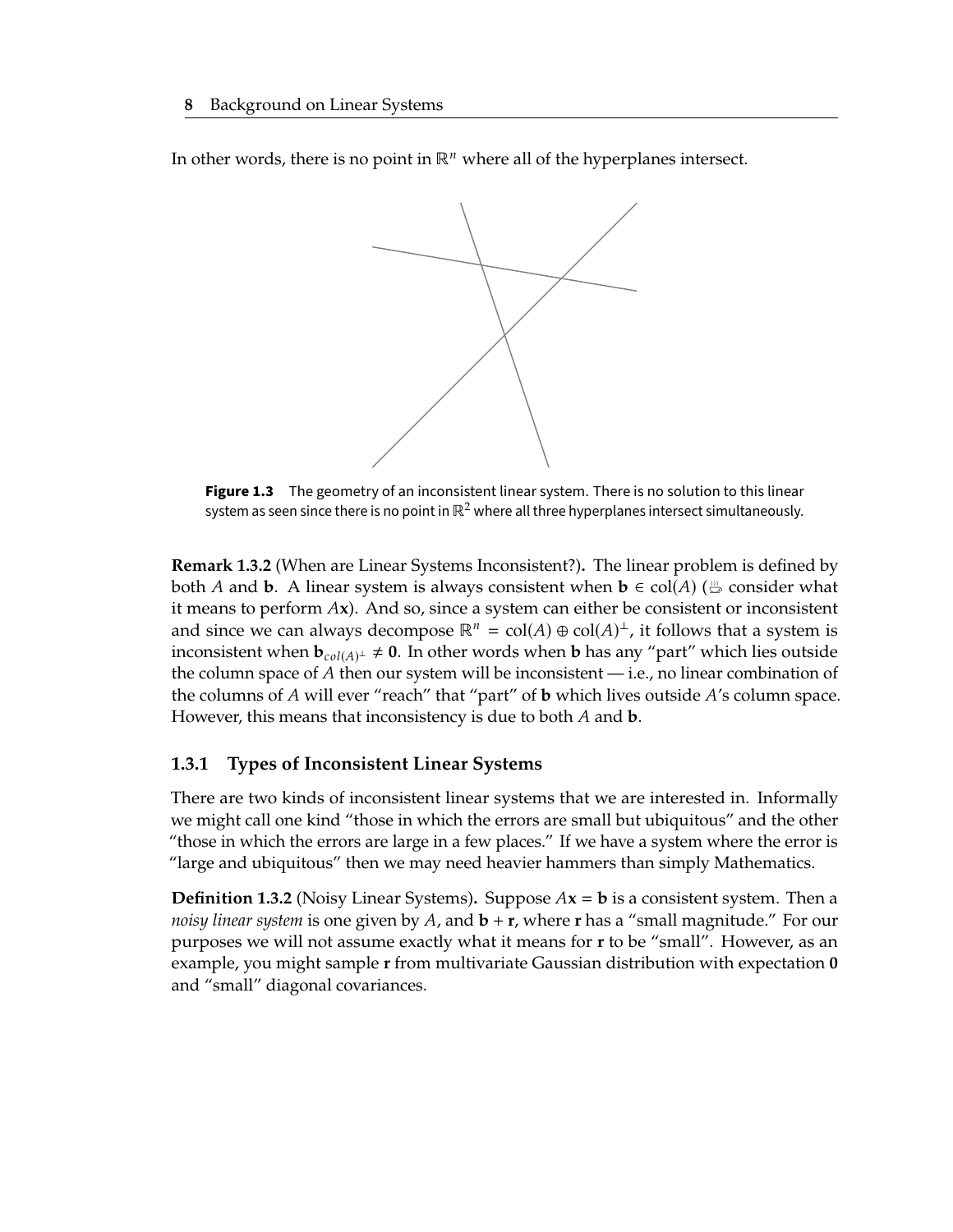<span id="page-23-0"></span>Noisy linear systems are often of interest because they model noise which might come from sensor measurements. A geometric depiction is given in Figure [\(1.4\)](#page-23-0). Intuitively, we might want to deal with noisy linear systems by finding the point "in the average" of all the hyperplanes. In this case we can "average out" the error and have a reasonable approximation of the underlying consistent system.



**Figure 1.4** The geometry of a noisy linear system. The original linear system is represented by the dotted lines. The hyperplanes have been modified by a small amount of noise.

Another case of inconsistent systems are *corrupted linear systems*.

**Definition 1.3.3** (Corrupted Linear Systems). If  $Ax = b$  is a consistent linear system then a *corrupted linear system* is one given by *A* and  $\mathbf{b} + \mathbf{b}^C$  where  $\mathbf{b}^C$  is sparse but where the non-zero entries are large.

This definition captures the linear system with a few adversarial components. A geometric depiction is given in Figure [\(1.5\)](#page-24-1). Since a very small portion of the system is modified in a corrupted linear system, it would be ideal if we could detect the corrupted equations and ignore them completely. If we could strip away the few corrupted equations then we could simply treat the remaining system as consistent. This is in contrast to the noisy linear system where we might not worry about removing the error entirely but rather "average it out".

It is worth noting that there are different kinds of corrupted systems. For example, instead of corruptions being found in **b** you might instead corrupt the entries of A. For this document we will only be considering corruptions to **b**. Note that when **b** is modified  $\mathbb{B}$  the new hyperplanes shift paralell along their original normal vector as can be seen in Figure [\(1.4\)](#page-23-0).

We will now turn our attention to different ways of solving these kinds of inconsistent systems.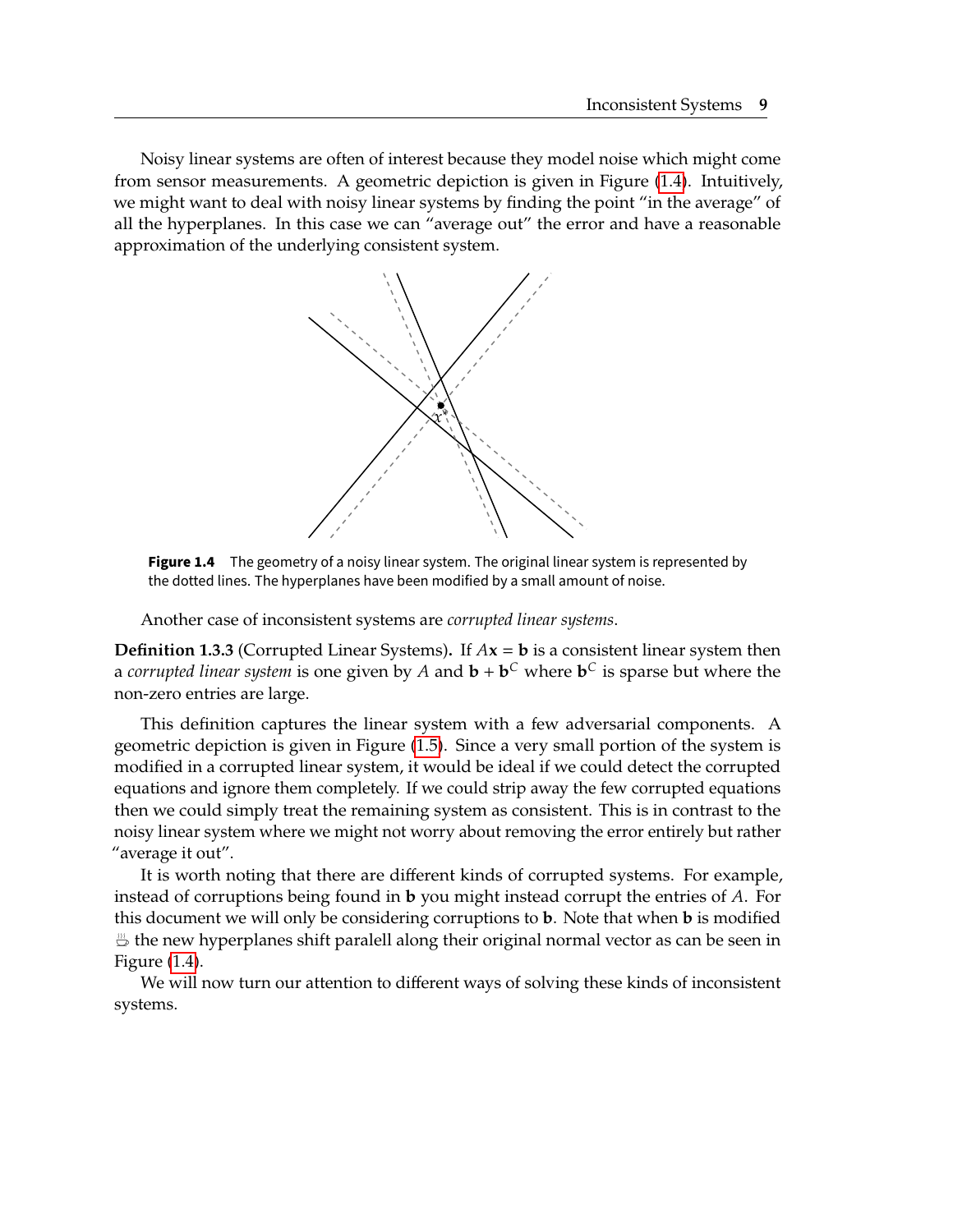<span id="page-24-1"></span>

**Figure 1.5** The geometry of a corrupted linear system. In this case nearly all the hyperplanes intersect at a single point but with a few highly perturbed hyperplanes. One solution we might want is the point where most of the hyperplanes intersect, in this case on the left. However, the least squares solution for such a system is far away from that point, instead it is somewhere between the corrupted hyperplanes and the point we would actually want.

## <span id="page-24-0"></span>**1.4 "Solutions" to Inconsistent Systems**

By definition, we cannot find exact solutions to inconsistent linear systems, however, we can find various approximate solutions by optimizing different objectives.

#### <span id="page-24-2"></span>**1.4.1 Least Squares**

One approximation is called the *least squares solution* which is found by solving the *least squares problem*.

**Definition 1.4.1** (The Least Squares Problem). Given a linear system defined by A and **b** the *least squares solution*  $\mathbf{x}^* \in \mathbb{R}^n$  is a vector  $\mathbf{x}^*$  such that

$$
\|\mathbf{b} - A\mathbf{x}^*\|_2^2 \le \|\mathbf{b} - A\mathbf{x}\|_2^2
$$

for all other vectors  $\mathbf{x} \in \mathbb{R}^n$ .  $\stackrel{m}{\Rightarrow}$  Equivalently the *least squares solution* is the vector  $\mathbf{x}^* \in \mathbb{R}^m$ which optimizes

$$
\min_{\mathbf{x}\in\mathbb{R}^n}||A\mathbf{x}-\mathbf{b}||_2^2.
$$

In the context of the least squares problem, we will use the term *pseudosolution* to refer to the least squares solution of a linear system.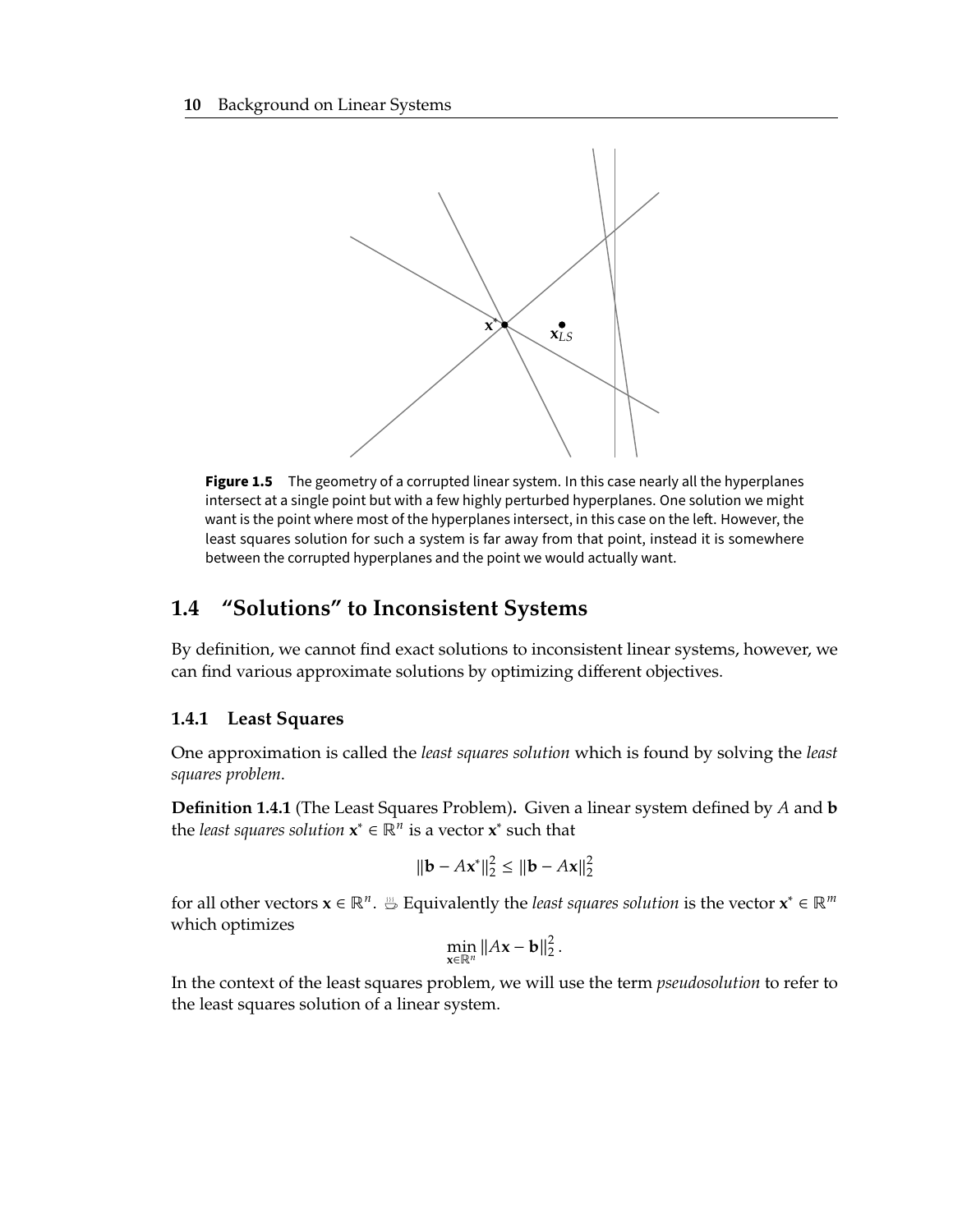When  $A$  is not full rank then we expect there to be multiple vectors which satisfy the least squares problem. Having multiple solutions to the least squares problem is not a concern for us and in this case we will let **x** <sup>∗</sup> denote the least squares solution of minimum 2-norm.

To distinguish the Least Squares Problem from the *Weighted Least Squares Problem* we may also call the least squares problem the *Ordinary Least Squares Problem*.

When we expect the error to be small, e.g., in noisy linear systems, then the least squares solution is usually a good approximation for the solution of the system. For example, in Figure [\(1.4\)](#page-23-0) the vector **x** <sup>∗</sup> also happens to be the solution to the least squares problem for that system.

We can compute the least squares solution in a few ways. We can compute the least squares solution via the normal equations

$$
A^T A \mathbf{x} = A^T \mathbf{b}.
$$

If A is full column rank  $\frac{10}{10}$  then the normal equations have solution

$$
\mathbf{x}^* = (A^T A)^{-1} A^T \mathbf{b}.
$$

On the other hand, we can use the *Moore-Penrose* pseudo inverse

$$
\mathbf{x}^* = A^{\dagger} \mathbf{b}.
$$

Both of these methods require loading the entire matrix into memory. As a result these methods cannot be used when  $A$  is sufficiently large. For this reason we will later turn to iterative methods for solving the least squares problem.

When the expected error is small and affects all of our equations equally then the least squares solution is in some sense the optimal solution<sup>[4](#page-25-0)</sup>. However, least squares may not be optimal when different equations are affected by different amounts of error. One example of this is the corrupted system where most equations are unaffected by the error and a few are heavily affected by the error. As an example, in Figure [\(1.5\)](#page-24-1) the least squares solution, denoted by **x**<sup>\*</sup> is far away from the place where most of the hyperplanes intersect to the left of **x** ∗ . In this case we would prefer a different solution to **x** ∗ . In this case we present another kind of optimization problem in the following Section.

#### <span id="page-25-1"></span>**1.4.2 Weighted Least Squares Problem**

For an inconsistent system the weighted least squares problem solves for a vector **x** <sup>∗</sup> where a weight is assigned to each of the equations. Intuitively the weight of an equation is

<span id="page-25-0"></span><sup>4</sup>There is a rich statistics theory. For those interested, one might say that the least squares solution is the Best Linear Unbiased Estimator (BLUE) when the conditions for linear regression are met.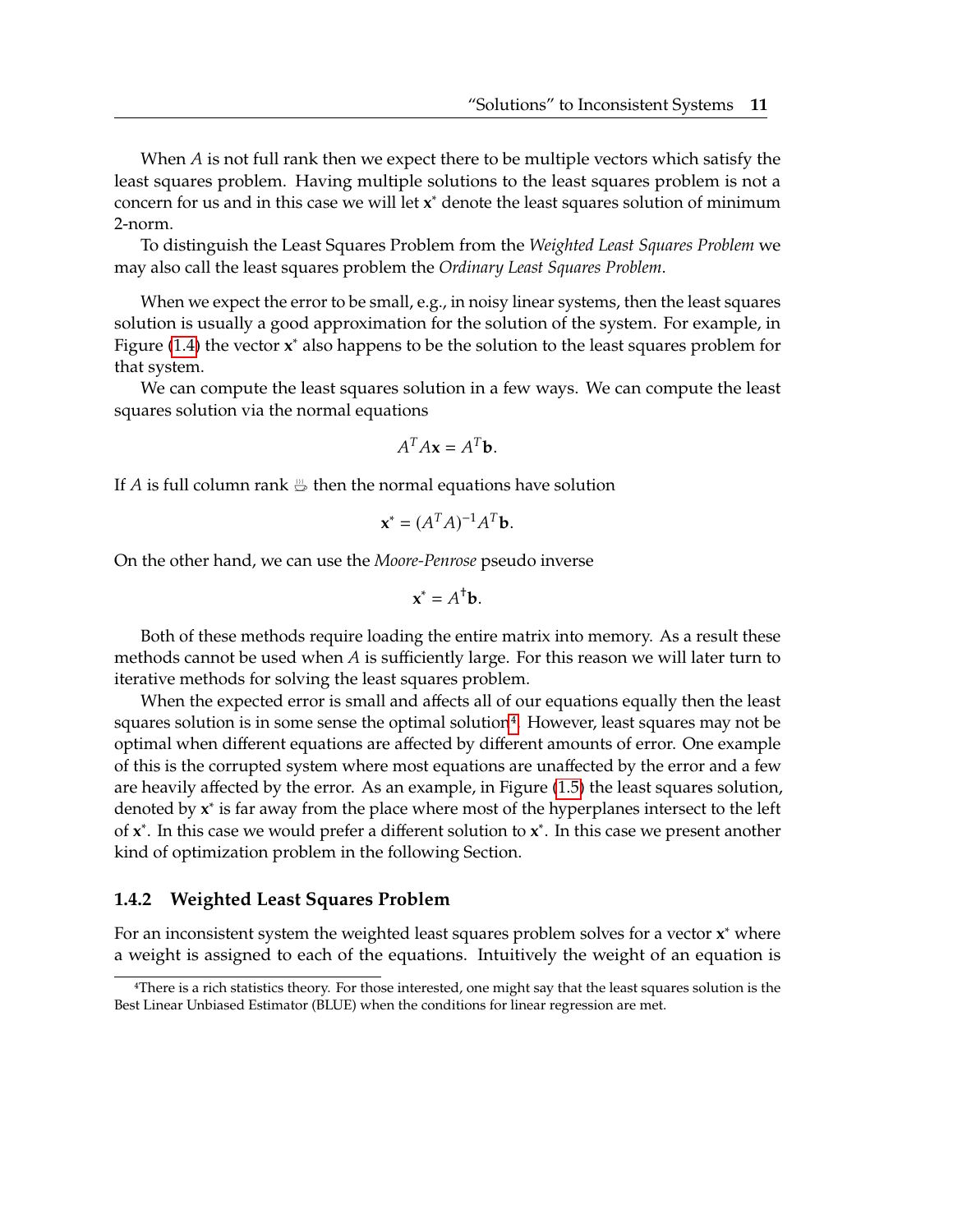how "reliable" you expect a particular equation to be. As an example, if you are using the outcomes of games to assign ratings to teams then you may "trust" some outcomes more than others and thus assign a higher weight to them. For example, if a team's key player was injured for one game then you may want to down-weigh that game because it might not be as good an indication of that team's performance compared to when they do have their key player. Formally the weighted least squares problem is given as follows

**Definition 1.4.2** (Weighted Least Squares Problem). Let A and **b** define an inconsistent system, and let  $W \in \mathbb{R}^{m \times m}$  be a diagonal matrix of non-negative weights where  $W_{ii}$  is the weight assigned to equation *i*. The *Weighted Least Squares Problem* (WLS) is to find a vector  $\mathbf{x} \in \mathbb{R}^n$  which minimizes

$$
\min_{\mathbf{x}\in\mathbb{R}^n}||W\mathbf{b} - W A\mathbf{x}||_2^2.
$$

In the context of the context of WLS we call **x** ∗ the *pseudosolution.*

Note that the Ordinary Least Squares problem is a special case of the Weighted Least Squares problem where  $W_{ii} = 1$  for all *i*. Like the OLS problem there may not always be a unique vector which solve the WLS problem. In this case we usually let **x** <sup>∗</sup> denote the pseudosolution of minimum 2-norm.

**Remark 1.4.1** (Reweightings do not change the geometry of a linear system )**.** If  $(A^{(i)})^T$ **x** =  $b_i$  defines a hyperplane then  $W_{ii}(A^{(i)})^T$ **x** =  $W_{ii}b_i$  defines the same hyperplane, so long as  $W_{ii} \neq 0$ . Instead, the weighting changes the position of the pseudosolution compared to OLS.

**Remark 1.4.2** (WLS Problems not uniquely defined by  $W$ ). Let us fix a matrix  $A$  and a vector **b**. Suppose we are also given a matrix W to define a WLS problem. Notice that aW for some nonzero  $a \in \mathbb{R}$  defines the same WLS problem as W. Consider the following example. Let  $W_1$  be defined by  $(W_1)_{11} = a$  and  $(W_1)_{ii} = 1$  for  $i \neq 1$ . And let  $W_2$  be defined by  $(W_2)_{11} = 1$  and  $(W_2)_{ii} = 0$  for  $i \neq 1$ .  $\overset{iv}{\Rightarrow}$  As  $a \rightarrow \infty$ , both  $W_1$  and  $W_2$  define the same WLS problem.

Later we will be considering sequences of WLS problems, to make such statements well-defined let us constrain  $||W||_F^2 = 1$  unless otherwise stated.

For those who have a background in statistics, if the variances of each equation  $\sigma_i^2$  are known<sup>[5](#page-26-0)</sup> then it can be shown that the weighted least squares solution is a Best Linear Unbiased Estimator (BLUE) if we choose  $W_{ii} = 1/\sigma_i^2$ . In this sense, the weighted least squares<br>solution is optimal if we have heteroskedasicity (i.e., unoqual but diagonal variances) solution is optimal if we have heteroskedasicity (i.e., unequal but diagonal variances).

If our inconsistent linear system is corrupted then we may want to solve the WLS problem. As an extreme example, suppose we knew which equations had been corrupted then we could set  $W_{c_i} = 0$  for all corrupted equations indexed by  $c_i$ . Intuitively, one may

<span id="page-26-0"></span><sup>5</sup>This is usually difficult to do, see <https://www.itl.nist.gov/div898/handbook/pmd/section1/pmd143.htm>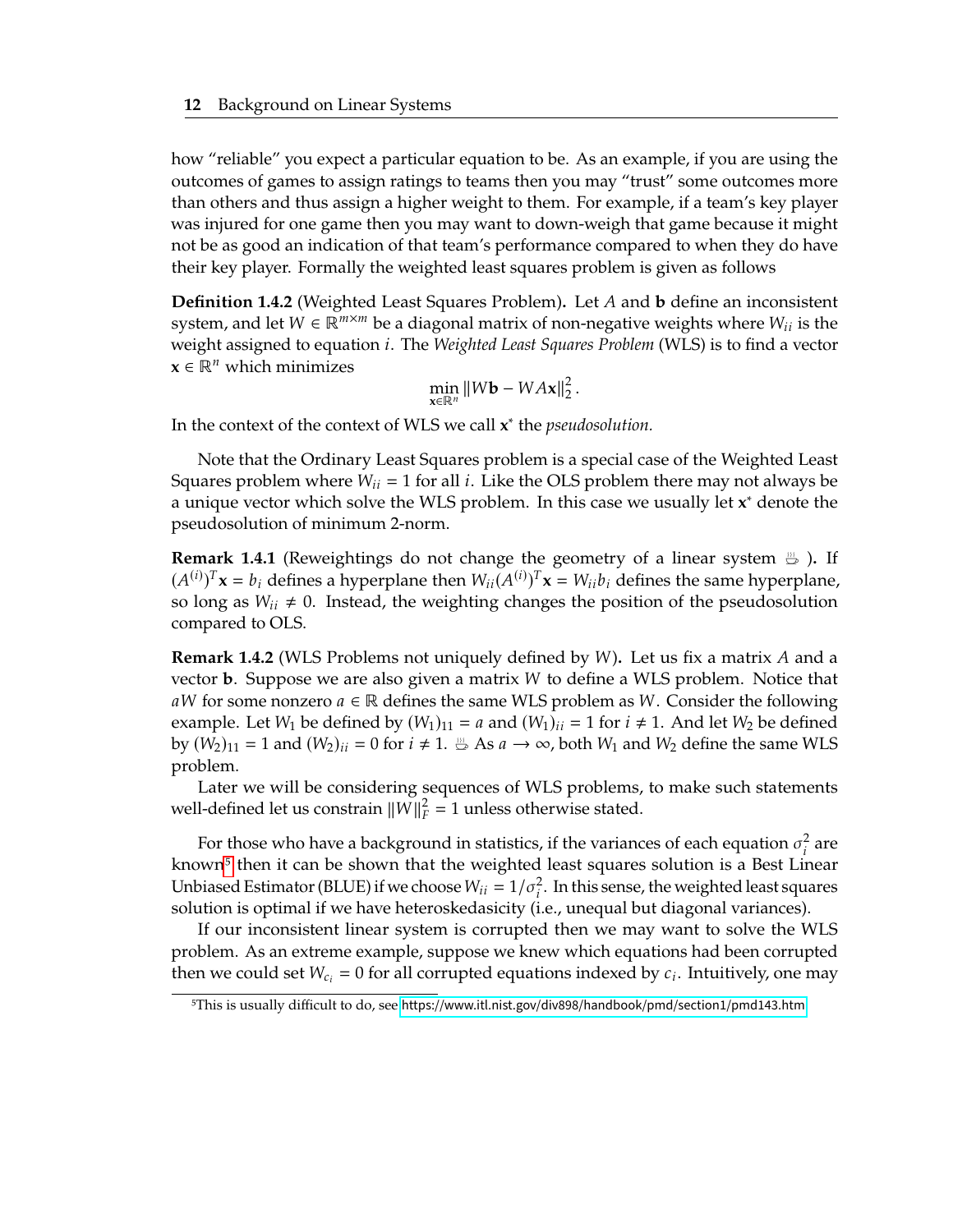want to use WLS when we do not trust all the data equally, but we do not want to prune the equations we trust less. The difficulty with Weighted Least Squares is assigning the weights to each of the equations, as estimating the variances of each of the equations can be difficult.

Similar to the Ordinary Least Squares Problem there are normal equations for finding the weighted least squares solution of a problem.

$$
A^T W A \mathbf{x}^* = A^T W \mathbf{b}.
$$

Similar to the normal equations for least squares problems, the normal equations methods require loading the entire matrix  $A$  into memory which is not feasible for large linear systems.

This is the required linear system background to understand the numerical methods contributions of this text. In the following chapter we will introduce the Randomized Kaczmarz method as a way of solving large linear systems.

### <span id="page-27-0"></span>**1.5 Notation**

Let  $[k] = \{0, 1, 2, \dots, k - 1\}$ . Unless otherwise stated we let  $A \in \mathbb{R}^{m \times n}$  and  $\mathbf{b} \in \mathbb{R}^m$ . Let  $I_m \in \mathbb{R}^{m \times m}$  denote the identity matrix in *m* dimensions. We let  $A^{(i)}$  denote the *i*th row of  $A$  and  $A_{(i)}$  denote the *i* column of  $A$  both taken as solumn vectors. Often a will denote A and  $A_{(i)}$  denote the *i* column of A, both taken as column vectors. Often  $\alpha$  will denote the quantity  $1 - 1/\kappa_F^2(A)$  where  $\kappa_F^2(A) = ||A||_F^2 ||A^+||_F^2$ the quantity  $1 - 1/k_F(A)$  where  $k_F(A) = ||A||_F ||A||_2$ . For a linear system  $A\mathbf{x} = \mathbf{b}$  we let  $\mathbf{x}$  denote the vector which exactly solves the linear system. In a least squares problem  $\mathbf{x}^*$  will 2 <sup>2</sup><br><sub>2</sub>. For a linear system  $A$ **x** = **b** we let **x**<sup>\*</sup><br><sup>\*</sup> denote the minimum norm solution. And in a weighted least squares problem we let **x** ∗ denote the minimum norm solution.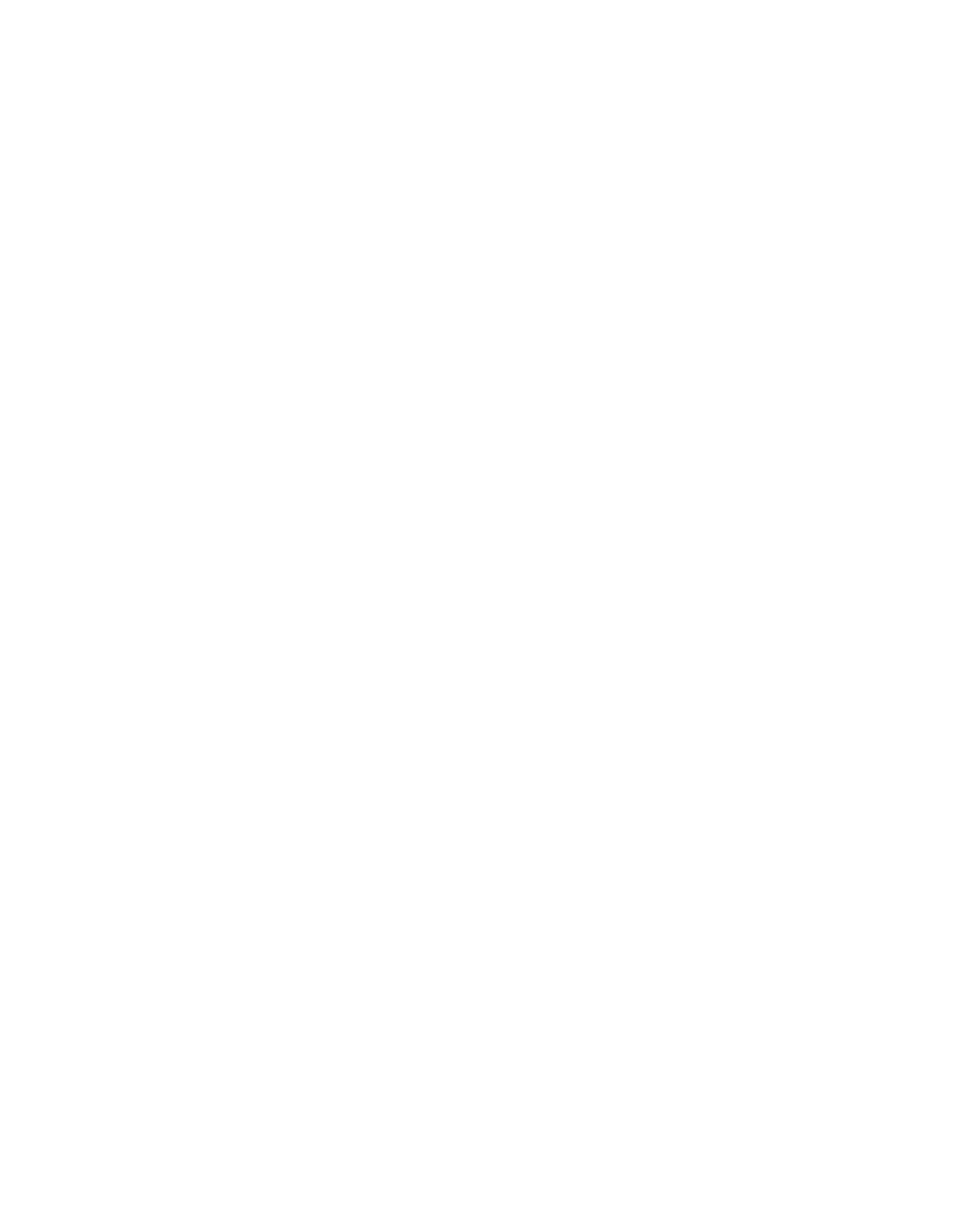# <span id="page-29-0"></span>**Chapter 2**

# **Randomized Kaczmarz**

Methods such as computing the inverse or Gauss elimination involve loading the entire matrix into memory. Often, the linear systems that we are interested in are so large that loading the entire matrix into memory is not feasible. In these cases we turn to *iterative methods* which numerically solve the linear system by only using a portion of the input matrix  $A$  at a time. Within this chapter we will focus our attention on a particular numerical method called Randomized Kaczmarz<sup>[1](#page-29-1)</sup>.

Given a consistent system, Randomized Kaczmarz is an iterative method which finds the solution to linear systems by exploiting the geometry of the hyperplanes. In particular, from a high-level geometry standpoint, it performs a sequence of orthogonal projections onto a randomly selected hyperplane, eventually converging to the solution **x** ∗ .

**Definition 2.0.1** (Randomized Kaczmarz). Let  $Ax = b$  be a linear system. Define any initial iterate  $$ 

$$
\mathbf{x}^{(k+1)} = \mathbf{x}^{(k)} + \frac{b_{i_k} - \langle \mathbf{x}^{(k)}, \mathbf{A}^{(i_k)} \rangle}{||\mathbf{A}^{(i_k)}||_2^2} \mathbf{A}^{(i_k)},
$$

where index  $i_k$  is chosen with probability  $q_i = \frac{||A^{(i)}||_2^2}{||A||_F^2}$ .

This algebraic expression can be intense at first sight, however, we will break it down together in the following remarks. We also define Randomized Kaczmarz in algorithm form in Algorithm [\(1\)](#page-30-2).

<span id="page-29-1"></span><sup>1</sup>Kaczmarz was a polish fellow, knowing this might aid with pronouncing his name and the name of the algorithms. From what I understand, Google Translate has a decent pronunciation for this name.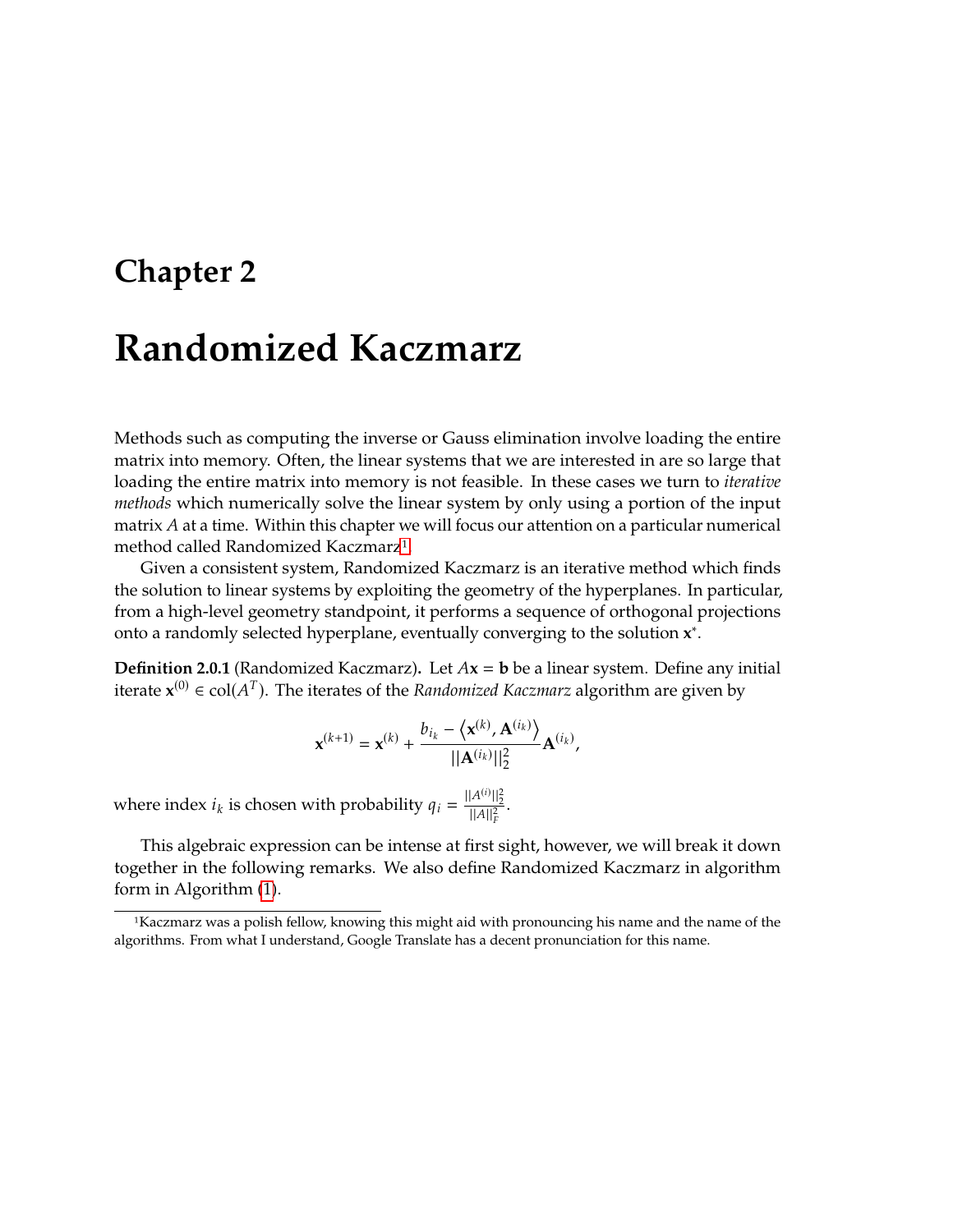<span id="page-30-0"></span>

**Figure 2.1** Iterations from Randomized Kaczmarz. At each step  $\mathbf{x}^{(k)}$  is orthogonally projected onto a randomly selected affine hyperplane. Each hyperplane represents a single equation from our linear system.

<span id="page-30-1"></span>

| <b>Algorithm 1 Randomized Kaczmarz</b>                                                                                                                                                                                             |
|------------------------------------------------------------------------------------------------------------------------------------------------------------------------------------------------------------------------------------|
| $\triangleright$ where $A \in \mathbb{R}^{m \times n}$ , $\mathbf{b} \in \mathbb{R}^m$ , and $T \in \mathbb{N}$<br>1: <b>function</b> RANDOMIZEDKACZMARZ $(A, \mathbf{b}, T)$                                                      |
| Initialize $\mathbf{x}^{(0)} \in \mathbb{R}^n$ arbitrarily<br>2:                                                                                                                                                                   |
| for $k = 1, 2, 3, , T$ do<br>3:                                                                                                                                                                                                    |
| 4:                                                                                                                                                                                                                                 |
| Pick $i_k$ with probability $q_i := \frac{\ A^{(i)}\ _2^2}{\ A\ _F^2}, i \in [m]$<br>Set $\mathbf{x}^{(k+1)} = \mathbf{x}^{(k)} + \frac{b_{i_k} - \langle \mathbf{x}^{(k)}, A^{(i_k)} \rangle}{\ A^{(i_k)}\ _2^2} A^{(i_k)}$<br>5: |
| end for<br>6:                                                                                                                                                                                                                      |
| return $x^{(T)}$<br>7:                                                                                                                                                                                                             |
| 8: end function                                                                                                                                                                                                                    |

<span id="page-30-2"></span>**Remark 2.0.1** (Kaczmarz Updates are Projections onto Hyperplanes)**.** Whilst the RK updates may look intimidating, we can break it down and extract a nice geometry. First consider

$$
\ell = \mathbf{b}_{i_k} - \left\langle \mathbf{x}^{(k)}, \mathbf{A}^{(i_k)} \right\rangle.
$$

The inner product  $\langle \mathbf{x}^{(k)}, \mathbf{A}^{(i_k)} \rangle$  can be thought intuitively like the matrix vector multiplication  $A$ <sup>x</sup> overvised on a single xexx  $A^{(i_k)}$ . Then  $\ell$  is the difference hatusen  $A$ **x** and **h** for a single *Ax* executed on a single row  $A^{(i_k)}$ . Then  $\ell$  is the difference between  $A$ **x** and **b** for a single equation of the system. And so, intuitively, the modification term  $\frac{b_{i_k} - \langle \mathbf{x}^{(k)}, A^{(i_k)} \rangle}{\| \mathbf{x}^{(i_k)} \|^2}$ ) ⟩  $||A^{(i)}||$  $\frac{A^{(i_k)}}{||l_2^2}A^{(i_k)}$ will move the current **x** iterate in the direction of  $A^{(i_k)}$  as to solve equation  $i_k$  exactly.<br>Connectically this corresponds to projecting  $\mathbf{x}^{(k)}$  onto the hyperplane given by a single Geometrically this corresponds to projecting  $x^{(k)}$  onto the hyperplane given by a single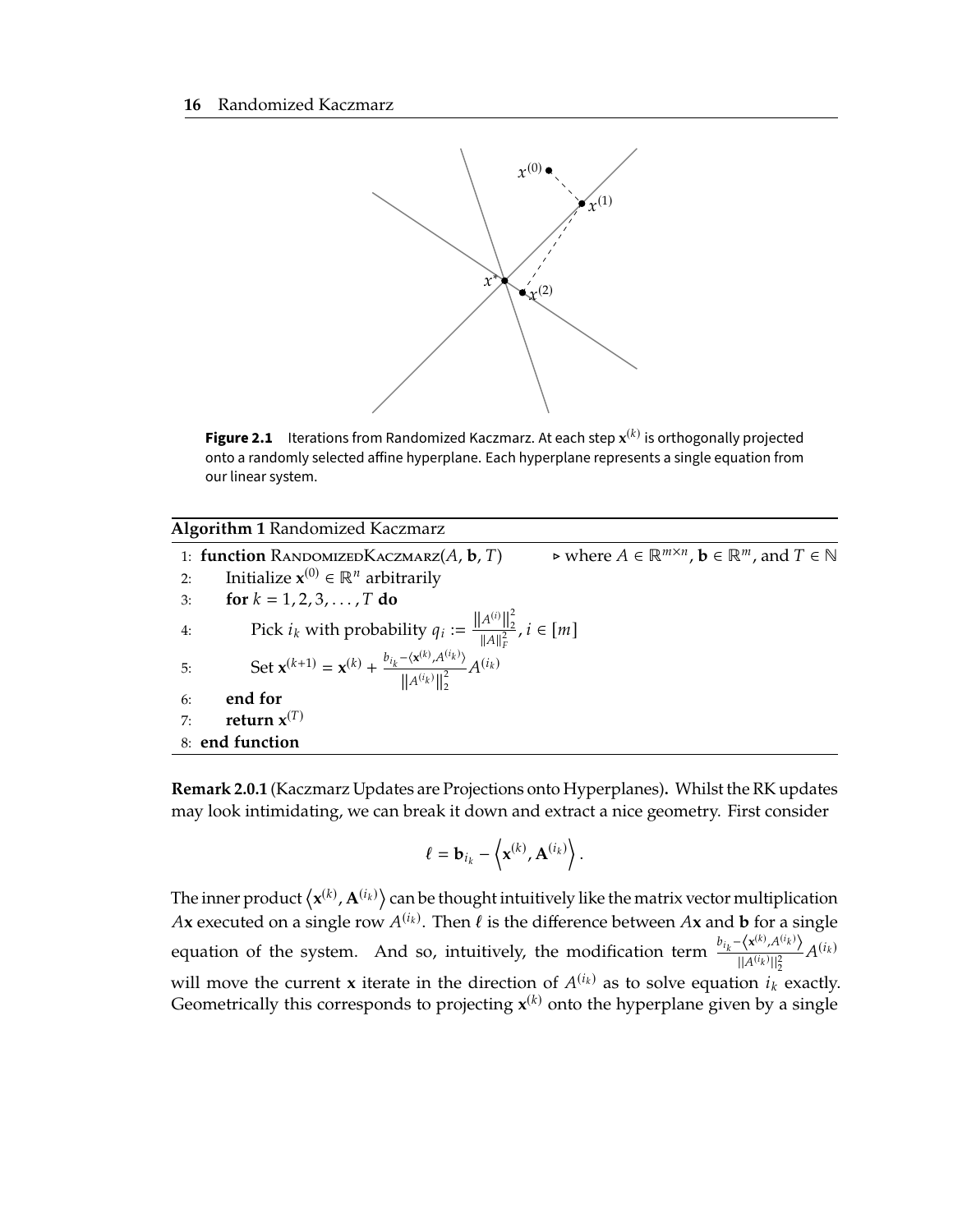hyperplane  $H_{i_k}$ . Later we will show that these projections are orthogonal, which will be important for quarentosing  $P K'$  convergence. important for guarenteeing RK's convergence.

**Remark 2.0.2** (Row Distribution is Superficial). The probability of picking each row  $q_i$  is usually given in a form which may make one ask which rows are more likely to be chosen usually given in a form which may make one ask which rows are more likely to be chosen than others. It turns out that this probability distribution of picking the rows is superficial. Consider, we can normalize<sup>[2](#page-31-1)</sup> the rows of *A* by setting  $A^{(i)} = A^{(i)}/||A^{(i)}||$ Consider, we can normalize the rows of A by setting  $A^{\vee} = A^{\vee}/\|A^{\vee}\|_2$  and  $v_i = v_i/\|A\|_2$ <br>
Here  $\|A^{(i)}\|_2^2 = 1$  for all *i*. Moreover, the solution to the whole system does not chan 2  $\int_{2}^{2}$  and  $b_i = b_i / ||A^{(i)}||$ . 2  $\frac{2}{2}$  = 1 for all *i*. Moreover, the solution to the whole system does not change by such a transformation. Suppose  $B \in \mathbb{R}^{m \times m}$  is diagonal such that  $B_{ii} = 1/||A^{(i)}||_2^2$ <br>so if  $x^*$  solves  $Ax = b$  then  $x^*$  will also solve  $BAx = Bb$ . That is the geometry so if  $\mathbf{x}^*$  solves  $A\mathbf{x} = \mathbf{b}$  then  $\mathbf{x}^*$  will also solve  $BA\mathbf{x} = B\mathbf{b}$ . That is the geometry of the  $\frac{2}{2}$ . And underlying system is unchanged. Since  $||A^{(i)}||$ <br>uniform distribution. That is, the original distri 2 underlying system is unchanged. Since  $||A^{(i)}||_2^2 = 1$  for all *i* it follows that  $q_i$  defines a uniform distribution. That is, the original distribution for choosing the rows is uniform.

### <span id="page-31-0"></span>**2.1 Convergence Properties**

Randomized Kaczmarz projects onto hyperplanes in such a way that the algorithm is guaranteed to converge in a very fast time. Orthogonal projections are key to the convergence of RK. So, to understand how this convergence works we must first show that these projections are actually orthogonal.

<span id="page-31-2"></span>**Proposition 1** (RK Updates are Orthogonal Projections)**.** *Let* **<sup>x</sup>** <sup>=</sup> **<sup>b</sup>** *be some linear system. On a given iterate of Randomized Kaczmarz, the error*  $\mathbf{x}^* - \mathbf{x}^{(k+1)}$  and the update vector  $\mathbf{x}^{(k+1)} - \mathbf{x}^{(k)}$ *are orthogonal.*

*Proof.* We will show this by definition. Consider the following

$$
(\mathbf{x}^* - \mathbf{x}^{(k+1)})^T (\mathbf{x}^{(k+1)} - \mathbf{x}^{(k)}) = (\mathbf{x}^* - \mathbf{x}^{(k+1)})^T \frac{b_{i_k} - \langle \mathbf{x}^{(k)}, A^{(i_k)} \rangle}{\|A^{(i_k)}\|_2^2}
$$
  
\n
$$
= (\mathbf{x}^* - \mathbf{x}^{(k+1)})^T \beta A^{(i_k)}
$$
  
\n
$$
= \beta (\mathbf{x}^*)^T A^{(i_k)} - \beta (\mathbf{x}^{(k+1)})^T A^{(i_k)}
$$
  
\n
$$
= \beta b_{i_k} - \beta (\mathbf{x}^{(k+1)})^T A^{(i_k)}
$$
  
\n
$$
= \beta b_{i_k} - \beta b_{i_k}
$$
  
\n
$$
= 0,
$$

<span id="page-31-1"></span><sup>2</sup>Here, we do not have to worry about  $||A^{(i)}||$ 2  $\frac{2}{2}$  = 0. Recalling the properties of norm, this would only happen if  $A^{(i)} = \mathbf{0}$ , however, these are discounted from discussion.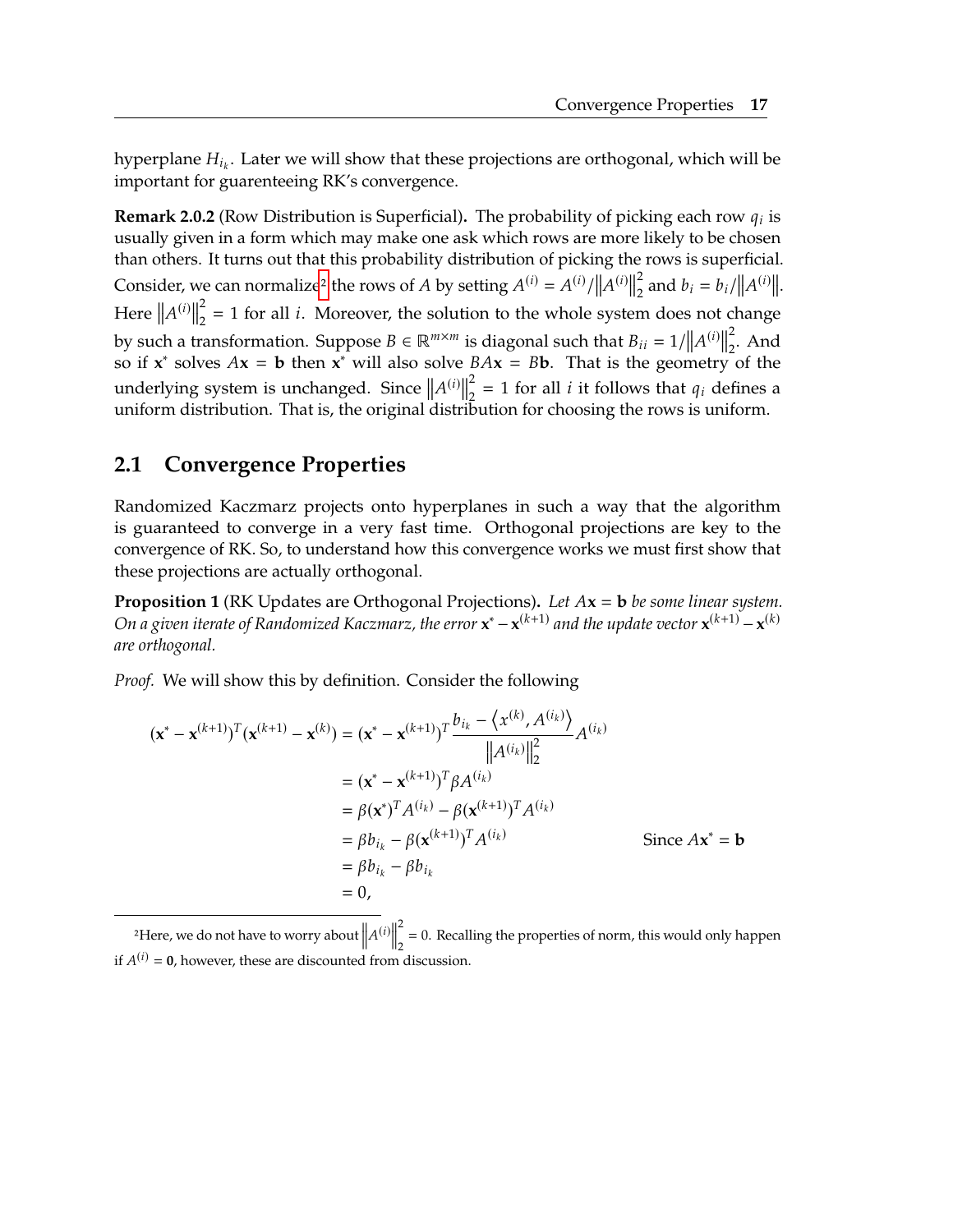Where the second to last line follows because  $A^{(i_k)} \mathbf{x}^{(k)} = b_{(i_k)}$  by definition of Kaczmarz<br>undates. Informally, a single PK undate makes it so that  $\mathbf{x}^{(k+1)}$  satisfies the hyperplane that updates. Informally, a single RK update makes it so that  $x^{(k+1)}$  satisfies the hyperplane that it projects onto. Thus Randomized Kaczmarz updates are orthogonal projections. □

This orthogonality means that we can show the following.

**Proposition 2** (RK Error is Monotonically Non-Increasing). *The norm of the error*  $||\mathbf{x}^* - \mathbf{x}^{(k)}||_2^2$ *is monotonically non-increasing.*

*Proof.* Consider the following

$$
\left\| \mathbf{x}^{*} - \mathbf{x}^{(k+1)} \right\|_{2}^{2} = \left\| \mathbf{x}^{*} - \mathbf{x}^{(k)} + \mathbf{x}^{(k)} - \mathbf{x}^{(k+1)} \right\|_{2}^{2}
$$
  
\n
$$
\leq \left\| \mathbf{x}^{*} - \mathbf{x}^{(k)} \right\|_{2}^{2} + \left\| \mathbf{x}^{(k)} - \mathbf{x}^{(k+1)} \right\|_{2}^{2}.
$$
 By the triangle inequality,

And so since,  $(x^* - x^{(k+1)})$  and  $(x^{(k+1)} - x^{(k)})$  are orthogonal, we have

$$
\left\| \mathbf{x}^{*} - \mathbf{x}^{(k+1)} \right\|_{2}^{2} \leq \left\| \mathbf{x}^{*} - \mathbf{x}^{(k)} \right\|_{2}^{2} + \left( \left\| \mathbf{x}^{*} - \mathbf{x}^{(k)} \right\| - \left\| \mathbf{x}^{(k+1)} - \mathbf{x}^{*} \right\|_{2}^{2} \right)
$$
  
2  $\left\| \mathbf{x}^{*} - \mathbf{x}^{(k+1)} \right\|_{2}^{2} \leq 2 \left\| \mathbf{x}^{*} - \mathbf{x}^{(k)} \right\|_{2}^{2}$   
 $\left\| \mathbf{x}^{*} - \mathbf{x}^{(k+1)} \right\|_{2}^{2} \leq \left\| \mathbf{x}^{*} - \mathbf{x}^{(k)} \right\|_{2}^{2}.$ 

Thus the error vectors are monotonically increasing.  $(\mathcal{L}$  Can you see this proposition geometrically in Figure [2.1?](#page-30-0)) □

At the very least we have shown that the iterations of Randomized Kaczmarz will never take us farther from the pseudo solution. However, we can do one better and show that RK, in expectation, converges exponentially fast (also called *linearly in expectation*).

**Theorem 2.1.1** (Randomized Kaczmarz Converges Linearly in Expectation)**.** *Suppose is full column rank. After iterations of Randomized Kaczmarz we have the following*

$$
\mathbb{E}||\mathbf{x}^* - \mathbf{x}^{(k+1)}||_2^2 \le \left(1 - \frac{1}{\kappa_F^2(A)}\right)^k ||\mathbf{x}^* - \mathbf{x}^{(0)}||_2^2,
$$

where A and **b** define a consistent linear system and  $\mathbf{x}^{(0)} \in \text{col}(A^T)$ .

This result was first proved in [Strohmer and Vershynin](#page-69-5) [\(2009\)](#page-69-5), and we will closely follow their proof with some modifications presented by [Zouzias and Freris](#page-69-0) [\(2013\)](#page-69-0).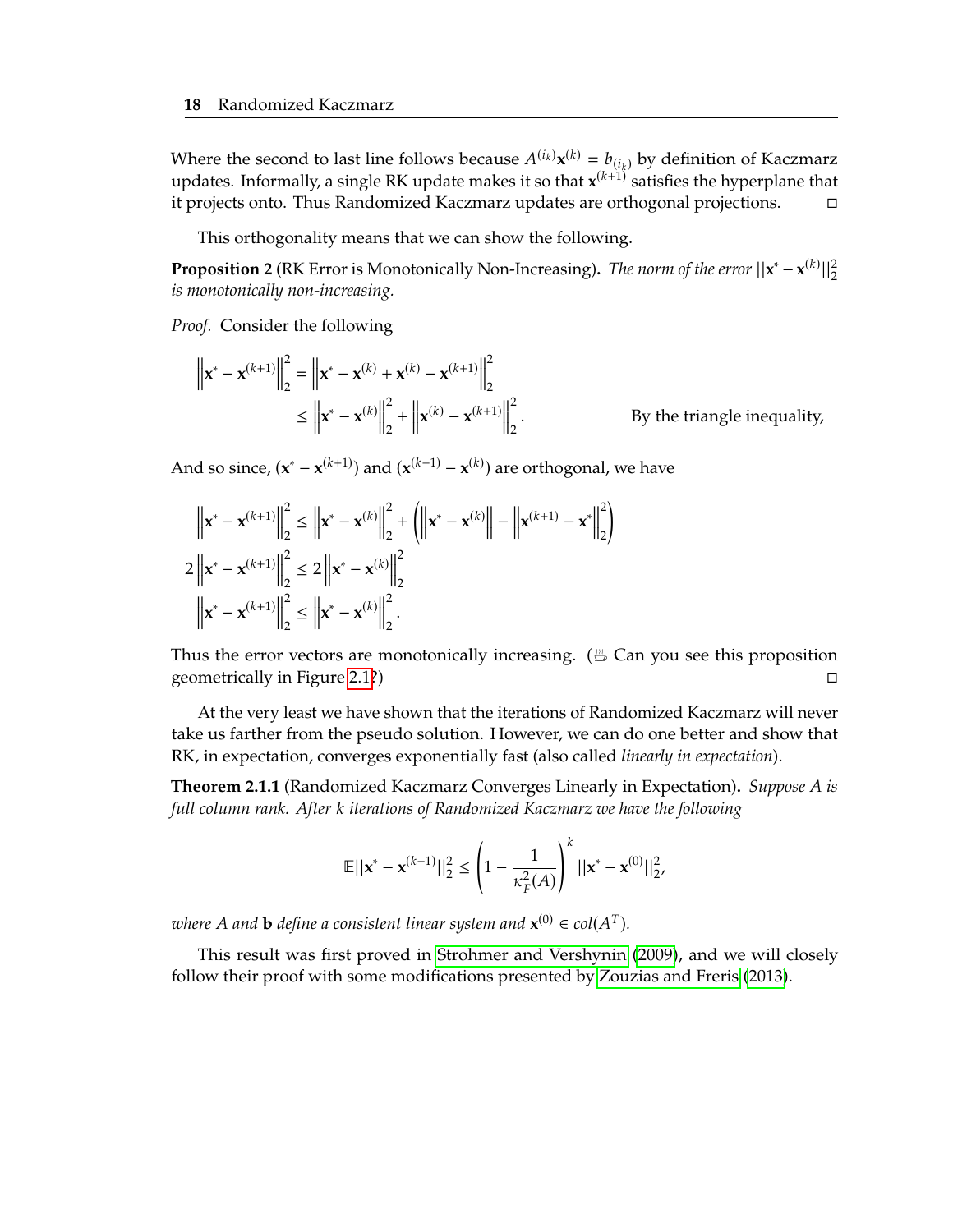*Proof.* Let *Z* be a random variable over  $[m]$  with probability mass function  $P(Z = i)$  =  $||A^{(i)}||$ 2  $\frac{2}{2}$  / || A ||  $\frac{2}{F}$ . We will first show that

$$
\mathbb{E}||\mathbf{x}^* - \mathbf{x}^{(k+1)}||_2^2 \le \left(1 - \frac{1}{\kappa_F^2(A)}\right)||\mathbf{x}^* - \mathbf{x}^{(k)}||_2^2,
$$

and then repeating the same argument  $k - 1$  more times will give us the desired result. By Proposition [\(1\)](#page-31-2) it suffices to show that  $\mathbb{E}_Z \left\| \mathbf{x}^{(k+1)} - \mathbf{x}^{(k)} \right\|$ 2  $\frac{2}{2}$  ≥ 1/ $\kappa_F^2(A)$  ||**x**<sup>(k)</sup> − **x**<sup>\*</sup>|| 2  $\frac{2}{2}$ . By definition of  $x^{(k+1)}$ , and by linearity of inner product, we have

$$
\mathbb{E}_{Z} \left\| \mathbf{x}^{(k+1)} - \mathbf{x}^{(k)} \right\|_{2}^{2} = \mathbb{E}_{Z} \left[ \left( \frac{b_{z} - \langle \mathbf{x}^{(k)}, A^{(Z)} \rangle}{\|A^{(Z)}\|_{2}^{2}} \right)^{2} \left\|A^{(Z)}\right\|_{2}^{2} \right]
$$
\n
$$
= \mathbb{E}_{Z} \left[ \frac{\langle \mathbf{x}^{*} - \mathbf{x}^{(k)}, A^{(Z)} \rangle^{2}}{\|A^{(Z)}\|_{2}^{2}} \right] \qquad \text{Since } A\mathbf{x}^{*} = \mathbf{b}.
$$
\n
$$
= \sum_{i=0}^{m-1} \frac{\langle \mathbf{x}^{*} - \mathbf{x}^{(k)}, A^{(Z)} \rangle^{2}}{\|A^{(Z)}\|_{2}^{2}} \cdot \frac{\|A^{(Z)}\|_{2}^{2}}{\|A\|_{F}^{2}}
$$
\n
$$
= \sum_{i=0}^{m-1} \frac{\langle \mathbf{x}^{*} - \mathbf{x}^{(k)}, A^{(Z)} \rangle^{2}}{\|A\|_{F}^{2}}
$$
\n
$$
= \frac{\|A(\mathbf{x}^{*} - \mathbf{x}^{(k)})\|_{2}^{2}}{\|A\|_{F}^{2}}
$$
\n
$$
\leq \frac{\sigma_{min}^{2}(A) \left\| (\mathbf{x}^{*} - \mathbf{x}^{(k)}) \right\|_{2}^{2}}{\|A\|_{F}^{2}}
$$
\n
$$
= \frac{1}{\kappa_{F}^{2}(A)} \left\| (\mathbf{x}^{*} - \mathbf{x}^{(k)}) \right\|_{2}^{2}.
$$

 The second to last line follows by the Cauchy-Schwarz inequality. We can apply this reasoning because  $\mathbf{x}^{(k)} \in \text{col}(A^T)$  which follows from and definition of RK updates  $\mathbf{x}^{(0)} \in$ <br>col( $A^T$ ) (...) Why did choosing the hyperplanes randomly belp with our convergence col( $A<sup>T</sup>$ ). ( $\stackrel{\text{\tiny{def}}}{\rightarrow}$  Why did choosing the hyperplanes randomly help with our convergence<br>speed? What happens if we choose the hyperplanes deterministically in a gycle?) speed? What happens if we choose the hyperplanes deterministically in a cycle?)  $\Box$ 

In the case where  $A$  is not full column rank the final position of  $x$  will vary with the initial iterate **x** (0) . This exponential convergence rate dependent only on the input matrix is the gold standard for Randomized Kaczmarz and its variations. It is the gold standard in the sense that when designing different variants of RK we aim to have a convergence rate as fast as linear in expectation.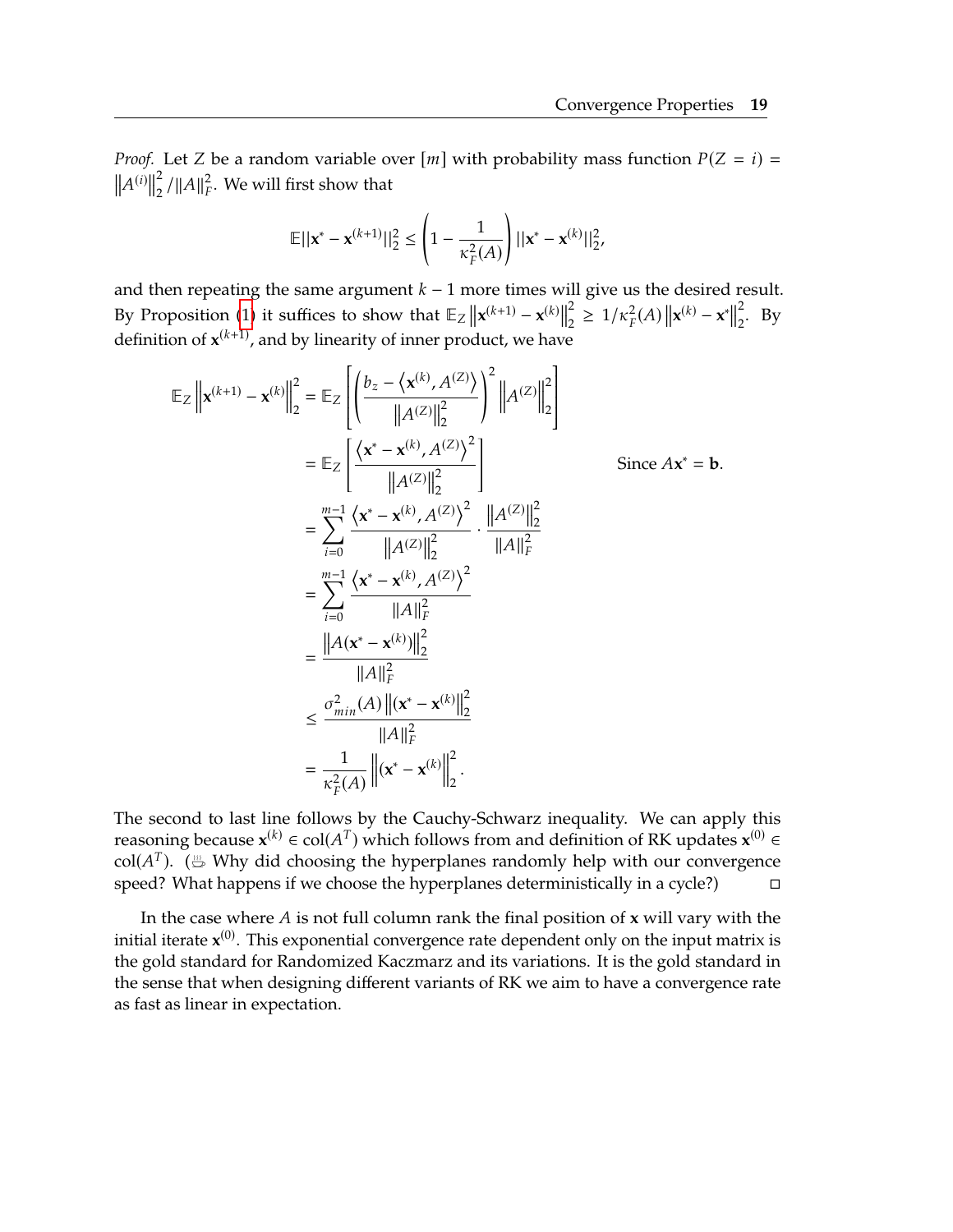We have seen wonderful results from Randomized Kaczmarz. However, it all comes with one important caveat — the input system must have an exact solution. However, not every linear system is consistent. So next we turn our attention to the behaviour of RK on inconsistent systems.

#### <span id="page-34-1"></span>**2.1.1 Behavior on Inconsistent Systems**

Recall that the behavior of RK is to orthogonally project onto each hyperplane in our linear system until it converges to the solution. When our linear system is inconsistent then in the limit  $T \to \infty$ , RK will not converge to any particular point in ℝ<sup>n</sup>, because its convergence will be bounded by the "borizon" defined by the coometry of the byperplanes in the will be bounded by the "horizon" defined by the geometry of the hyperplanes in the inconsistent system.

This intuition is captured by the following theorem, first proved by [Needell](#page-69-6) [\(2010\)](#page-69-6).

<span id="page-34-0"></span>**Theorem 2.1.2** (Horizon of Convergence). *Assume that the system*  $A\mathbf{x} = \mathbf{y}$  *has some solution*  $\mathbf{x}^*$  *to*  $\mathbf{y} \in \mathbb{R}^m$ . Let  $\mathbf{x}^{(k)}$  denote the k-th iterate of Randomized *Kaczmarz* applied on the cyc *for*  $\mathbf{y} \in \mathbb{R}^m$ . Let  $\mathbf{x}^{(k)}$  denote the k-th iterate of Randomized Kaczmarz applied on the system  $A\mathbf{x} = \mathbf{b}$ <br>zuhere  $\mathbf{b} = \mathbf{y} + \mathbf{w}$  for some fixed  $\mathbf{w} \in \mathbb{R}^m$ . It follows that *where*  $\mathbf{b} = \mathbf{y} + \mathbf{w}$  *for some fixed*  $\mathbf{w} \in \mathbb{R}^m$ . It follows that

$$
\mathbb{E}\left\|\mathbf{x}^{(k)} - \mathbf{x}^*\right\|_2^2 \le \left(1 - \frac{1}{\kappa_F^2(A)}\right)^k \left\|\mathbf{x}^{(0)} - \mathbf{x}^*\right\|_2^2 + \frac{\|\mathbf{w}\|_2^2}{\|A\|_F^2}.
$$

This theorem says that on an inconsistent linear system RK will converge to the solution exponentially in expectation, except its convergence will be bounded proportional to  $||w||_2^2$ , where  $\|\mathbf{w}\|_2^2$  is in some sense the "displacement" of our system from a consistent system. Notice that a linear system is always convergent if  $w = 0$ , i.e., when  $b \in col(A)$ . An example of this behavior is depicted in Figure [\(2.2\)](#page-35-1).

Theorem [\(2.1.2\)](#page-34-0) says that Randomized Kaczmarz will converge to some bounded horizon exponentially quickly. As discussed earlier, there is no exact solution to inconsistent systems and so we instead prefer a least squares solution or weighted least squares solution. However, RK is bound to projecting onto hyperplanes of the input system. This behaviour is a superpower of RK since it grants us orthogonal projections and exponential convergence in the consistent case. However, it is RK's downfall in the case where our hyperplanes do not intersect at a meaningful point. In response to this, there have been modifications to RK to grant better convergence in the case of inconsistent systems. ( $\stackrel{\text{\tiny (1)}}{\Rightarrow}$  Try to draw a figure similar to Figure [\(2.2\)](#page-35-1) for a noisy linear system. Can you see the horzion **w** on each of these pictures?)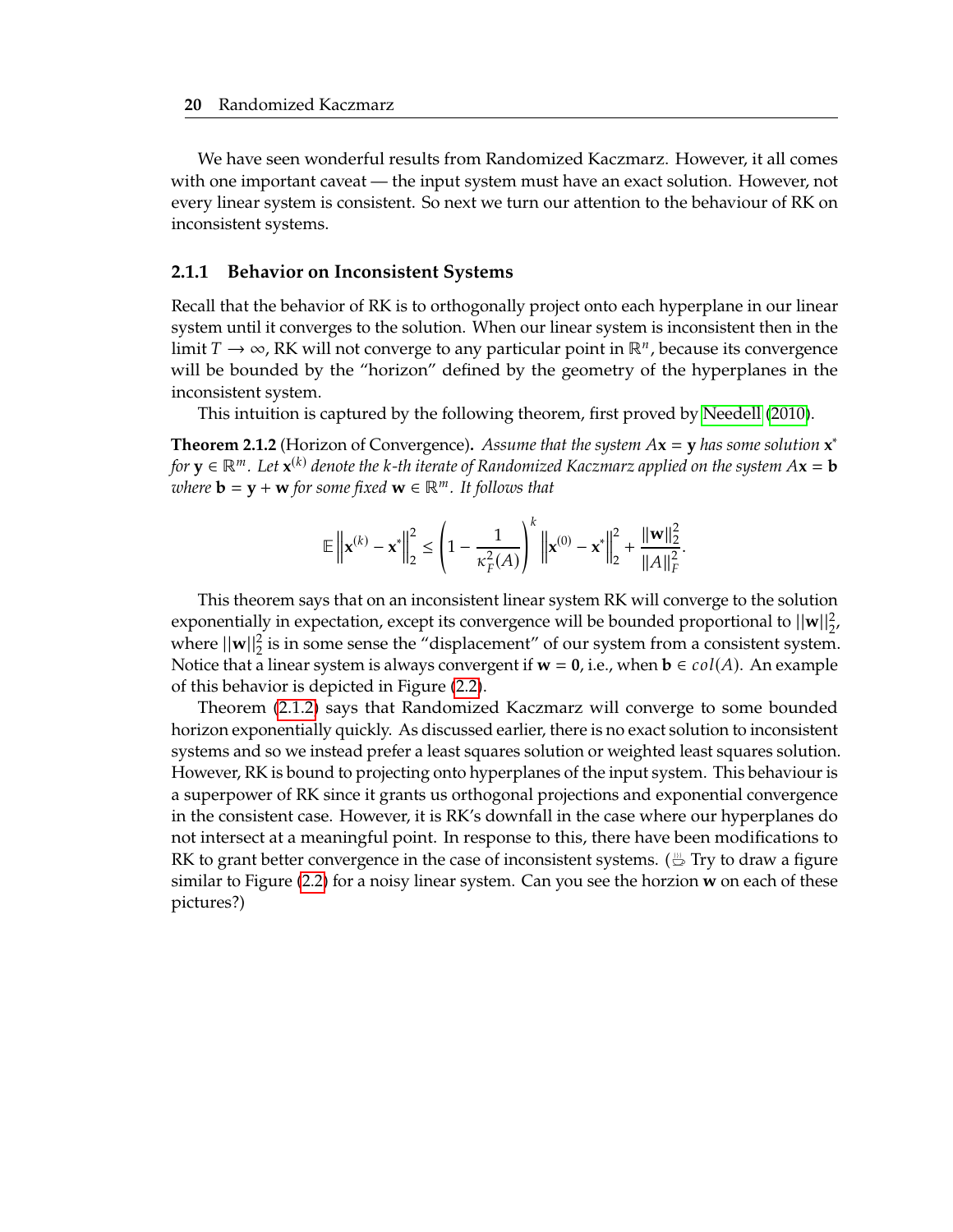<span id="page-35-1"></span>

Figure 2.2 Recall that in corrupted linear systems the solution we would want is the one where the corrupted hyperplanes are ignored. Here, the desired solution is denoted by **x** ∗ . However, Randomized Kaczmarz will never converge to **x** ∗ . Instead, Randomized Kaczmarz may get close, but every time a corrupted hyperplane is projected onto the **x** iterates will move far away from **x** ∗ .

## <span id="page-35-0"></span>**2.2 REK and WREK**

In the case where we would prefer the least squares solution of a linear system, we have a Randomized Kaczmarz variant called *Randomized Extended Kaczmarz* (REK). The main contributions of this document come from expositing and generalizing the theory behind REK. The focus of our next chapter will be entirely on REK.

In the summer of 2021 Haddock's UCLA summer research group proposed a new variation of RK called Weighted Randomized Extended Kaczmarz (WREK). This variation is quite new but aims to solve weighted least squares problems in a similar way to REK. We will discuss this variant more in the final chapter, Chapter [4.](#page-57-0)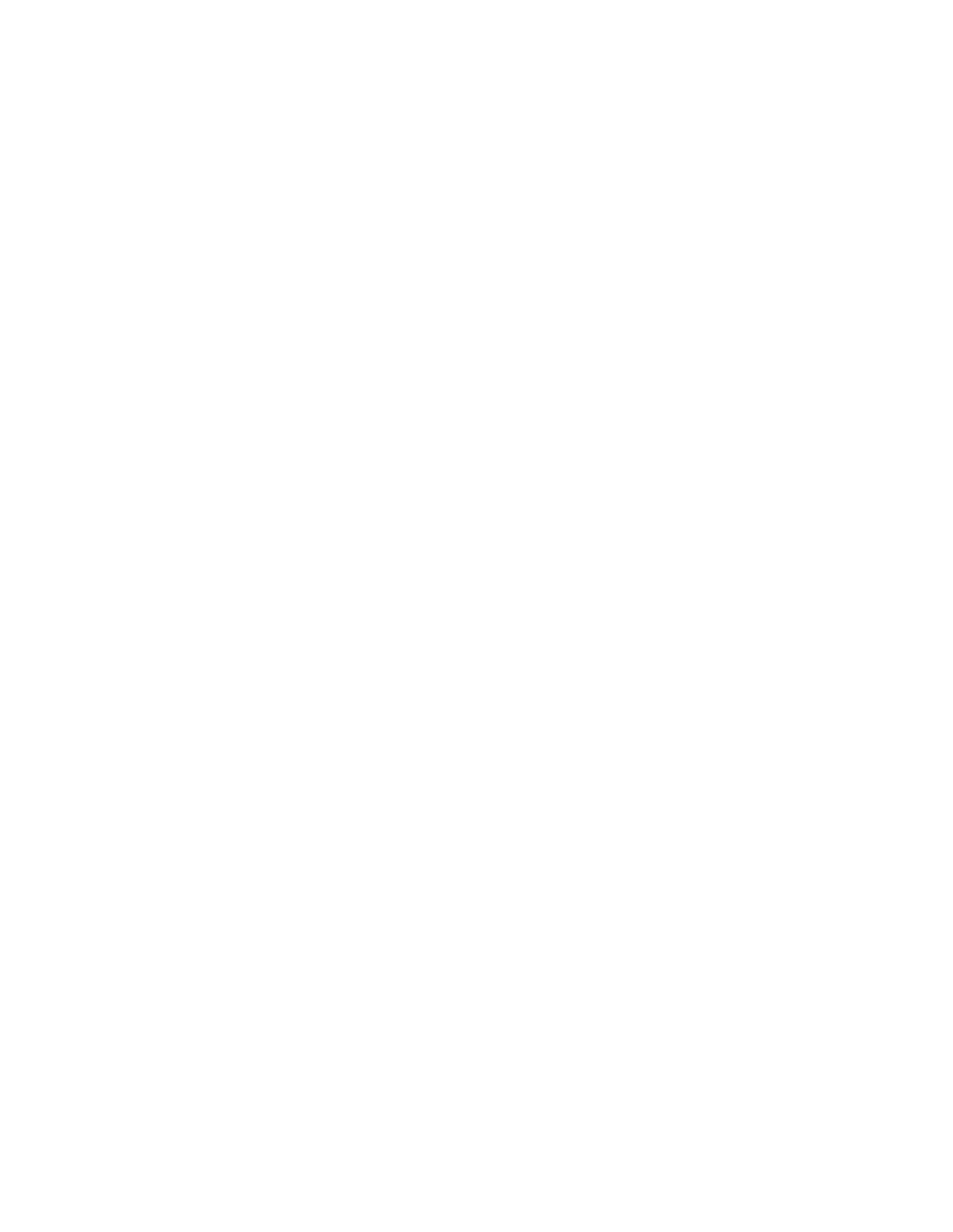# <span id="page-37-0"></span>**Chapter 3**

# **Randomized Extended Kaczmarz**

We now turn our attention to Randomized Extended Kaczmarz (REK). REK was first proposed by [Zouzias and Freris](#page-69-0) [\(2013\)](#page-69-0) as a modification to RK to converge to the least squares solution of an inconsistent system. Unlike other variants of RK, REK iteratively modifies the input system and then solves the new system. One may ask what resemblance a different linear system has to our original linear system. We will unpack the theory behind REK to hopefully shed understanding on how REK carefully modifies the given linear system to result in a meaningful convergent solution. Understanding REK and its convergence properties will set the foundation for our investigation into WREK.

If you are familiar with REK then my personal contributions are as follows. I have done work expositing [Zouzias and Freris](#page-69-0) [\(2013\)](#page-69-0) original proof of convergence. Additionally, one might argue that the original proof of REK's convergence does not reveal the same geometry that we see in proofs of RK's convergence. To me, it was important work to reveal more of the underlying geometry behind REK. To this end I also exposit the ideas in [Du](#page-69-1) [\(2018\)](#page-69-1) in a more similar langauge to [Zouzias and Freris](#page-69-0) [\(2013\)](#page-69-0) to provide a unified way of thinking about the two proofs. In particular, I do some work to emphasize the underlying geometry of REK. In addition to this, I provide some novel propositions including an explicit closed form of the **z** updates in REK.

### <span id="page-37-1"></span>**3.1 Definition and Convergence Properties**

Throughout this section, unless stated otherwise, we let  $A \in \mathbb{R}^{m \times n}$  and  $\mathbf{b} \in \mathbb{R}^m$ .

Randomized Extended Kaczmarz iterates the same way as Randomized Kaczmarz, but also iteratively modifies the system as it iterates. The consequence of the modifications is to project **b** onto the column space of A. By doing so the system  $A\mathbf{x} = \mathbf{b}_{col(A)}$  is consistent and<br>it turns out the solution to this pour system is the least squares solution to the old system it turns out the solution to this new system is the least squares solution to the old system. We describe Randomized Extended Kaczmarz in algorithm form.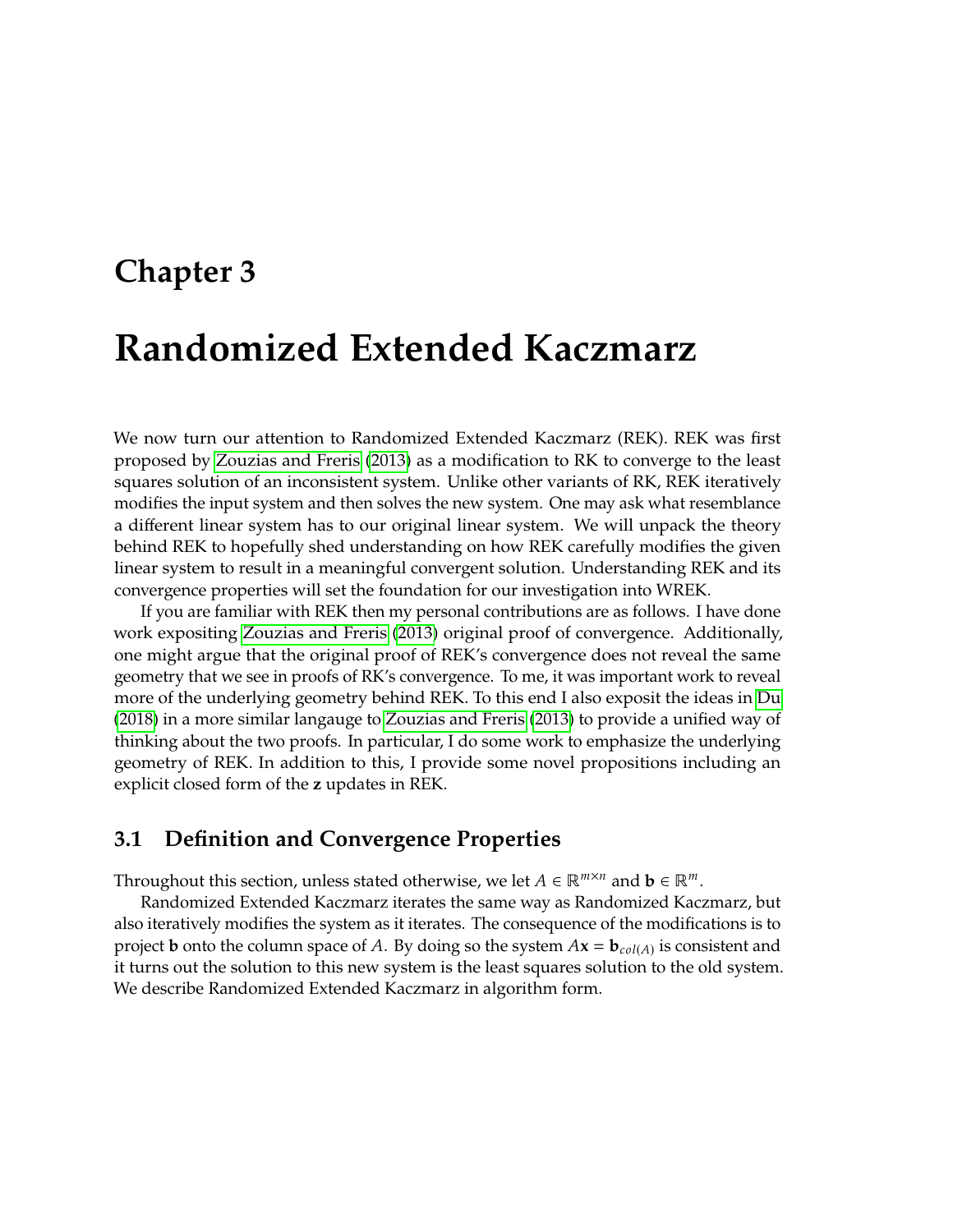<span id="page-38-0"></span>

| Algorithm 2 Randomized Extended Kaczmarz |  |  |  |
|------------------------------------------|--|--|--|

1: **function** RANDOMIZEDEXTENDEDKACZMARZ $(A, \mathbf{b}, T)$  $\triangleright$  where  $A \in \mathbb{R}^{m \times n}$ ,  $\mathbf{b} \in \mathbb{R}^m$ , and  $T \in \mathbb{N}$ 2: Initialize  $x^{(0)} = 0$  and  $z^{(0)} = b$ <br> **2:**  $f \circ r \cdot k = 0, 1, 2, \quad T = 1, d \circ p$ 3: **for**  $k = 0, 1, 2, ..., T - 1$  **do** 4: Pick  $i_k \in [m]$  with probability  $q_i := \frac{\|A^{(i)}\|_2^2}{\|A\|_F^2}$  $\frac{A^{(1)}||_2}{||A||_F^2}, i \in [m]$ 5: Pick  $j_k \in [n]$  with probability  $p_j := \frac{\left\|A_{(j)}\right\|_2^2}{\|A\|_F^2}$  $\frac{A(j) ||_2}{||A||_F^2}$  $\frac{\Pi_2}{P}$ ,  $j \in [n]$ 6: Set  $\mathbf{z}^{(k+1)} = \mathbf{z}^{(k)} - \frac{\left\langle A_{(j_k)} \right\rangle}{\|\mathbf{z}\|}$  $\rightarrow$  $z^{(k)}$  $\parallel$   $A_{\left(i_k\right)}$  $\prod_{k=1}^{n} A(j_k)$ 7: Set  $\mathbf{x}^{(k+1)} = \mathbf{x}^{(k)} + \frac{b_{i_k} - z_{i_k}^{(k+1)}}{\ln 4}$  $-\langle \mathbf{x}^{(k)}, A^{(i)} \rangle$  $)$  $||A^{(i)}||$  $\sqrt{2}$  $A^{(i_k)}$ <br>  $A^{(i_k)}$ 8: **end for** 9: **return**  $\mathbf{x}^{(T)}$ 10: **end function**

Note [Zouzias and Freris](#page-69-0) [\(2013\)](#page-69-0) present a stopping criterion that the interested reader may investigate. We will discuss some of the spirit and ideas behind REK.

**Remark 3.1.1** (Reducing the Horizon)**.** Recall Theorem [\(2.1.2\)](#page-34-0) states that RK on an inconsistent system converges up to a horizon. In particular if we have a measurement vector **b** = **y** + **w** such that **y** ∈ col(A) and **w** ∈ col(A)<sup>⊥</sup> then RK will converge more tightly if  $\|\mathbf{w}\|^2$  is smaller. The idea with REK is to iteratively reduce the herizon to zero by tightly if ∥**w**∥ 2  $_2^2$  is smaller. The idea with REK is to iteratively reduce the horizon to zero by projecting **b** onto a randomly chosen column of A. As we will show later, such a process will eventually orthogonally project **b** onto the column space of  $A$ . This works because we can decompose any vector space into a subspace and its orthogonal complement, in particular  $\mathbb{R}^m = col(A) \oplus col(A)^{\perp}$ .

**Remark 3.1.2** (REK is just double RK)**.** The updates to **x** and **z** look very similar to each other in Algorithm [\(2\)](#page-38-0) and this is not a coincidence. The updates to the **z** vector are the result of running Randomized Kaczmarz on the system  $A^T$ **z** = **0**.

#### **3.1.1 Geometric Interpretation of REK**

Before we move onto the theoretical foundations of REK, we present some geometric interpretations of the action of REK based on the underlying hyperplanes. A geometric interpretation is displayed and discussed in Figure [\(3.1\)](#page-39-0). ( $\frac{m}{n}$  The actual change in geometry of the hyperplanes is a bit more subtle than the following figure. Sketch/Graph an  $m \times 2$ linear system. Project **b** onto a column of  $A$  and see how the hyperplanes change.)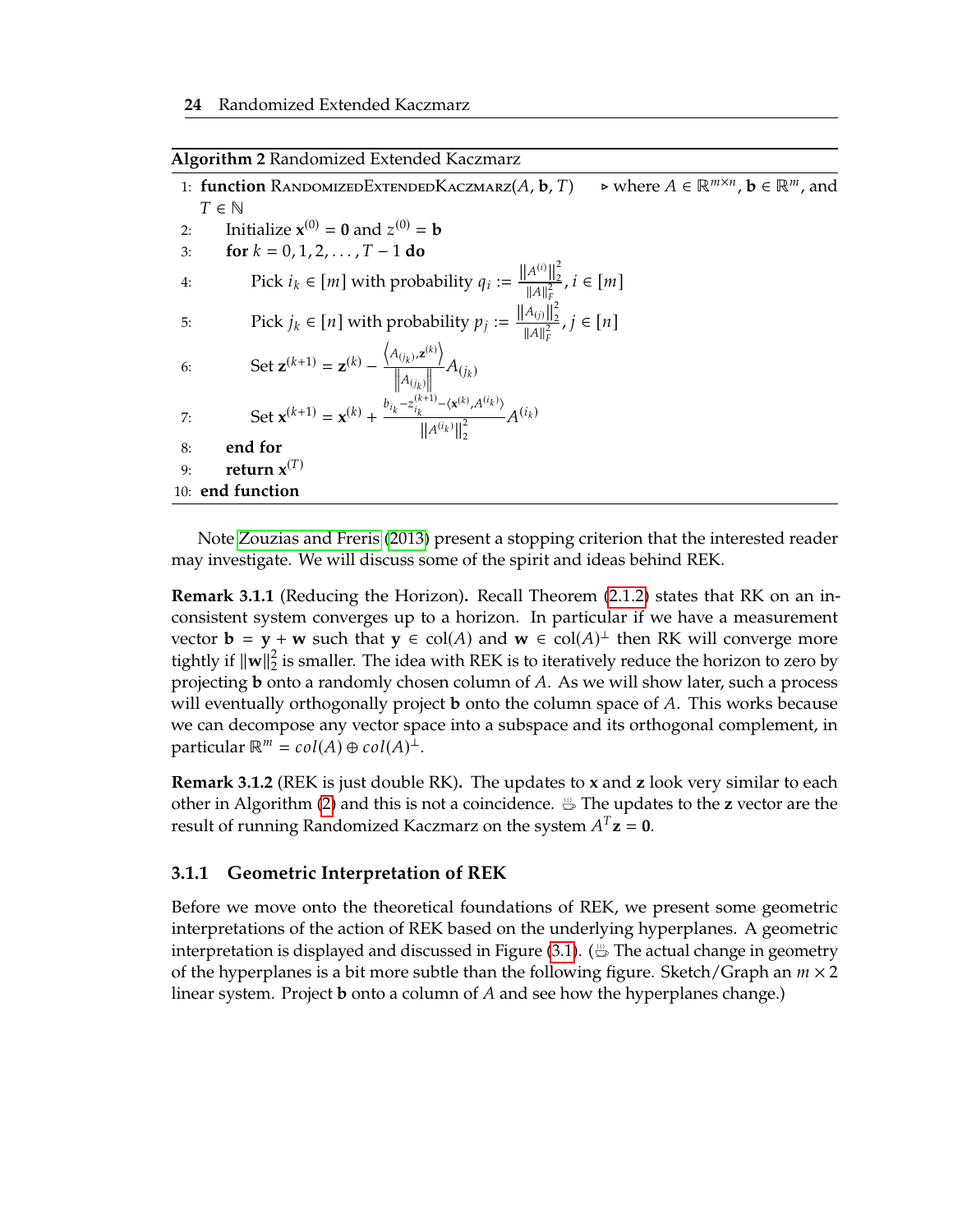<span id="page-39-0"></span>

Figure 3.1 Steps of REK iterations demonstrating the system updates and the solution vector estimate updates  $\mathbf{x}^{(k)}$ . The hyperplanes of the original inconsistent system is represented with the black lines and the modified system is represented by the red dotted lines.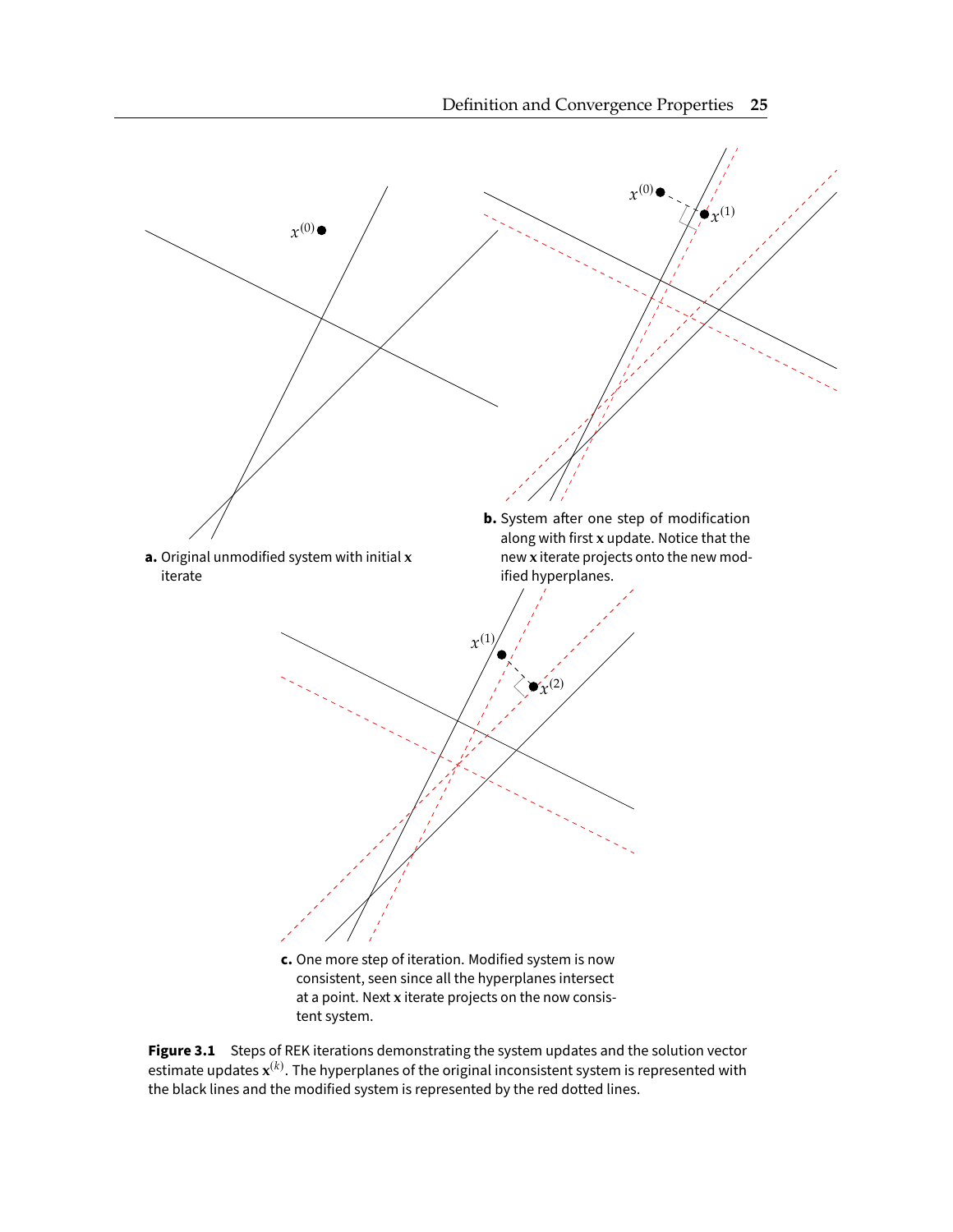## <span id="page-40-0"></span>**3.2 What is Up With the z Vectors?**

By understanding what the **z** vectors are doing one may understand how REK works. In [Zouzias and Freris](#page-69-0) [\(2013\)](#page-69-0) we know that the **z** vectors converge to  $\mathbf{b}_{col(A)^{\perp}}$ . However, what do the *z* iterates look like? What are that doine? Qualitatively,  $\text{BFK}$  is doing comothing do the **z** iterates look like? What are they doing? Qualitatively, REK is doing something like taking projections of **b** onto a random column of  $A$  and then using some sum of these projections in the **x** updates. But, what does this mean? Can we get anymore insight into the **z** updates? In this Section we will be unpacking the iterative definition of the **z** updates into a closed form.

**Definition 3.2.1** (**b** Iterates)**.** Let

$$
\mathbf{b}^{(k)} = \mathbf{b} - \mathbf{z}^{(k)}.
$$

At each step of REK these  $\mathbf{b}^{(k)}$  iterates are the actual vectors input to the **x** updates.

Rather than discussing what the **z** vectors look like in each step, for understanding it will be easier to talk about the  $\mathbf{b}^{(k)}$  updates. The final form for  $\mathbf{b}^{(k)}$  will be quite slick. First we will illustrate with an example.

<span id="page-40-1"></span>**Example 3.2.1** (First **z** Iterates)**.** We will unpack the first couple iterations of the **z** updates for REK. Recall that we have

$$
\mathbf{z}^{(k+1)} = \mathbf{z}^{(k)} - \frac{\langle A_{(j_{k+1})}, \mathbf{z}^{(k)} \rangle}{\|A_{(j_{k+1})}\|} A_{(j_{k+1})}
$$

with  $\mathbf{z}^{(0)} = \mathbf{b}$ . Let  $\alpha_k = \frac{1}{\|A_{(i)}\|}$  $||A_{(j_k)}||$ . Also let

$$
\mathbf{b}_{(j_k)} = \alpha_k \left\langle A_{(j_k)}, \mathbf{b} \right\rangle A_{(j_k)}
$$

be a projection term. Finally, let us define the correction terms by

$$
\mathbf{c}_k = \alpha_k \left\langle A_{(j_k)}, \mathbf{b}^{(k-1)} \right\rangle A_{(j_k)}
$$

for  $k > 1$  and let

$$
c_1=0.
$$

Now consider the following first few iterations of the **z** vectors. We have  $\mathbf{z}^{(0)} = \mathbf{b}$  and so **. Then following the updating rule for <b>z** we have

$$
\mathbf{z}^{(1)} = \mathbf{b} - \mathbf{b}_{(j_1)}.
$$

Then, it follows

$$
\mathbf{b}^{(1)} = \mathbf{b}_{(j_1)} = \mathbf{b}_{(j_1)} - \mathbf{c}_1.
$$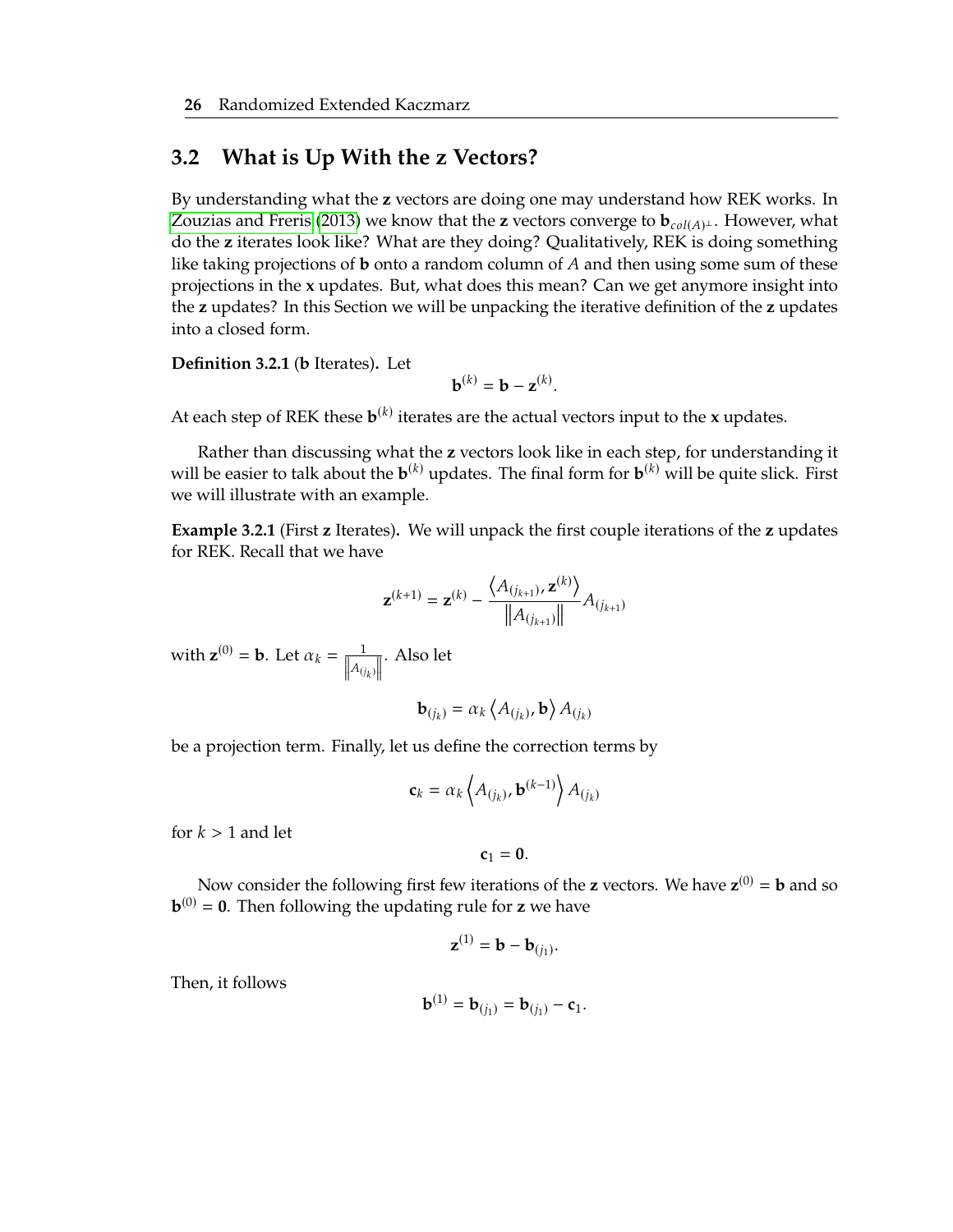So, the first  $\mathbf{b}^{(k)}$  iterate is just the projection of  $\mathbf b$  onto a random column of A. Next,

$$
\mathbf{z}^{(2)} = \mathbf{z}^{(1)} - \alpha_2 \left\langle A_{(j_2)}, \mathbf{z}^{(1)} \right\rangle A_{(j_2)} \n= \mathbf{b} - \mathbf{b}_{(j_1)} - \alpha_2 \left\langle A_{(j_2)}, \mathbf{b} - \mathbf{b}_{(j_1)} \right\rangle A_{(j_2)}
$$

Using linearity and symmetry of inner product on real numbers we have

$$
\mathbf{z}^{(2)} = \mathbf{b} - \mathbf{b}_{(j_1)} - \alpha_2(\langle A_{(j_2)}, \mathbf{b}\rangle - \langle A_{(j_2)}, \mathbf{b}_{(j_1)}\rangle)A_{(j_2)}
$$
  
=  $\mathbf{b} - \mathbf{b}_{(j_1)} - \mathbf{b}_{(j_2)} + \mathbf{c}_2 + \mathbf{c}_1.$ 

Then, it follows

$$
\mathbf{b}^{(2)} = \mathbf{b}_{(j_1)} + \mathbf{b}_{(j_2)} - \mathbf{c}_2 - \mathbf{c}_1.
$$

By a similar line of reasoning we have

$$
\mathbf{b}^{(3)} = \mathbf{b}_{(j_1)} + \mathbf{b}_{(j_2)} + \mathbf{b}_{(j_3)} - \mathbf{c}_1 - \mathbf{c}_2 - \mathbf{c}_3.
$$

Now we generalize this as a Proposition.  $(\stackrel{...}{\rightharpoonup}$  If you followed the preceding example then you have the tools to prove the following proposition yourself!)

**Proposition 3** (Closed Form of **b** Iterates). Let  $\mathbf{b}^{(k)}$  be the iterates of **b***.* Let  $\mathbf{b}_{(j_k)}$  and  $\mathbf{c}_k$  be defined as in Example (0.0.1). Then the **b** iterates are sume of projection terms and correction *as in Example [\(3.2.1\)](#page-40-1). Then the* **b** *iterates are sums of projection terms and correction terms*

$$
\mathbf{b}^{(k)} = \sum_{i=1}^k \mathbf{b}_{(j_i)} - \mathbf{c}_i.
$$

*Proof.* We prove this by induction on  $k$ . Above we have shown the base case for  $k = 1$ . By our inductive hypothesis we can write

$$
\mathbf{b}^{(k)} = \sum_{i=1}^k \mathbf{b}_{(j_i)} - \mathbf{c}_i.
$$

Recalling our definition for  $\mathbf{b}^{(k)}$  this is equivalent to

$$
\mathbf{z}^{(k)} = \mathbf{b} - \sum_{i=1}^k \mathbf{b}_{(j_i)} - \mathbf{c}_i.
$$

Now consider  $\mathbf{b}^{(k+1)}$ . By definition, we have  $\mathbf{b}^{(k+1)} = \mathbf{b} - \mathbf{z}^{(k+1)}$  where

$$
\mathbf{z}^{(k+1)} = \mathbf{z}^{(k)} - \alpha_{k+1} \left\langle A_{(j_{k+1})}, \mathbf{z}^{(k)} \right\rangle A_{(j_{k+1})}.
$$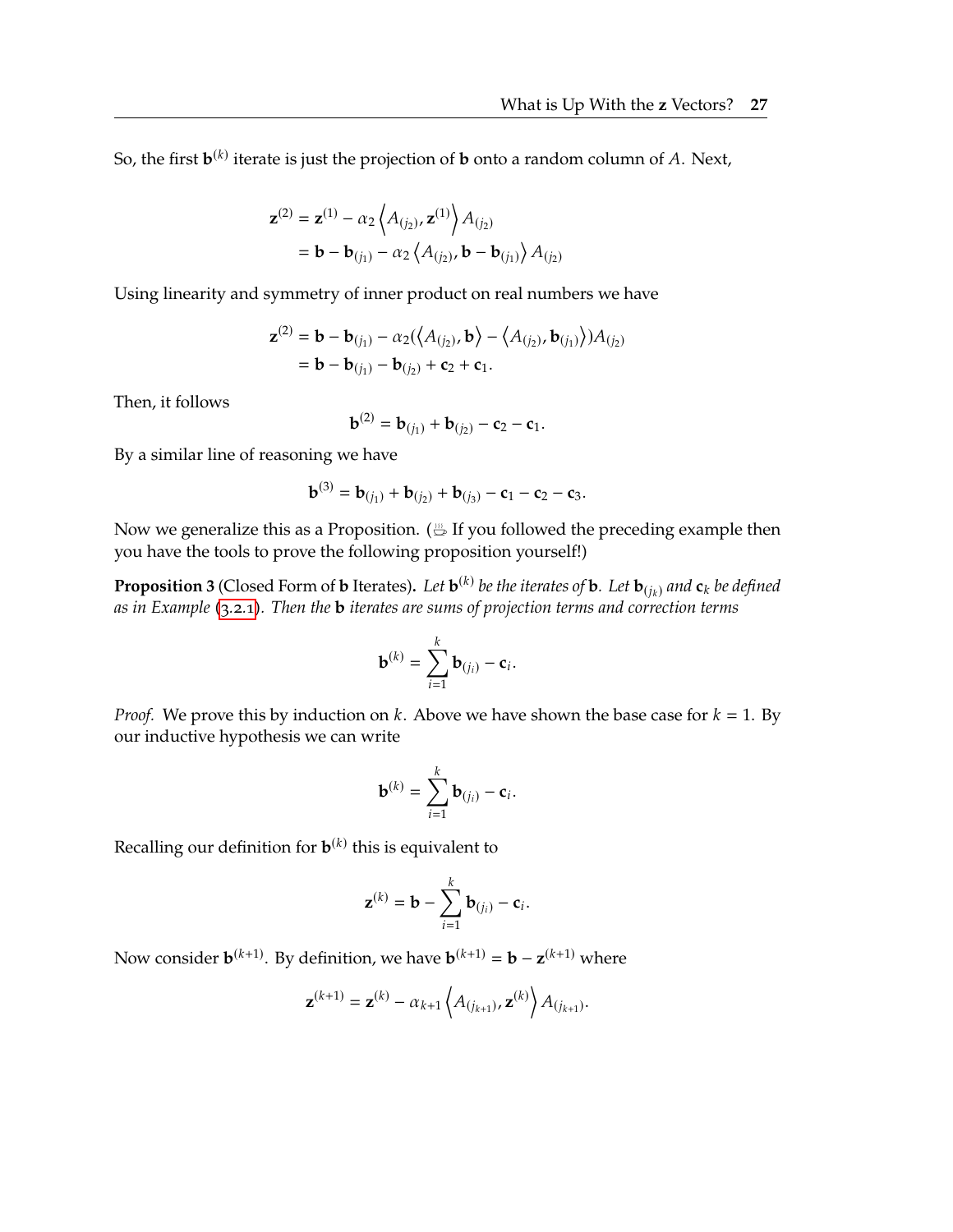By our inductive hypothesis we have

$$
\mathbf{z}^{(k+1)} = \mathbf{b} - \sum_{i=1}^{k} (\mathbf{b}_{(j_i)} - \mathbf{c}_i) - \alpha_{k+1} \left\langle A_{(j_{k+1})}, \mathbf{b} - \mathbf{b}^{(k)} \right\rangle A_{(j_{k+1})}.
$$

Using linearity of real inner product we have

$$
\mathbf{z}^{(k+1)} = -\alpha_{k+1} \left( \langle A_{(j_{k+1})}, \mathbf{b} \rangle - \langle A_{(j_{k+1})}, \mathbf{b}^{(k)} \rangle \right) A_{(j_{k+1})} + \mathbf{b} - \sum_{i=1}^{k} \mathbf{b}_{(j_i)} - \mathbf{c}_i
$$
  
=  $-b_{j_k} + c_k + \mathbf{b} - \sum_{i=1}^{k} \mathbf{b}_{(j_i)} - \mathbf{c}_i$   
=  $\mathbf{b} - \sum_{i=1}^{k+1} \mathbf{b}_{(j_i)} - \mathbf{c}_i$ .

Then, by definition, it follows

$$
\mathbf{b}^{(k+1)} = \sum_{i=1}^{k+1} \mathbf{b}_{(j_i)} - \mathbf{c}_i.
$$

□

We have a closed form for the **b** iterates. These vectors are significant because they are input into the **x** iterate updates. We can interpret the above result as follows. Each **b** iterate "adds in" a projection term  $\mathbf{b}_{(j_k)}$ . However, when we "add in" the  $j_k$ th column we need to subtract the portion of  $\mathbf{b}^{(k-1)}$  which lies in the  $j_k$ th column, so that it is not "double<br>counted" in  $\mathbf{b}^{(k)}$ . This rings a similar flavor as inclusion exclusion counted" in  $\mathbf{b}^{(k)}$ . This rings a similar flavor as inclusion-exclusion.

### <span id="page-42-0"></span>**3.3 Theoretical Foundations of REK**

Similar to other Kaczmarz methods, REK is guaranteed to converge exponentially in expectation. The first proof of convergence was presented by [Zouzias and Freris](#page-69-0) [\(2013\)](#page-69-0) and improved on by [Du](#page-69-1) [\(2018\)](#page-69-1). Du claims to provide a tighter bound on the convergence of REK and uses a different strategy. We discuss both proofs here because understanding each perspective may give us more diverse tools for laying the foundations of WREK.

Whilst most ideas presented here can be found in [Zouzias and Freris](#page-69-0) [\(2013\)](#page-69-0) and in [Du](#page-69-1) [\(2018\)](#page-69-1) we present these ideas with significant exposition towards understanding of the author's methods and their significance. We also present the author's ideas in allusion to extension for WREK.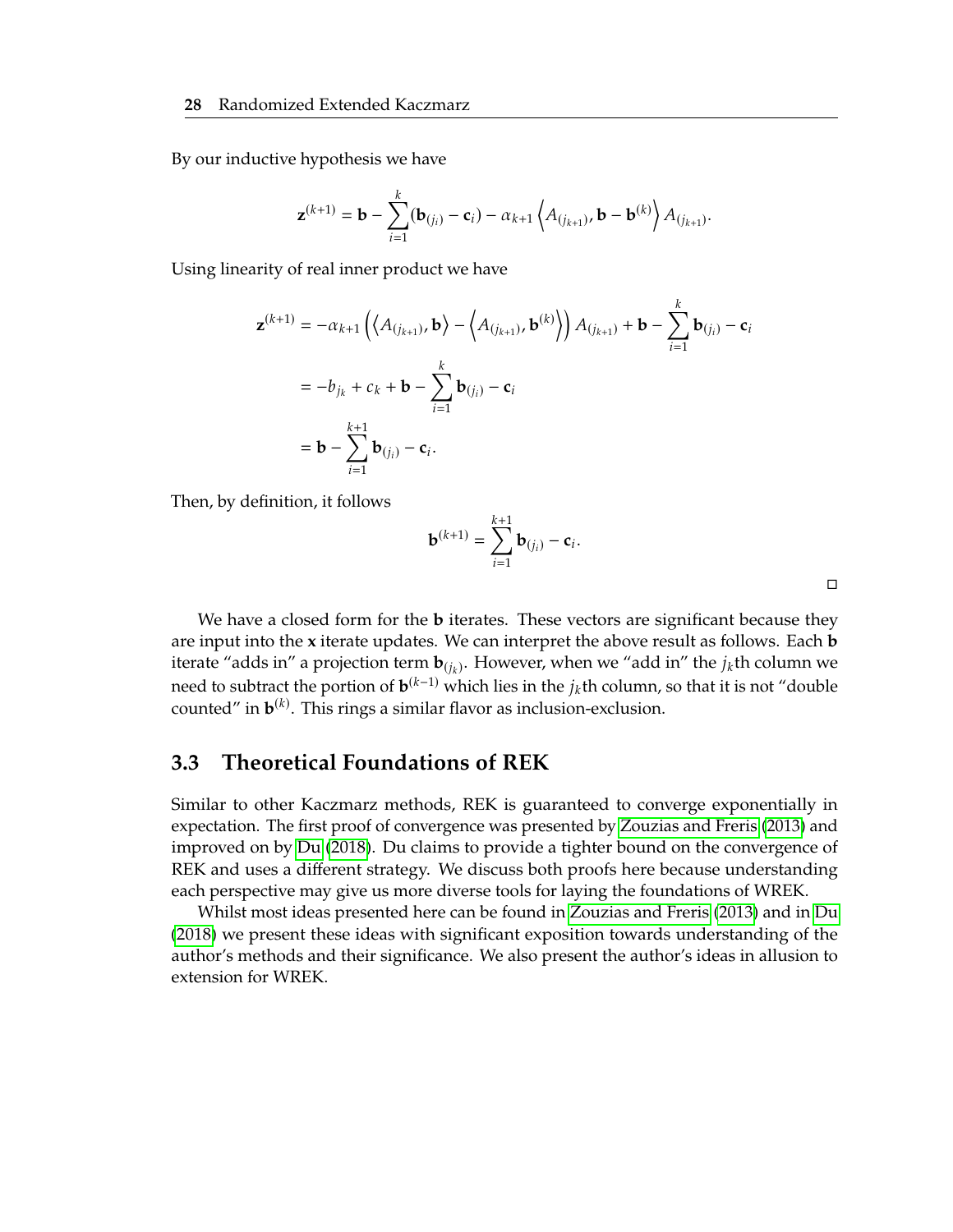#### **3.3.1 Zouzias et al.'s Proof of Convergence**

REK modifies its underlying system and one may ask what resemblance the modified system holds to the original system. The following proposition means that the modified system holds a special significance to the original system.

<span id="page-43-2"></span>**Proposition 4** (Fundamental Proposition of REK). Let A be any non-zero real  $m \times n$  matrix and let **b** ∈ ℝ<sup>*m*</sup>. Let **x**<sup>\*</sup> be the minimum norm solution to the least squares problem defined by A and **b**. Then **x**<sup>\*</sup> is an exact solution to  $4x - h$ and **b**. Then  $\mathbf{x}^*$  is an exact solution to  $A\mathbf{x} = \mathbf{b}_{col(A)}$ .

*Proof.* By definition  $x^*$  is the vector which optimizes min  $\frac{\sin ||Ax - b||_2^2}{\sin x}$ . We can rewrite this problem as  $\min_{\mathbf{z}} ||\mathbf{z} - \mathbf{b}||_2^2$  such that  $\mathbf{z} = A\mathbf{x}$ . Notice  $\mathbf{z}$  is restricted to lie in the column space of A. So, by definition, the solution to this new optimization problem is the vector which is<br>
in the solumn space of A and is closest to b. By definition this solution is  $\mathbf{z} = \mathbf{b}$ , see the in the column space of *A* and is closest to **b**. By definition this solution is  $\mathbf{z} = \mathbf{b}_{col(A)}$  the projection of **b** onto the column space of A. However, we also have  $z = Ax$ . So  $x_{LS}$  which solves the least squares problem also solves  $A$ **x** = **b**<sub>col(A)</sub>. Since  $A$ **x** = **b**<sub>col(A)</sub> has an exact solution the least squares solution to this system is the same as its exact solution. Thus if **x**<sup>\*</sup> solution the least squares solution to this system is the same as its exact solution. Thus if **x** ∗ is the least squares solution to  $A\mathbf{x} = \mathbf{b}$  then  $\mathbf{x}_{LS}$  is also the solution to  $A\mathbf{x} = \mathbf{b}_{coll(A)}$ . . □

This significance of this proposition is that REK can modify the given linear system so that  $\mathbf{b} \to \mathbf{b}_{col(A)}$  and RK on this new system will result in the least squares solution of the original system.

<span id="page-43-0"></span>**Theorem 3.3.1** (Convergence of **z**). Let  $\mathbf{z}^{(k)}$  denote the kth iterate of RK applied to the system  $A^{T}\mathbf{z} = \mathbf{0}$ . In exact exitentic, it holds  $A<sup>T</sup>$ **z** = **0***. In exact arithmetic, it holds* 

$$
\mathbb{E}\left\| \mathbf{z}^{(k)} - \mathbf{b}_{col(A)^{\perp}} \right\|_{2}^{2} \leq \left(1 - 1/\kappa_{F}^{2}(A)\right)^{k} \left\| \mathbf{b}_{col(A)} \right\|_{2}^{2}.
$$

Now, we present the rate of convergence of REK as presented by Zouzias et al..

<span id="page-43-1"></span>**Theorem 3.3.2** (Zouzias et al.. REK Convergence)**.** *After* <sup>&</sup>gt; <sup>1</sup> *iterations, in exact arithmetic, REK with input matrix (possibly rank deficient) and* **<sup>b</sup>** *computes a vector* **<sup>x</sup>** () *such that*

$$
\mathbb{E}\left\|\mathbf{x}^{(T)} - \mathbf{x}^*\right\|_2^2 \le \left(1 - \frac{1}{\kappa_F^2(A)}\right)^{\lfloor T/2 \rfloor} (1 + 2\kappa^2(A)) \left\|\mathbf{x}^*\right\|_2^2
$$

We will now go through Zouzias et al.'s proof. We will take the steps of the proof slower than Zouzias et al. and we will add additional explanation. At the very least this reiteration of REK's convergence will provide some expository value, and we will indicate where we might find that this proof may be useful to show theoretical foundations for WREK.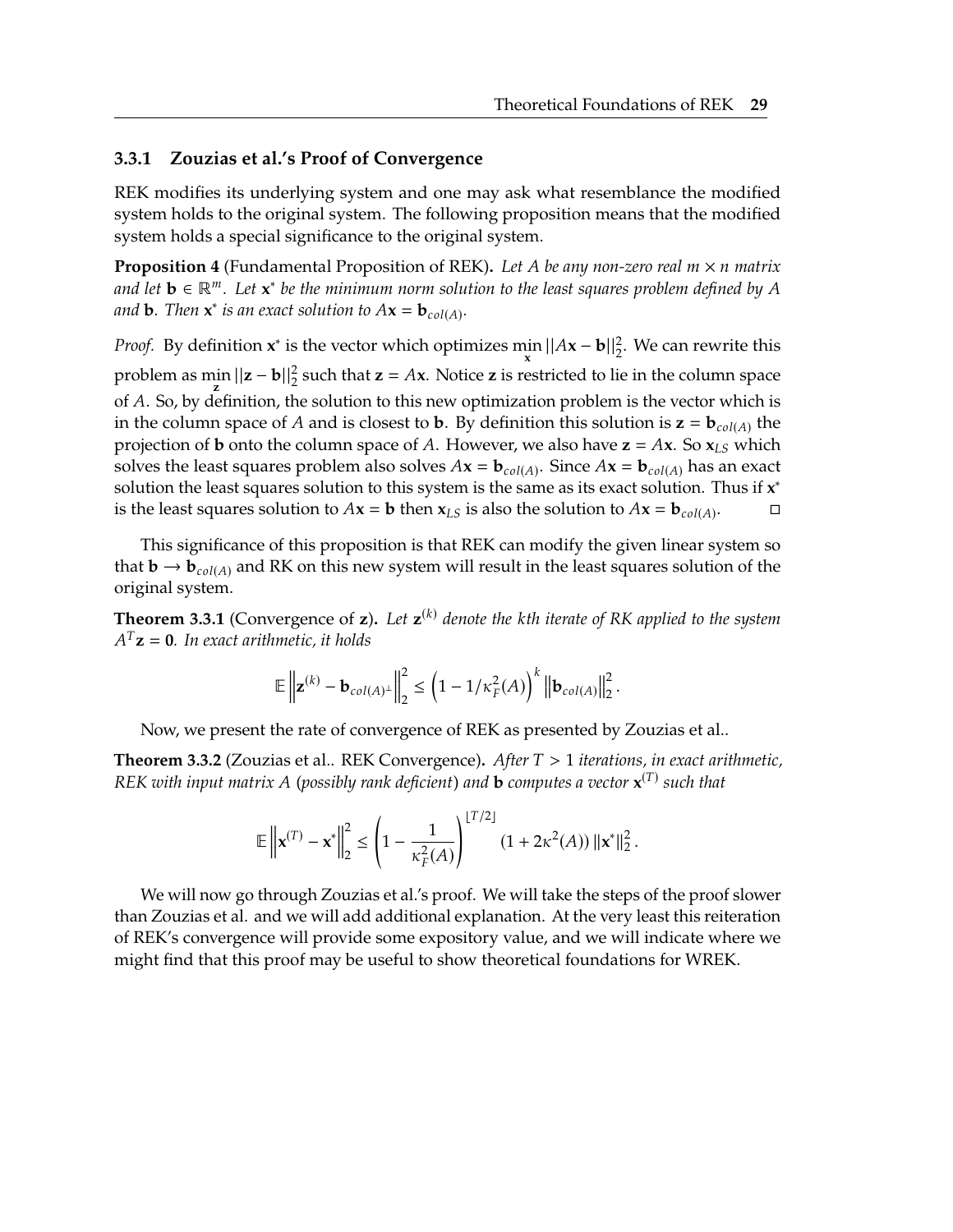*Proof.* Let  $\alpha = 1 - 1/\kappa_F^2(A)$  and let  $\mathbb{E}_k$  be the expected value conditioned on the first k<br>iterations of PEK. The idea of this proof is to bound the separate parametering each iterations of REK. The idea of this proof is to bound the convergence by considering each half of the  $T$  steps separately.

Note that the steps of modifying **z** are independent of the steps modifying **x** and so Theorem [\(3.3.1\)](#page-43-0) implies that for every  $l \geq 0$ 

<span id="page-44-0"></span>
$$
\mathbb{E}\left\|\mathbf{z}^{(l)} - \mathbf{b}_{Col(A)^{\perp}}\right\|_{2}^{2} \leq \alpha^{l} \left\|\mathbf{b}_{col(A)}\right\|_{2}^{2} \leq \left\|\mathbf{b}_{col(A)}\right\|_{2}^{2} \tag{3.1}
$$

This inequality will be used to bound the horizon of RK with respect to  $\mathbf{b}_{col(A)}$ . Fix a<br>constant  $k^* = \begin{bmatrix} T & 0 \end{bmatrix}$  of the light intension of REV is follows from Theorem (2.1.2) that parameter  $k^* = \left\lfloor \frac{r}{2} \right\rfloor$ . After the  $k^*$ th iteration of REK it follows from Theorem [\(2.1.2\)](#page-34-0) that

<span id="page-44-1"></span>
$$
\mathbb{E}_{(k^*-1)} \left\| \mathbf{x}^{(k^*)} - \mathbf{x}^* \right\|_2^2 \le \alpha \left\| \mathbf{x}^{(k^*-1)} - \mathbf{x}^* \right\| + \frac{\left\| \mathbf{b}_{col(A)^{\perp}} - \mathbf{z}^{(k^*-1)} \right\|_2^2}{\|A\|_F^2}
$$

This can be seen because we can decompose  $\mathbf{b} = \mathbf{b}_{col(A)} + \mathbf{b}_{col(A)}$  and note that  $A\mathbf{x} = \mathbf{b}_{Col(A)}$ has an exact solution since  $\mathbf{b}_{col(A)} \in col(A)$ .

Averaging the inequality over the random variables  $i_1$ ,  $j_1$ ,  $\dots$ ,  $i_{k^*-1}$ ,  $j_{k^*-1}$  and using the linearity of expectation it follows that

$$
\mathbb{E} \left\| \mathbf{x}^{(k^*)} - \mathbf{x}^* \right\|_2^2 \le \alpha \mathbb{E} \left\| \mathbf{x}^{(k^*-1)} - \mathbf{x}^* \right\|_2^2 + \frac{\mathbb{E} \left\| \mathbf{b}_{col(A)^{\perp}} - \mathbf{z}^{(k^*-1)} \right\|_2^2}{\|A\|_F^2}
$$
  
\n
$$
\le \alpha \mathbb{E} \left\| \mathbf{x}^{(k^*-1)} - \mathbf{x}^* \right\|_2^2 + \frac{\left\| \mathbf{b}_{col(A)} \right\|_2^2}{\|A\|_F^2}
$$
 Using inequality (3.1)  
\n
$$
\le \alpha \left( \alpha \mathbb{E} \left\| \mathbf{x}^{(k^*-2)} - \mathbf{x}^* \right\|_2^2 + \frac{\left\| \mathbf{b}_{col(A)} \right\|_2^2}{\|A\|_2^2} \right) + \frac{\left\| \mathbf{b}_{col(A)} \right\|_2^2}{\|A\|_F^2}
$$
 Using the same reasoning as above  
\n
$$
\le \dots \le \alpha^{k^*} \left\| \mathbf{x}^{(0)} - \mathbf{x}^* \right\|_2^2 + \sum_{l=0}^{k^*-1} \alpha^l \frac{\left\| \mathbf{b}_{col(A)} \right\|_2^2}{\|A\|_F^2}
$$
 Iterating these steps a total of  $k^*$  times.  
\n(3.2)  
\n
$$
\le \alpha^{k^*} \left\| \mathbf{x}^{(0)} - \mathbf{x}^* \right\|_2^2 + \sum_{l=0}^{\infty} \alpha^l \frac{\left\| \mathbf{b}_{col(A)} \right\|_2^2}{\|A\|_F^2}
$$
 Since  $\alpha \le 1$ ,  
\n
$$
\le \alpha^{k^*} \left\| \mathbf{x}^{(0)} - \mathbf{x}^* \right\|_2^2 + \frac{1}{1 - \alpha} \frac{\left\| \mathbf{b}_{col(A)} \right\|_2^2}{\|A\|_F^2}
$$
 By definition of  $\alpha$ .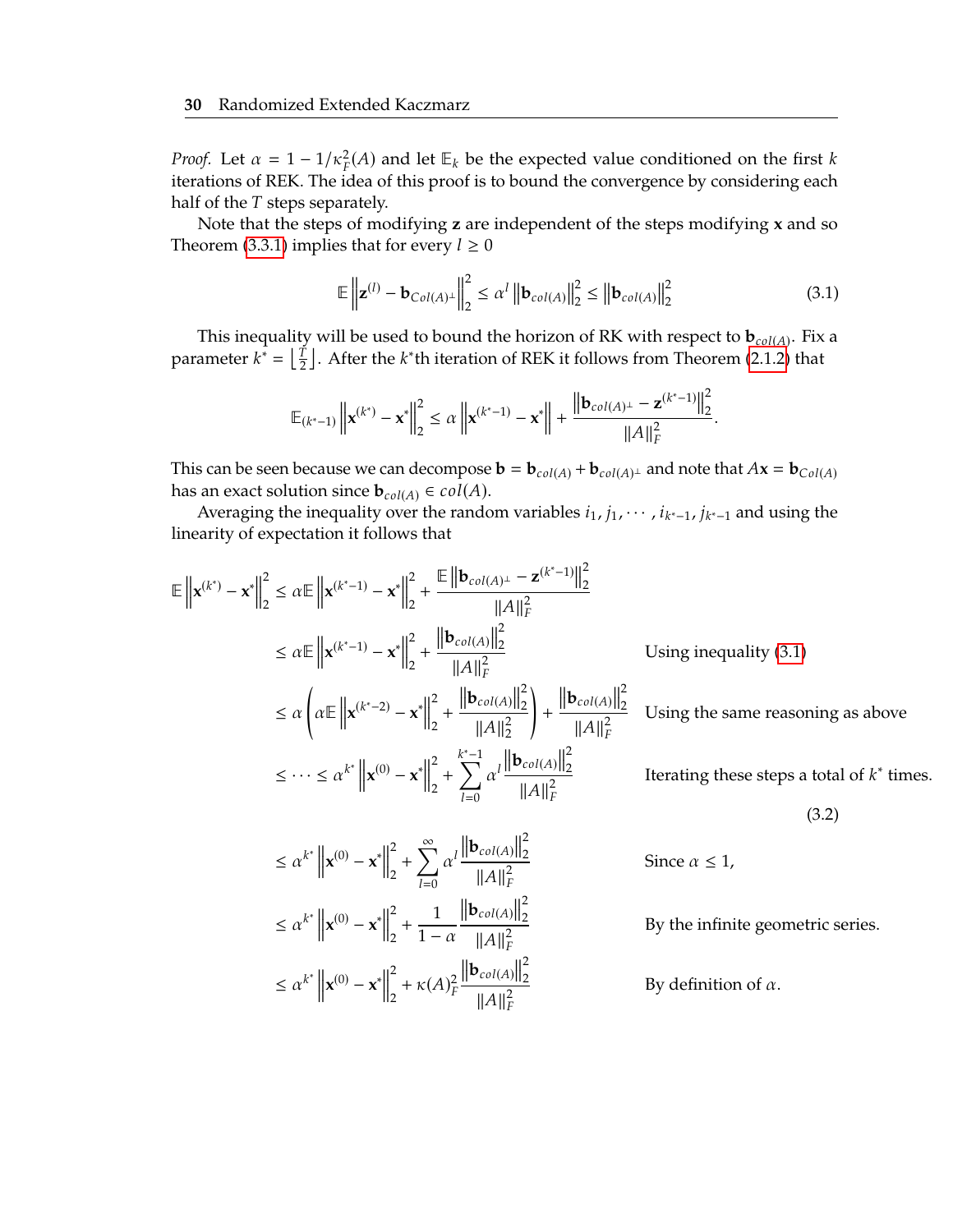$$
\leq \alpha^{k^*} \left\| \mathbf{x}^{(0)} - \mathbf{x}^* \right\|_2^2 + \|A\|_F^2 \|A^*\|_2^2 \frac{\left\| \mathbf{b}_{col(A)} \right\|_2^2}{\|A\|_F^2} \qquad \text{By definition of } \kappa(A)_F^2
$$
\n
$$
\leq \alpha^{k^*} \left\| \mathbf{x}^{(0)} - \mathbf{x}^* \right\|_2^2 + \frac{\left\| \mathbf{b}_{col(A)} \right\|_2^2}{\|A^*\|_2^2}
$$
\n
$$
\leq \alpha^{k^*} \left\| \mathbf{x}^{(0)} - \mathbf{x}^* \right\|_2^2 + \frac{\left\| \mathbf{b}_{col(A)} \right\|_2^2}{\sigma_{min}^2(A)}
$$
\n
$$
\mathbb{E} \left\| \mathbf{x}^{(k^*)} - \mathbf{x}^* \right\|_2^2 \leq \alpha^{k^*} \left\| \mathbf{x}^* \right\|_2^2 + \frac{\left\| \mathbf{b}_{col(A)} \right\|_2^2}{\sigma_{min}^2(A)} \qquad \text{Since } \mathbf{x}^{(0)} = \mathbf{0}. \tag{3.3}
$$

Inequality [\(3.3\)](#page-45-0) gives us a bound on the first half of the iteration. We will use a similar line of reasoning to find the desired bound on the total number of iteration steps. Similar to inequality [\(3.1\)](#page-44-0), notice that for any  $l \geq 0$  we have

<span id="page-45-2"></span><span id="page-45-1"></span><span id="page-45-0"></span>
$$
\mathbb{E}\left\|\mathbf{b}_{col(A)^{\perp}} - \mathbf{z}^{(l+k^{*})}\right\|_{2}^{2} \leq \alpha^{l+k^{*}}\left\|\mathbf{b}_{col(A)}\right\|_{2}^{2} \leq \alpha^{k^{*}}\left\|\mathbf{b}_{col(A)}\right\|_{2}^{2}
$$
(3.4)

Let  $0 < k < \lfloor T/2 \rfloor$ , using similar reasoning to above we have

$$
\mathbb{E} \left\| \mathbf{x}^{(k+k^{*})} - \mathbf{x}^{*} \right\|_{2}^{2} \le \alpha \mathbb{E} \left\| \mathbf{x}^{(k+k^{*}-1)} - \mathbf{x}^{*} \right\|_{2}^{2} + \frac{\mathbb{E} \left\| \mathbf{b}_{col(A)^{\perp}} - \mathbf{z}^{k+k^{*}-1} \right\|_{2}^{2}}{\|A\|_{F}^{2}} \le \alpha \mathbb{E} \left\| \mathbf{x}^{(k+k^{*}-1)} - \mathbf{x}^{*} \right\|_{2}^{2} + \frac{\alpha^{k^{*}} \left\| \mathbf{b}_{col(A)} \right\|_{2}^{2}}{\|A\|_{F}^{2}} \qquad \text{By inequality (3.4)}
$$
\n
$$
\le \alpha \left( \mathbb{E} \left\| \mathbf{x}^{(k+k^{*}-2)} - \mathbf{x}^{*} \right\|_{2}^{2} + \frac{\alpha^{k^{*}} \left\| \mathbf{b}_{col(A)} \right\|_{2}^{2}}{\|A\|_{F}^{2}} \right) + \frac{\alpha^{k^{*}} \left\| \mathbf{b}_{col(A)} \right\|_{2}^{2}}{\|A\|_{F}^{2}} \le \dots \le \alpha^{k} \mathbb{E} \left\| \mathbf{x}^{(k^{*})} - \mathbf{x}^{*} \right\|_{2}^{2} + \sum_{l=0}^{\infty} \alpha^{l} \frac{\alpha^{k^{*}} \left\| \mathbf{b}_{col(A)} \right\|_{2}^{2}}{\|A\|_{F}^{2}} \qquad (3.5)
$$
\n
$$
\le \alpha^{k} \mathbb{E} \left\| \mathbf{x}^{(k^{*})} - \mathbf{x}^{*} \right\|_{2}^{2} + \sum_{l=0}^{\infty} \alpha^{l} \frac{\alpha^{k^{*}} \left\| \mathbf{b}_{col(A)} \right\|_{2}^{2}}{\|A\|_{F}^{2}} \qquad \text{Since } \alpha < 1
$$
\n
$$
\le \alpha^{k} \mathbb{E} \left\| \mathbf{x}^{(k^{*})} - \mathbf{x}^{*} \right\|_{2}^{2} + \sum_{l=0}^{\infty} \alpha^{l} \frac{\alpha^{k^{*}} \left\| \mathbf{b}_{col(A)} \right\|_{2
$$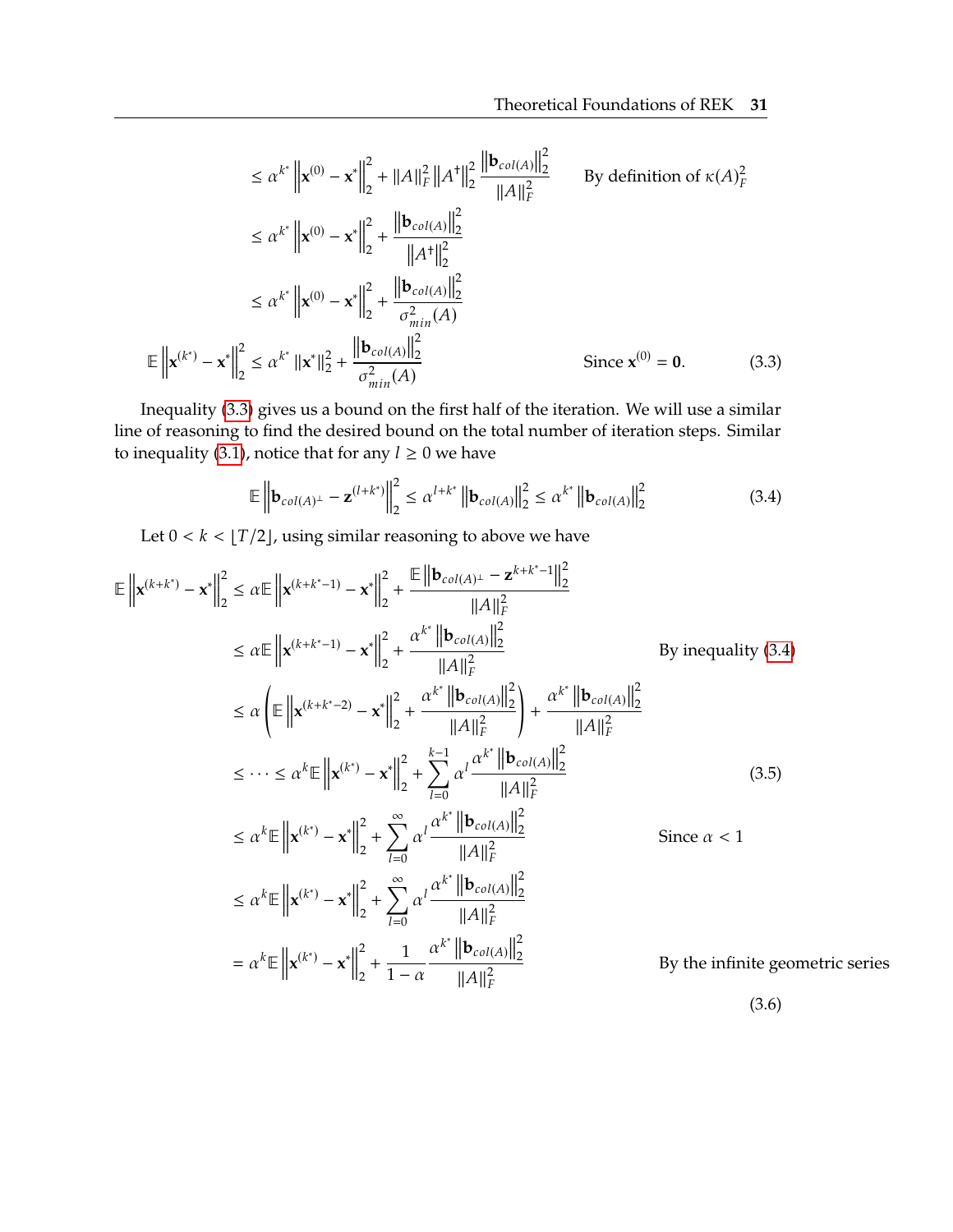$$
= \alpha^{k} \mathbb{E} \left\| \mathbf{x}^{(k^{*})} - \mathbf{x}^{*} \right\|_{2}^{2} + \alpha^{k^{*}} \frac{\left\| \mathbf{b}_{col(A)} \right\|_{2}^{2}}{\sigma_{min}^{2}(A)}
$$
  
\n
$$
\leq \alpha^{k} \left( \alpha^{k^{*}} \left\| \mathbf{x}^{*} \right\|_{2}^{2} + \frac{\left\| \mathbf{b}_{col(A)} \right\|_{2}^{2}}{\sigma_{min(A)}^{2}} \right) + \alpha^{k^{*}} \frac{\left\| \mathbf{b}_{col(A)} \right\|_{2}^{2}}{\sigma_{min}^{2}(A)}
$$
 By inequality (3.3)  
\n
$$
= \alpha^{k+k^{*}} \left\| \mathbf{x}^{*} \right\|_{2}^{2} + (\alpha^{k^{*}} + \alpha^{k}) \frac{\left\| \mathbf{b}_{col(A)} \right\|_{2}^{2}}{\sigma_{min}^{2}(A)}
$$
 By inequality (3.3)  
\n
$$
\leq \alpha^{k+k^{*}} \left\| \mathbf{x}^{*} \right\|_{2}^{2} + (\alpha^{k^{*}} + \alpha^{k}) \kappa^{2}(A) \left\| \mathbf{x}^{*} \right\|_{2}^{2}
$$
 Since  $\left\| \mathbf{b}_{col(A)} \right\|_{2}^{2} \leq \sigma_{max}^{2}(A) \left\| \mathbf{x}^{*} \right\|_{2}^{2}$   
\n
$$
\leq \alpha^{k+k^{*}} \left\| \mathbf{x}^{*} \right\|_{2}^{2} + (2\alpha^{k^{*}}) \kappa^{2}(A) \left\| \mathbf{x}^{*} \right\|_{2}^{2}
$$
 Since  $\left\| \mathbf{b}_{col(A)} \right\|_{2}^{2} \leq \sigma_{max}^{2}(A) \left\| \mathbf{x}^{*} \right\|_{2}^{2}$   
\n
$$
\leq \alpha^{k^{*}} \left\| \mathbf{x}^{*} \right\|_{2}^{2} + (2\alpha^{k^{*}}) \kappa^{2}(A) \left\| \mathbf{x}^{*} \right\|_{2}^{2}.
$$

So, in summary, we have

$$
\mathbb{E}\left\|\mathbf{x}^{(k+k^*)}-\mathbf{x}^*\right\|_2^2 \leq \alpha^{k^*}(1+2\kappa^2(A))\left\|\mathbf{x}^*\right\|_2^2.
$$

(3.7)

There's a lot happening in this proof. One may ask why we performed a series of manipulations on the first  $k^*$  iterations and then perform almost the same iterations on the second  $k$  iterations. First notice that the action of  $PEV$  is concurrent  $PEV$  iterates with the second  $k$  iterations. First, notice that the action of REK is concurrent RK iterates with iterative system modifications to reduce the horizon of convergence. And so intuitively, we have this strange two part convergence proof because the horizon of convergence does not converge as fast as the Randomized Kaczmarz iterates. In particular the Randomized Kaczmarz steps in REK converge exponentially, seen in the  $\alpha^k$  $\|\mathbf{x}^{(k^*-1)} - \mathbf{x}^*\|$ 2  $\frac{2}{2}$  terms, whereas horizon terms end up decaying geometrically, as seen in the  $\sum_{l=0}^{k^*-1}$  $\int_{l=0}^{k^*-1} \alpha^l \frac{\left\|b_{col(A)}\right\|_2^2}{\|A\|_2^2}$  $\frac{col(A)||_2}{||A||_F^2}$  terms. As a result, we split up the convergence proof into two parts because intuitively "by the time we reach the second  $k$  iterates, the horizon will have converged sufficiently, for the overall convergence rate we are trying to show".

This proof by [Zouzias and Freris](#page-69-0) [\(2013\)](#page-69-0) and seems difficult to generalize. Since the introduction of REK there has emerged a new proof of convergence by [Du](#page-69-1) [\(2018\)](#page-69-1). As mentioned previously, Du claims to improve on the convergence presented by Zouzias et al.. and takes a new strategy to do so. One question we want to answer in this project is how different are these proofs? If they are fundamentally different then this may give us more tools and insight to generalize the theoretical results of REK to WREK. We will now unpack Du's proof of convergence.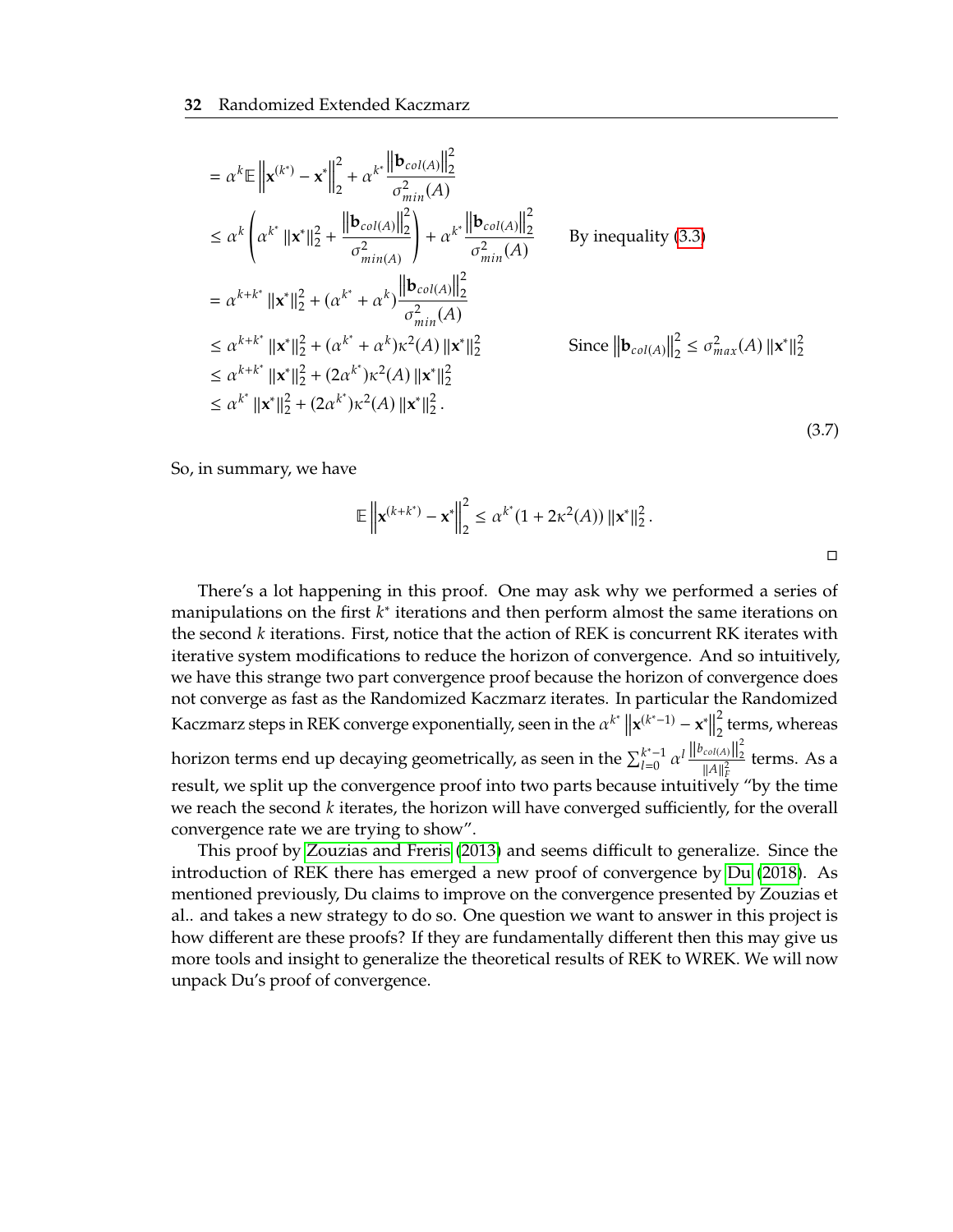#### **3.3.2 Du's Proof of Convergence**

First we give Du's rate of convergence with the notation modified to match the notation found in this document.

<span id="page-47-1"></span>**Theorem 3.3.3** (Du REK Convergence). After *k* iterations with  $\mathbf{x}^{(0)} \in \text{col}(A^T)$  and  $\mathbf{z}^{(0)} \in \mathbf{h} + \text{col}(A)$  in exact arithmetic it holds **, in exact arithmetic it holds** 

$$
\mathbb{E}\left\| \mathbf{x}^{(k)} - \mathbf{x}^* \right\|_2^2 \leq \alpha^k \left\| \mathbf{x}^{(0)} - \mathbf{x}^* \right\|_2^2 + \frac{\alpha^k (1 - \alpha^k)}{\sigma_{min}^2(A)} \left\| \mathbf{b}_{col(A)^{\perp}} - \mathbf{z}^{(0)} \right\|_2^2.
$$

Du claims to improve Zouzias et al.'s bound. Since there is a form difference between Du's bound and Zouzias et al.'s bound it is worth exploring the difference in the bounds so far. Recall Zouzias et al.'s bound, after  $k$  iterations we have

$$
\mathbb{E}\left\|\mathbf{x}^{(k)} - \mathbf{x}^*\right\|_2^2 \leq \alpha^{\lfloor k/2 \rfloor} (1 + 2\kappa^2(A)) \left\|\mathbf{x}^*\right\|_2^2.
$$

In terms of the number of iterations we see that Zouzias et al.'s bound decays like  $\alpha^{\lfloor k/2 \rfloor}$ . And so it looks like Du's speed upgrade converges much faster than Zouzias et. al.'s time ( $\alpha^k$  vs  $\alpha^{k/2}$ ). One may argue that this speed upgrade is an artifact of Zouzias et al..'s approach of splitting up the first  $k/2$  iterations from the second  $k/2$  iterations, indeed we explore this more in section [\(3.3.4\)](#page-52-0).

#### **3.3.3 Du's Proof of REK Convergence**

Now we will unpack the proof of Du's REK convergence rate. This proof is notable because Du's approach is fundamentally different from Zouzias' and so unpacking this proof may give us more tools for laying the theoretical foundations for WREK.

Before going into the details of Du's proof, we will provide some geometric intuition for the strategy of the proof. Du puts a bound on the convergence of REK by decomposing the error as follows.

<span id="page-47-0"></span>**Proposition 5** (Du's Fundamental Triangle). *Given the*  $x^{(k)}$ th iterate of REK we have

$$
\left\| \mathbf{x}^{(k)} - \mathbf{x}^* \right\|_2^2 = \left\| \mathbf{x}^{(k)} - \hat{\mathbf{x}}^{(k)} \right\|_2^2 + \left\| \hat{\mathbf{x}}^{(k)} - \mathbf{x}^* \right\|_2^2.
$$

*Where*  $\hat{\mathbf{x}}^{(k)}$  is a one step RK update on the system  $A\mathbf{x} = \mathbf{b}_{col(A)}$  starting from  $\mathbf{x}^{(k-1)}$ . This geometry is displayed in Figure (2.2) *is displayed in Figure [\(3.2\)](#page-48-0).*

The approach of Du is to first prove that this triangle holds on each step of REK. Then he bounds the error  $\|\mathbf{x}^{(k)} - \mathbf{x}^*\|$ 2  $\frac{2}{2}$  by bounding each of the terms of the right hand side.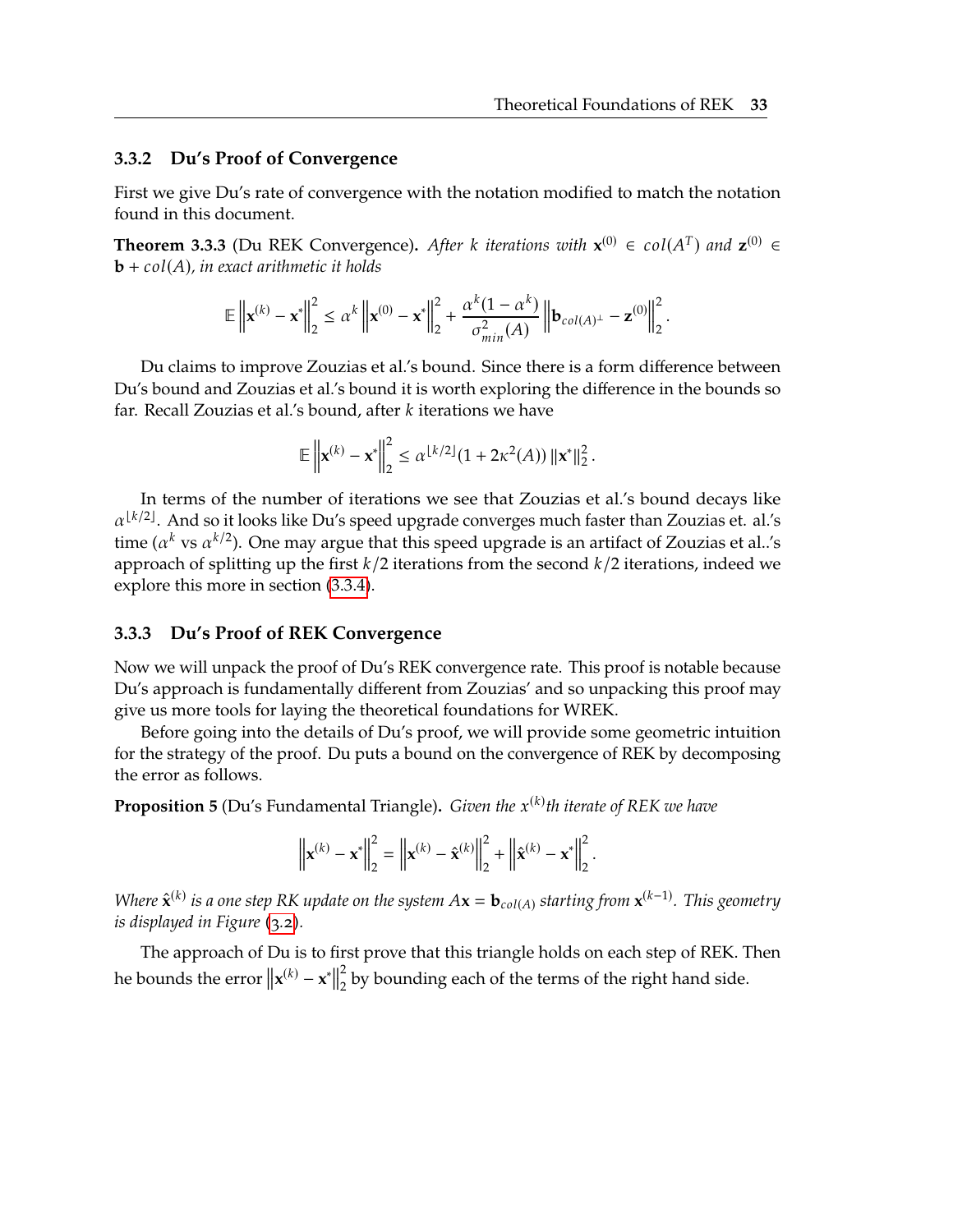<span id="page-48-0"></span>

**Figure 3.2** A geometric depiction of Du's Fundamental Triangle. The black lines indicate the inconsistent system  $Ax = b$ , indicate the convergent system  $Ax = b_{col(A)}$ . The magenta triangle<br>depicts Bu's Eundemental Triangle, Here both  $y(k)$  and  $\hat{y}(k)$  are exthesented projection from  $y(k-1)$ depicts Du's Fundamental Triangle. Here both  $\mathbf{x}^{(k)}$  and  $\hat{\mathbf{x}}^{(k)}$  are orthogonal projection from  $\mathbf{x}^{(k-1)}$ . Note that  $x^{(k-1)}$  and  $x^{(k)}$  is not necessarily on either system's hyperplanes because REK's iterates are some modified system between the original system and the convergent system.

Before we begin the formal proof, we introduce a couple of lemmas which will help us with the proof.

<span id="page-48-2"></span>**Lemma 3.3.1.** *Let A be any nonzero real matrix. For every*  $\mathbf{u} \in \text{col}(A)$ *, it holds* 

$$
\mathbf{u}^T \left( I - \frac{A A^T}{\|A\|_F} \right) \mathbf{u} \le \alpha \|\mathbf{u}\|_2^2.
$$

<span id="page-48-1"></span>**Lemma 3.3.2** (Double Projections)**.** *Let* **a** *be any nonzero vector. Then*

$$
\left(\frac{aa^T}{\|a\|_2^2}\right)^2 = \frac{aa^T}{\|a\|_2^2} \text{ and } \left(I - \frac{aa^T}{\|a\|_2^2}\right)^2 = I - \frac{aa^T}{\|a\|_2^2}
$$

Following [Du](#page-69-1) [\(2018\)](#page-69-1) we present this new bound on REK's convergence.

*Proof.* (Proposition [\(5\)](#page-47-0) and Theorem [\(3.3.3\)](#page-47-1)) Let

$$
\hat{\mathbf{x}}^{(k)} = \mathbf{x}^{(k-1)} - \frac{(A^{(i)})^T \mathbf{x}^{(k-1)} - (\mathbf{b}_{col(A)})_i}{\|A^{(i)}\|_2^2} A^{(i)}.
$$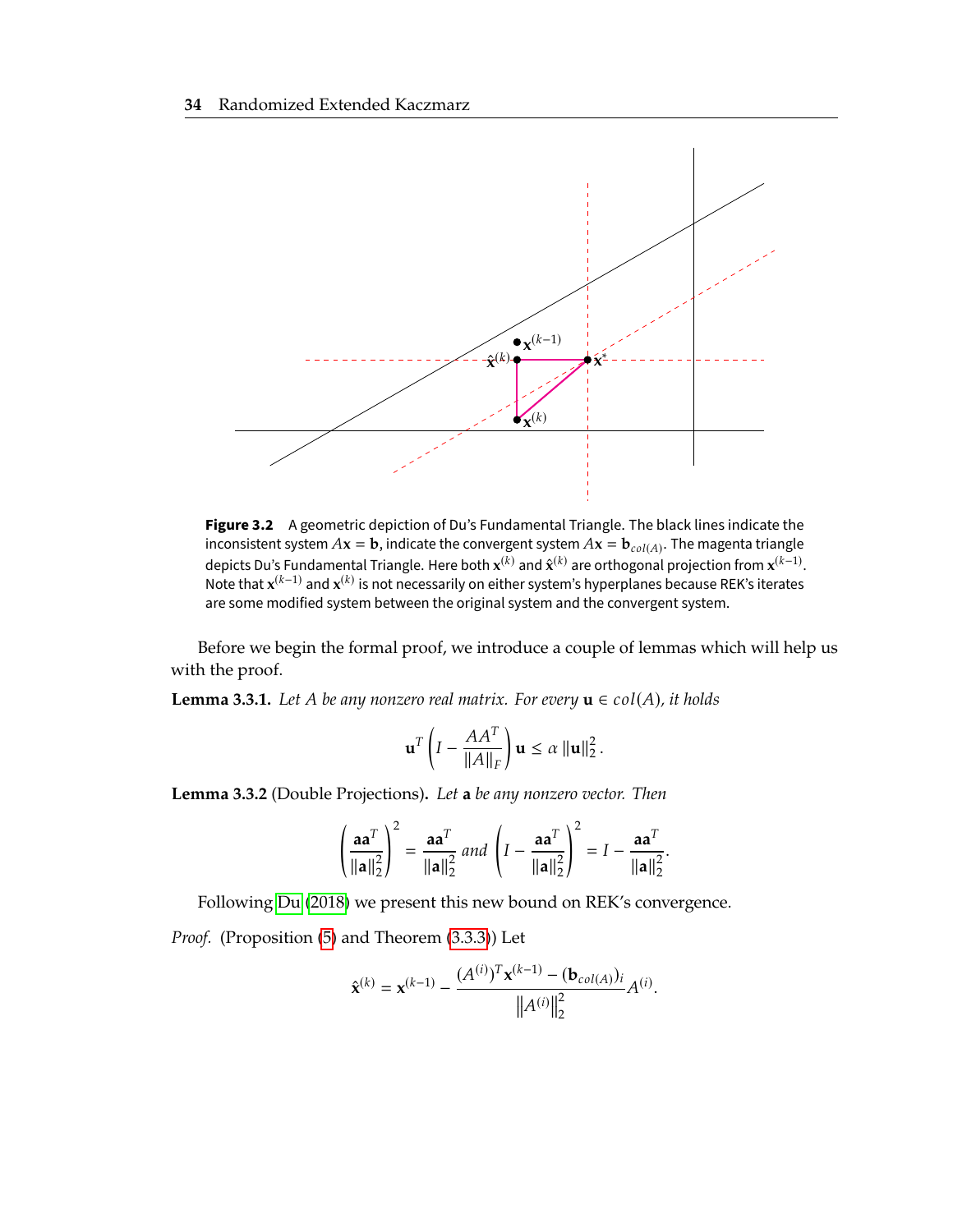Then it follows

$$
\hat{\mathbf{x}}^{(k)} - \mathbf{x}^* = \mathbf{x}^{(k-1)} - \mathbf{x}^* - \frac{(A^{(i)})^T \mathbf{x}^{(k-1)} - (\mathbf{b}_{col(A)})_i}{\|A^{(i)}\|_2^2} A^{(i)}
$$
  
=  $\mathbf{x}^{(k-1)} - \mathbf{x}^* - \frac{(A^{(i)})^T \mathbf{x}^{(k-1)} - (A^{(i)})^T \mathbf{x}^*}{\|A^{(i)}\|_2^2} A^{(i)}$   
=  $\left(\mathbf{I} - \frac{A^{(i)} (A^{(i)})^T}{\|A^{(i)}\|_2^2}\right) \left(\mathbf{x}^{(k-1)} - \mathbf{x}^*\right).$  (3.8)

Moreover,

<span id="page-49-0"></span>
$$
\mathbf{x}^{(k)} - \hat{\mathbf{x}}^{(k)} = \frac{(\mathbf{b}_{col(A)^{\perp}})_i - \mathbf{z}_i^k}{\|A^{(i)}\|_2^2} A^{(i)}.
$$

We show that  $\hat{\mathbf{x}}^{(k)} - \mathbf{x}^*$  and  $\mathbf{x}^{(k)} - \hat{\mathbf{x}}^{(k)}$  are orthogonal. Consider,

$$
(\mathbf{x}^{(k)} - \hat{\mathbf{x}}^{(k)})^T (\hat{\mathbf{x}}^k - \mathbf{x}^*) = \left(\frac{(\mathbf{b}_{col(A)^{\perp}})_i - \mathbf{z}_i^{(k)}}{\|A^{(i)}\|_2^2} A^{(i)}\right)^T \left(I - \frac{A^{(i)}(A^{(i)})^T}{\|A^{(i)}\|_2^2}\right) (\mathbf{x}^{(k-1)} - \mathbf{x}^*)
$$

Let  $\beta = \frac{(\mathbf{b}_{col(A)} \perp)_i - \mathbf{z}_i^{(k)}}{\|A^{(i)}\|_2^2}$ 2 , then

$$
(\mathbf{x}^{(k)} - \hat{\mathbf{x}}^{(k)})^T (\hat{\mathbf{x}}^k - \mathbf{x}^*) = \beta (A^{(i)})^T \left( I - \frac{A^{(i)} (A^{(i)})^T}{\|A^{(i)}\|_2^2} \right) (\mathbf{x}^{(k-1)} - \mathbf{x}^*)
$$
  
\n
$$
= \beta (A^{(i)})^T (\mathbf{x}^{(k-1)} - \mathbf{x}^*) - \beta \frac{(A^{(i)})^T A^{(i)} (A^{(i)})^T}{\|A^{(i)}\|_2^2} (\mathbf{x}^{(k-1)} - \mathbf{x}^*)
$$
  
\n
$$
= \beta (A^{(i)})^T (\mathbf{x}^{(k-1)} - \mathbf{x}^*) - \beta \frac{\|A^{(i)}\|_2^2 (A^{(i)})^T}{\|A^{(i)}\|_2^2} (\mathbf{x}^{(k-1)} - \mathbf{x}^*)
$$
  
\n
$$
= \beta (A^{(i)})^T (\mathbf{x}^{(k-1)} - \mathbf{x}^*) - \beta (A^{(i)})^T (\mathbf{x}^{(k-1)} - \mathbf{x}^*)
$$
  
\n
$$
= 0.
$$

Hence, we have

$$
\left\| \mathbf{x}^{(k)} - \mathbf{x}^* \right\|_2^2 = \left\| \mathbf{x}^{(k)} - \hat{\mathbf{x}}^{(k)} \right\|_2^2 + \left\| \hat{\mathbf{x}}^{(k)} - \mathbf{x}^* \right\|_2^2.
$$

Now, let  $\mathbb{E}_{k-1}$  denote the expectation conditioned on the first  $k-1$  iterations of REK. That is, conditioned on  $i_l$  for  $0 \le l \le k-1$  and  $j_l$  for  $0 \le l \le k-1$ , the first  $k-1$  rows chosen and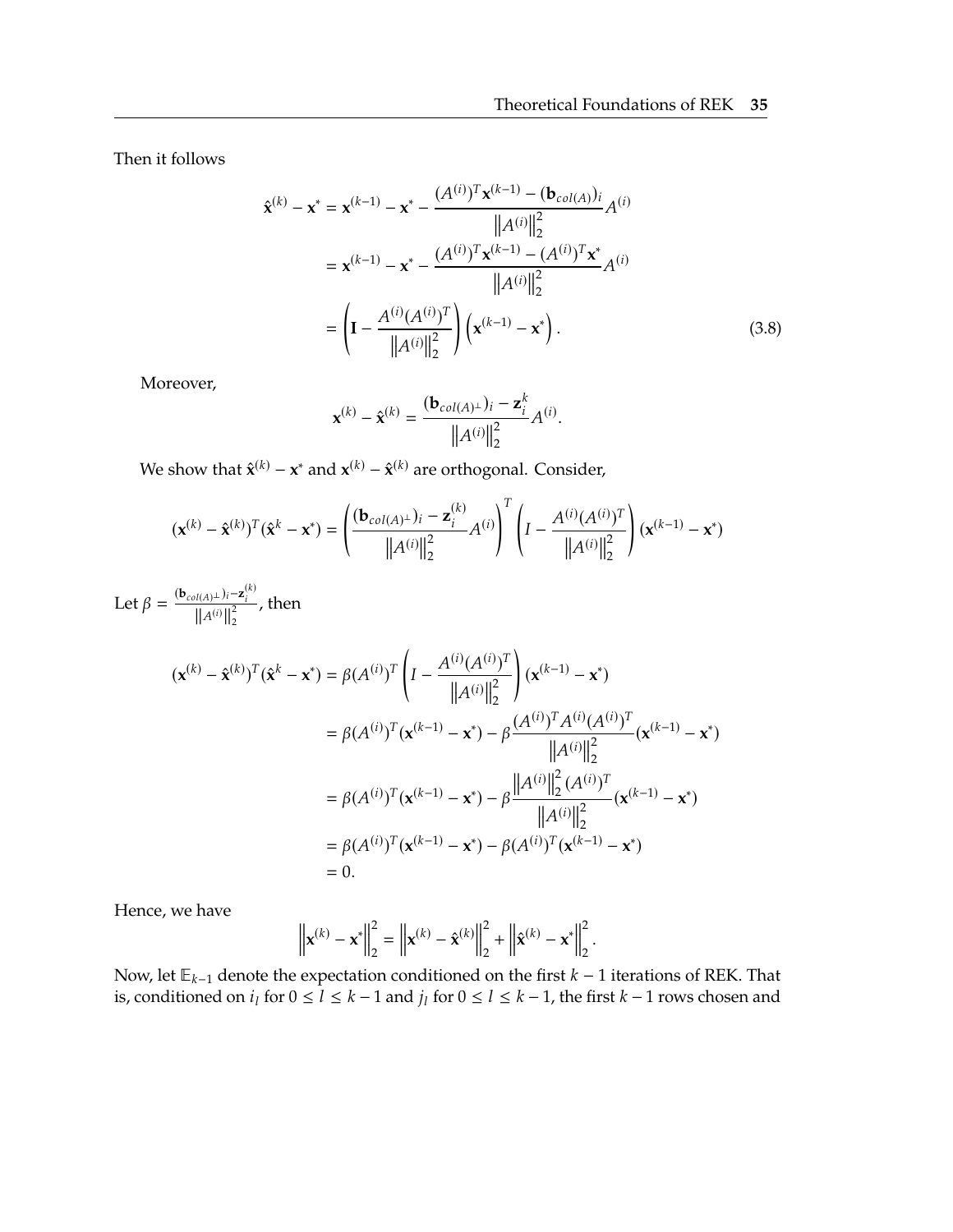the first *k* − 1 columns chosen respectively. And let  $\mathbb{E}_{k-1}^i$  denote the expectation conditioned on the first *k* − 1 iterations of REK and the *k*th column chosen. Lastly, let  $\mathbb{E}_{k-1}^j$  denote the expectation conditioned on the first *k* = 1 iterations of REK and the *k*th row chosen. Then on the first  $\kappa - 1$  iterations of NEN and the  $\kappa$ th column chosen. Easily, let  $\mathbb{E}_{k-1}$  denote the expectation conditioned on the first  $k-1$  iterations of REK and the  $k$ th row chosen. Then, by the law of total expectation we have

$$
\mathbb{E}_{k-1}[\cdot] = \mathbb{E}_{k-1}^j[\mathbb{E}_{k-1}^i[\cdot]].
$$

To find our final result we will show the expected norms on each term in Du's Fundamental Triangle. First consider

$$
\mathbb{E}_{k-1}\left[\left\|\mathbf{x}^{(k)} - \hat{\mathbf{x}}^{(k)}\right\|_{2}^{2}\right] = \mathbb{E}_{k-1}\left[\frac{((\mathbf{b}_{col(A)^{\perp}})_{i} - \mathbf{z}_{i}^{k})^{2}}{\|A(i)\|_{2}^{2}}\right]
$$
\n
$$
= \mathbb{E}_{k-1}^{j}\left[\frac{\mathbb{E}_{k-1}^{i}\left[\left(\frac{(\mathbf{b}_{col(A)^{\perp}})_{i} - \mathbf{z}_{i}^{k}}{\|A^{(i)}\|_{2}^{2}}\right)\right]}{\|A(i)\|_{2}^{2}}\right]
$$
\nBy law of total expectation\n
$$
= \mathbb{E}_{k-1}^{j}\left[\sum_{i=0}^{n}\left[\frac{((\mathbf{b}_{col(A)^{\perp}})_{i} - \mathbf{z}_{i}^{k})^{2}}{\|A(i)\|_{2}^{2}} \cdot \frac{\|A^{(i)}\|_{2}^{2}}{\|A\|_{F}^{2}}\right]\right]
$$
\nBy def. of expectation.\n
$$
= \mathbb{E}_{k-1}^{j}\left[\frac{\left\|\left(\mathbf{b}_{col(A)^{\perp}}\right) - \mathbf{z}^{(k)}\right\|_{2}^{2}}{\|A\|_{F}^{2}}\right]
$$
\nBy def. of 2-norm.\n
$$
= \frac{1}{\|A\|_{F}^{2}}\mathbb{E}_{k-1}\left[\left\|\left(\mathbf{b}_{col(A)^{\perp}}\right) - \mathbf{z}^{(k)}\right\|_{2}^{2}\right]
$$
\nBy Theorem (3.3.1).

Now consider

$$
\mathbb{E}_{k-1} \left[ \left\| \hat{\mathbf{x}}^{(k)} - \mathbf{x}^* \right\|_2^2 \right] = \mathbb{E}_{k-1} \left[ (\hat{\mathbf{x}}^{(k)} - \mathbf{x}^*)^T (\hat{\mathbf{x}}^{(k)} - \mathbf{x}^*) \right]
$$
\n
$$
= \mathbb{E}_{k-1} \left[ (\hat{\mathbf{x}}^{(k-1)} - \mathbf{x}^*)^T \left( I - \frac{A^{(i)} (A^{(i)})^T}{\|A^{(i)}\|_2^2} \right)^2 (\hat{\mathbf{x}}^{(k-1)} - \mathbf{x}^*) \right]
$$
\nBy Equality (3.8)\n
$$
= \mathbb{E}_{k-1} \left[ (\hat{\mathbf{x}}^{(k-1)} - \mathbf{x}^*)^T \left( I - \frac{A^{(i)} (A^{(i)})^T}{\|A^{(i)}\|_2^2} \right) (\hat{\mathbf{x}}^{(k-1)} - \mathbf{x}^*) \right]
$$
\nBy Lemma (3.3.2)\n
$$
= \sum_{i=0}^m (\hat{\mathbf{x}}^{(k-1)} - \mathbf{x}^*)^T \left( I - \frac{A^{(i)} (A^{(i)})^T}{\|A^{(i)}\|_2^2} \right) (\hat{\mathbf{x}}^{(k-1)} - \mathbf{x}^*) \cdot \frac{\|A^{(i)}\|_2^2}{\|A\|_F^2}.
$$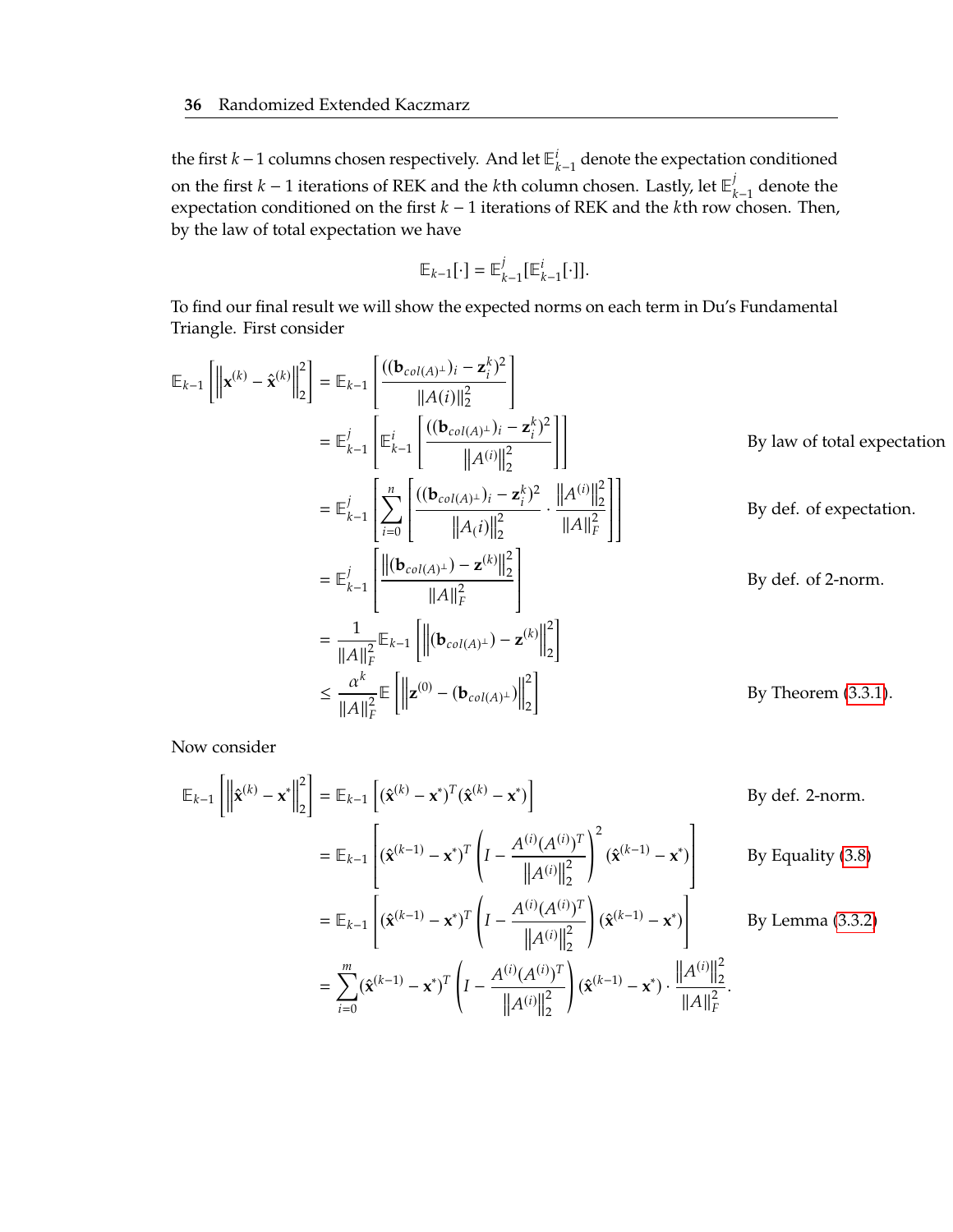Note that we are conditioning on the first  $k - 1$  iterations and so the only random variable We are considering is the  $i$  chosen at the  $k$ th iteration. So by linearity of sum and matrix multiplication we have

$$
\mathbb{E}_{k-1}\left[\left\|\hat{\mathbf{x}}^{(k)} - \mathbf{x}^*\right\|_2^2\right] = (\hat{\mathbf{x}}^{(k-1)} - \mathbf{x}^*)^T \sum_{i=0}^m \left[\left(I - \frac{A^{(i)}(A^{(i)})^T}{\|A^{(i)}\|_2^2}\right) \cdot \frac{\|A^{(i)}\|_2^2}{\|A\|_F^2}\right] (\hat{\mathbf{x}}^{(k-1)} - \mathbf{x}^*),
$$

I is a constant and recall that by our pmf we have  $\sum_i$  $||A^{(i)}||$ 2  $\frac{2}{2} / ||A||_F^2 = 1$ . Thus, we have

$$
\mathbb{E}_{k-1} \left[ \left\| \hat{\mathbf{x}}^{(k)} - \mathbf{x}^* \right\|_2^2 \right] = (\hat{\mathbf{x}}^{(k-1)} - \mathbf{x}^*)^T \left( I - \sum_{i=0}^m \left[ \frac{A^{(i)} (A^{(i)})^T}{\|A^{(i)}\|_2^2} \cdot \frac{\|A^{(i)}\|_2^2}{\|A\|_F^2} \right] \right) (\hat{\mathbf{x}}^{(k-1)} - \mathbf{x}^*)
$$
  
\n
$$
= (\hat{\mathbf{x}}^{(k-1)} - \mathbf{x}^*)^T \left( I - \frac{1}{\|A\|_F^2} \sum_{i=0}^m \left[ A^{(i)} (A^{(i)})^T \right] \right) (\hat{\mathbf{x}}^{(k-1)} - \mathbf{x}^*)
$$
  
\n
$$
= (\hat{\mathbf{x}}^{(k-1)} - \mathbf{x}^*)^T \left( I - \frac{A^T A}{\|A\|_F^2} \right) (\hat{\mathbf{x}}^{(k-1)} - \mathbf{x}^*)
$$
  
\nBy def. of  $A^T A$   
\n
$$
\le \alpha \left\| \mathbf{x}^{(k-1)} - \mathbf{x}^* \right\|_2^2.
$$
  
\nBy lemma 3.3.1

We can use Lemma [\(3.3.1\)](#page-48-2) because  $\mathbf{x}^{(k)} - \mathbf{x}^* \in \text{col}(A^T)$  for all k. By assumption, we have  $\mathbf{x}^{(0)} \in \text{col}(A^T)$  and by definition  $\mathbf{x}^* \in \text{col}(A^T)$ . And so since yester spaces are closed under **x**<sup>(0)</sup> ∈ col( $A<sup>T</sup>$ ) and by definition **x**<sup>\*</sup> ∈ col( $A<sup>T</sup>$ ). And so since vector spaces are closed under addition and scalar multiplication, we have **x**<sup>(0)</sup>  $\mathbf{x}^* \in \text{col}(A^T)$ . Then  $\mathbf{x}^{(k)} \times \text{col}(A^T)$ addition and scalar multiplication, we have  $\mathbf{x}^{(0)} - \mathbf{x}^* \in \text{col}(A^T)$ . Then  $\mathbf{x}^{(k)} - \mathbf{x}^* \in \text{col}(A^T)$ follows by induction on  $\vec{k}$ . Plugging both of these inequalities into Du's fundamental triangle (Proposition [\(5\)](#page-47-0)) gives us

$$
\mathbb{E}\left[\left\|\mathbf{x}^{(k)} - \mathbf{x}^*\right\|_2^2\right] = \mathbb{E}\left[\left\|\mathbf{x}^{(k)} - \hat{\mathbf{x}}^{(k-1)}\right\|_2^2\right] + \mathbb{E}\left[\left\|\hat{\mathbf{x}}^{(k)} - \mathbf{x}^*\right\|_2^2\right]
$$
  
\n
$$
\leq \frac{\alpha^k}{\|A\|_F^2} \left\|\mathbf{z}^{(k)} - (b_{col(A)^{\perp}})\right\|_2^2 + \alpha \mathbb{E}\left[\left\|\mathbf{x}^{(k-1)} - \mathbf{x}^*\right\|_2^2\right]
$$
  
\n
$$
\leq \cdots \leq \frac{\alpha^k}{\|A\|_F^2} \left\|\mathbf{z}^{(k)} - (b_{col(A)^{\perp}})\right\|_2^2 \sum_{l=0}^{k-1} \alpha^l + \alpha^k \left\|\mathbf{x}^{(k-1)} - \mathbf{x}^*\right\|_2^2
$$

The last statement is by repeating the above arguments  $k - 1$  more times. We then have

$$
\mathbb{E}\left[\left\|\mathbf{x}^{(k)} - \mathbf{x}^*\right\|_2^2\right] \le \frac{\alpha^k}{\|A\|_F^2} \left\|\mathbf{z}^{(k)} - (b_{col(A)^{\perp}})\right\|_2^2 \left(\frac{1-\alpha^k}{1-\alpha}\right) + \alpha^k \left\|\mathbf{x}^{(k-1)} - \mathbf{x}^*\right\|_2^2.
$$
 By finite geometric series.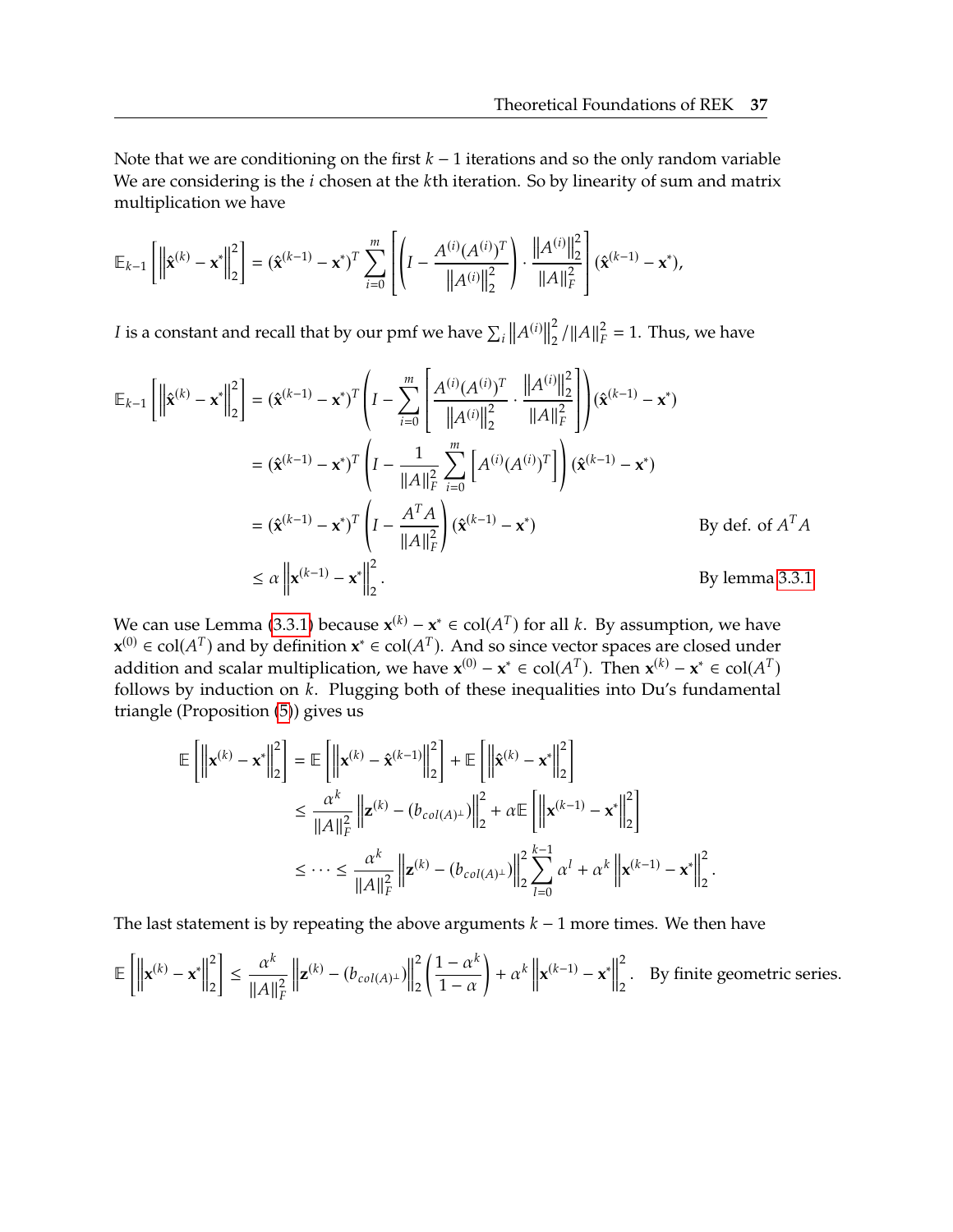The finally, by definition of  $\alpha$ ,

$$
\mathbb{E}\left[\left\|\mathbf{x}^{(k)}-\mathbf{x}^*\right\|_2^2\right] \leq \frac{\alpha^k(1-\alpha^k)}{\sigma_{min}^2(A)}\left\|\mathbf{z}^{(k)}-(b_{col(A)^{\perp}})\right\|_2^2+\alpha^k\left\|\mathbf{x}^{(k-1)}-\mathbf{x}^*\right\|_2^2.
$$

Some remarks before we move on. We note that the strategy of Du's approach has a clear geometric motivation in the form of Du's Fundamental Triangle. As we think about the foundations of WREK this will be significant because if we can just show that Du's Fundamental Triangle holds for Weighted Least Sqaures problems then we can leverage most of the machinery from this proof out of the box.

#### <span id="page-52-0"></span>**3.3.4 Finding Du's Result in Zousias' Approach**

One of Du's fundamental claims is that he improves on Zousias' bound significantly. This improvement seems doubly significant when considering that Du seems to take a fundamentally different approach to Zouzias et al.. However, we will show that Du's convergence rate can be nearly obtained from Zouzias et al..'s approach with only a few modifications. Starting from inequality [\(3.2\)](#page-44-1) consider

$$
\mathbb{E}||\mathbf{x}^{(k^*)}-\mathbf{x}^*||_2^2 \leq \alpha^{k^*}||\mathbf{x}^{(0)}-\mathbf{x}^*||_2^2 + \sum_{l=0}^{k^*-1} \alpha^l \frac{||\mathbf{b}_{col(A)}||}{||A||_F^2}.
$$

At this point the authors expand the upper bound on this sum by using the fact that  $\alpha < 1$ and then they use the infinite geometric series. However, let us instead use the finite geometric series. We then obtain

$$
\mathbb{E}||\mathbf{x}^{(k^*)} - \mathbf{x}^*||_2^2 \le \alpha^{k^*}||\mathbf{x}^{(0)} - \mathbf{x}^*||_2^2 + \sum_{l=0}^{k^*-1} \alpha^l \frac{||\mathbf{b}_{col(A)}||_2^2}{||A||_F^2}
$$
  
\n
$$
\le \alpha^{k^*}||\mathbf{x}^{(0)} - \mathbf{x}^*||_2^2 + \frac{1 - \alpha^{k^*}}{1 - \alpha} \cdot \frac{||\mathbf{b}_{col(A)}||_2}{||A||_F^2}
$$
  
\n
$$
\le \alpha^{k^*}||\mathbf{x}^{(0)} - \mathbf{x}^*||_2^2 + \frac{1 - \alpha^{k^*}}{\sigma_{min}^2(A)}||\mathbf{b}_{col(A)}||_2^2.
$$
 By definition of  $\alpha$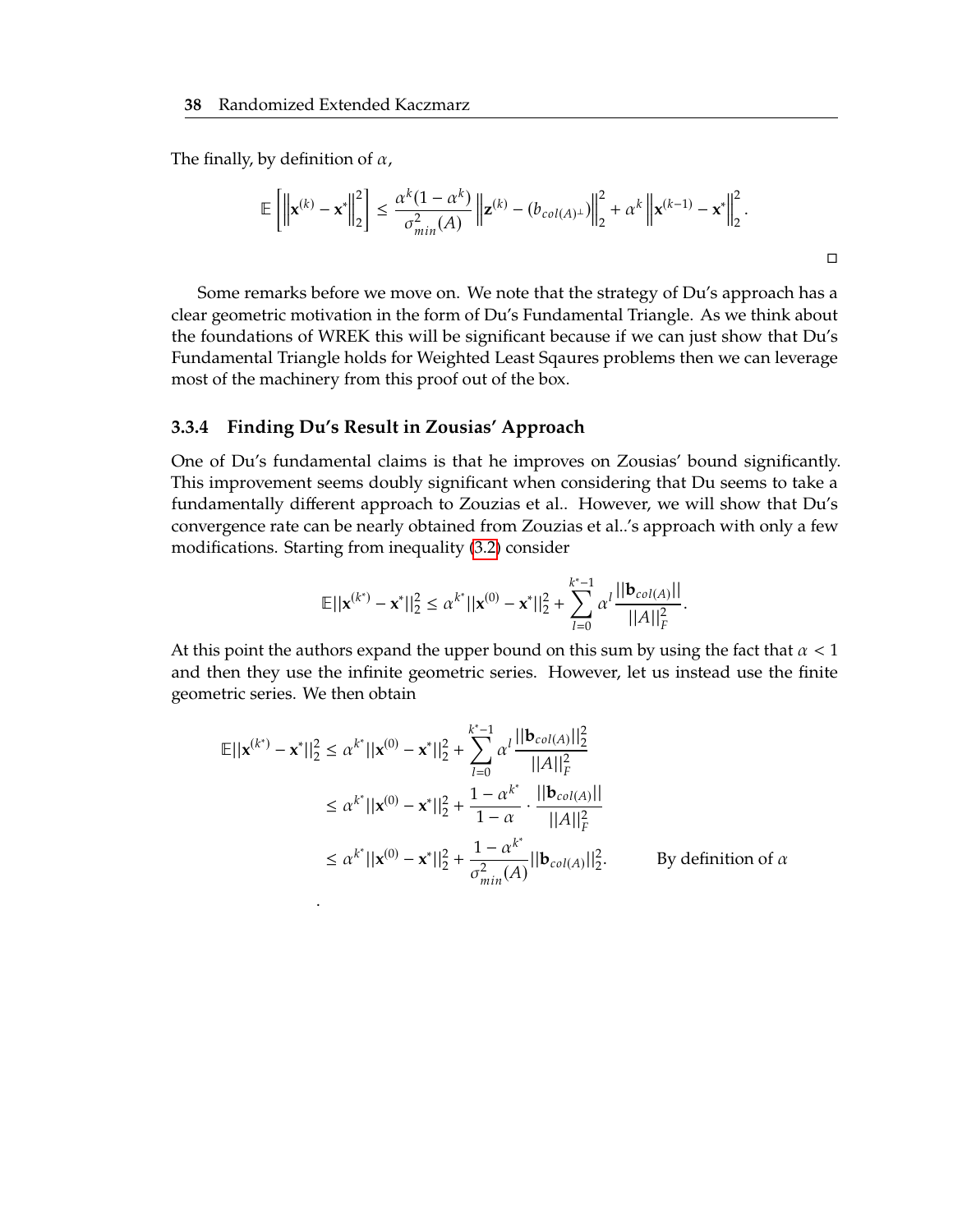Then folowing all of Zouzias et al.'s steps until inequality [\(3.5\)](#page-45-2) we have

$$
\mathbb{E} \left\| \mathbf{x}^{T} - \mathbf{x}^{*} \right\|_{2}^{2} \leq \alpha^{k} \left\| \mathbf{x}^{(k^{*})} - \mathbf{x}^{*} \right\|_{2}^{2} + \frac{\alpha^{k^{*}} \left\| \mathbf{b}_{col(A)} \right\|_{2}^{2}}{\|A\|_{F}^{2}} \sum_{l=0}^{k-1} \alpha^{l}
$$
\n
$$
\leq \alpha^{k} \left\| \mathbf{x}^{(k^{*})} - \mathbf{x}^{*} \right\|_{2}^{2} + \frac{\alpha^{k^{*}} \left\| \mathbf{b}_{col(A)} \right\|_{2}^{2}}{\|A\|_{F}^{2}} \cdot \frac{1 - \alpha^{k}}{1 - \alpha}
$$
\nBy finite geometric series.\n
$$
\leq \alpha^{k} \left( \alpha^{k^{*}} \left\| \mathbf{x}^{(0)} - \mathbf{x}^{*} \right\|_{2}^{2} + \frac{1 - \alpha^{k^{*}}}{\sigma_{min}^{2}(A)} \left\| \mathbf{b}_{col(A)} \right\|_{2}^{2} \right) + \frac{\alpha^{k^{*}} (1 - \alpha^{k})}{\sigma_{min}^{2}(A)} \left\| \mathbf{b}_{col(A)} \right\|_{2}^{2}
$$
\n
$$
\leq \alpha^{T} \left\| \mathbf{x}^{(0)} - \mathbf{x}^{*} \right\|_{2}^{2} + \frac{\alpha^{k^{*}} (1 - \alpha^{k}) + \alpha^{k} (1 - \alpha^{k^{*}})}{\sigma_{min}^{2}(A)} \left\| \mathbf{b}_{col(A)} \right\|_{2}^{2}
$$
\n
$$
\leq \alpha^{T} \left\| \mathbf{x}^{(0)} - \mathbf{x}^{*} \right\|_{2}^{2} + \frac{\alpha^{k^{*}} + \alpha^{k} - 2\alpha^{T}}{\sigma_{min}^{2}(A)} \left\| \mathbf{b}_{col(A)} \right\|_{2}^{2}
$$
\n
$$
\leq \alpha^{T} \left\| \mathbf{x}^{(0)} - \mathbf{x}^{*} \right\|_{2}^{2} + \frac{2\alpha^{k^{*}} (1 - \alpha^{k})}{\sigma_{min}^{2}(A)} \left\| \mathbf{b}_{col(A)} \right\|_{2}^{2}.
$$

Although there are some differences between this rate and Du's exact rate the above demonstrates that we can find something like Du's convergence rate in Zousias et al.'s proof. This then shows that the significant contribution of Du's approach is the new approach with a clear geometric motivation, rather than his convergence upgrade.

### <span id="page-53-0"></span>**3.4 REK Convergence for an Arbitrary Sequence of b Vectors**

Zouzias et al.. proved that REK converges when the  $z^{(k)}$  updates converge to  $\mathbf{b}_{col(A)}$ . Here we show a generalization of Zouzias et al..'s proof to demonstrate that  $REK$  will converge for a sequence of vectors which converge to a vector in the column space of  $A$ . As we think to theoretical foundations for WREK this proof serves as an indication that some of the REK convergence properties may carry over to more general problems.

<span id="page-53-1"></span>**Proposition 6** (Convergence of REK for alternative **b** projections). Let  $\mathbf{b}' \in \text{col}(A)$  be any *postaging in the column space of A. Then let*  $\mathbf{b}^{(k)} \in \mathbb{D}^m$  be a sequence of vectors with  $\mathbf{b}^{(0)} = \mathbf{0}$  wh *vector in the column space of A*. Then let  $\mathbf{b}^{(k)} \in \mathbb{R}^m$  be a sequence of vectors with  $\mathbf{b}^{(0)} = \mathbf{0}$  which *converge to* **b** ′ *at least as fast as*

$$
\left\Vert \mathbf{b}^{(k)}-\mathbf{b}'\right\Vert _{2}^{2}\leq\alpha^{k}\left\Vert \mathbf{b}\right\Vert _{2}^{2}
$$

*after k* iterations. Denote  $\mathbf{x}^*$  as the solution to  $A\mathbf{x} = \mathbf{b}'$ . We apply Randomized Kaczmarz with  $\lim_{\Delta t \to 0} A \mathbf{f}$  and  $\mathbf{b}'$  after  $T > 1$  iterations this process computes a vector  $\mathbf{x}^{(T)}$  such that *input A* and **b**<sup>*'*</sup>. After  $T > 1$  *iterations this process computes a vector*  $\mathbf{x}^{(T)}$  *such that* 

$$
\mathbb{E}\left\|\mathbf{x}^{(T)}-\mathbf{x}^*\right\|_2^2 \leq \alpha^{\lfloor T/2 \rfloor}(1+2\kappa^2(A))\left\|\mathbf{x}^*\right\|.
$$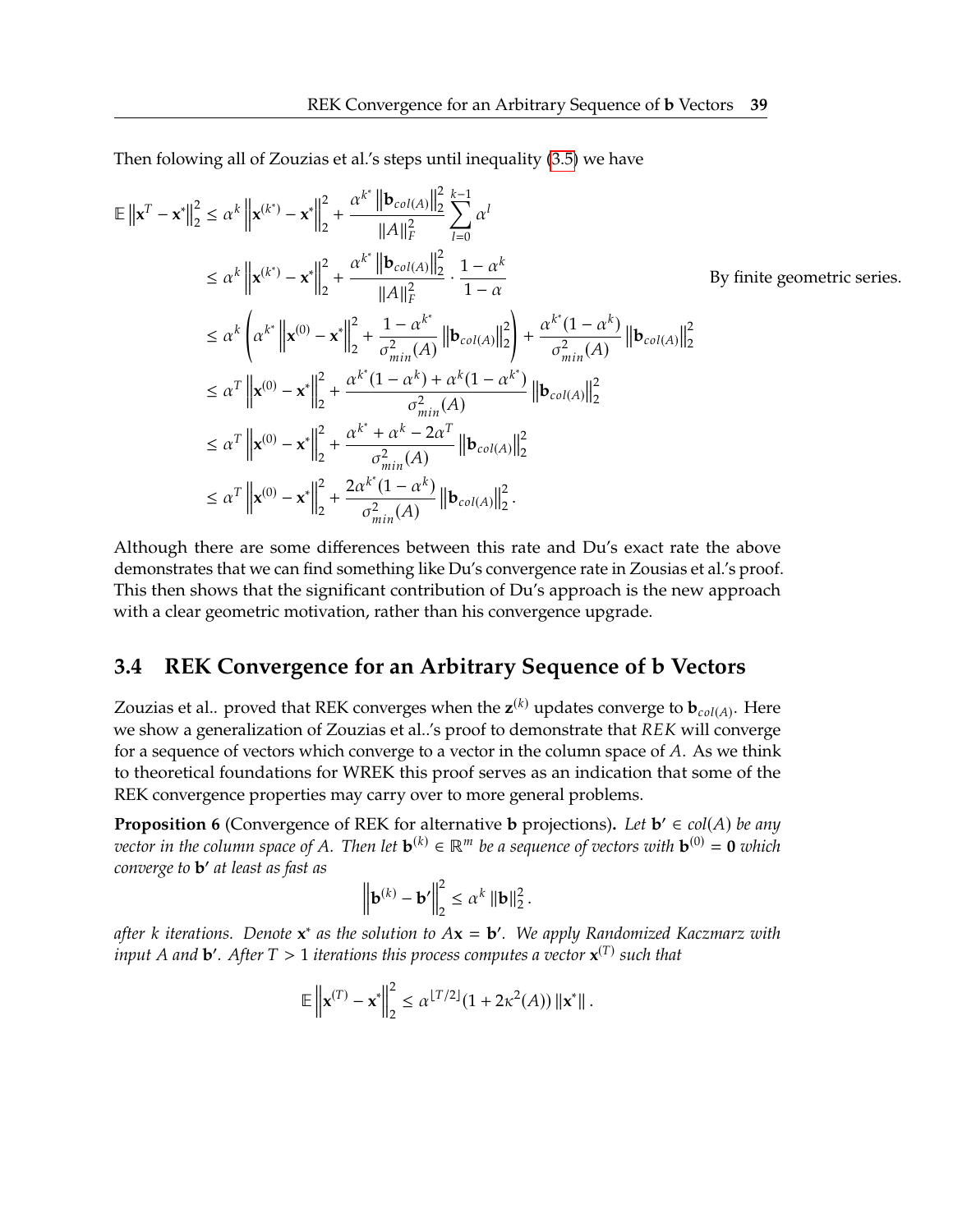*Proof.* Let  $\alpha = 1 - 1/\kappa_p^2$  $_{F}^{2}(A)$ . Also note that, by assumption, for every  $l \geq 0$  the following inequalities hold

<span id="page-54-0"></span>
$$
\mathbb{E}||\mathbf{b}^{(l)} - \mathbf{b}'||_2^2 \le \alpha^l ||\mathbf{b}'||_2^2 \le ||\mathbf{b}||_2^2
$$
 (3.9)

Fix a parameter  $k^* = \lfloor T/2 \rfloor$ . After  $k^*$  iterations it follows from Theorem [\(2.1.2\)](#page-34-0) that

$$
\mathbb{E}||\mathbf{x}^{(k^*)} - \mathbf{x}^*||_2^2 \le \alpha ||\mathbf{x}^{(k^*-1)} - \mathbf{x}^*||_2^2 + \frac{\mathbb{E}||\mathbf{b}^{(k^*-1)} - \mathbf{b}'||_2^2}{||A||_F^2}
$$
  
\n
$$
\le \alpha \mathbb{E}||\mathbf{x}^{(k^*-1)} - \mathbf{x}^*||_2^2 + \frac{||\mathbf{b}'||_2^2}{||A||_F^2}.
$$
 By Inequality (3.9)

Then by another application of Theorem 7 and Inequality [\(3.9\)](#page-54-0) we have

$$
\mathbb{E}||\mathbf{x}^{(k^*)} - \mathbf{x}^*||_2^2 \le \alpha \left(\alpha \mathbb{E}||\mathbf{x}^{(k^*-2)} - \mathbf{x}^*||_2^2 + \frac{||\mathbf{b}'||_2^2}{||A||_F^2}\right) + \frac{||\mathbf{b}'||_2^2}{||A||_F^2}
$$
  
\n
$$
\le \alpha^2 \mathbb{E}||\mathbf{x}^{(k^*-2)} - \mathbf{x}^*||_2^2 + (\alpha + \alpha^0) \frac{||\mathbf{b}'||_2^2}{||A||_F^2}
$$
  
\n
$$
\le \alpha^2 \left(\alpha \mathbb{E}||\mathbf{x}^{(k^*-3)} - \mathbf{x}^*|| + \frac{||\mathbf{b}'||_2^2}{||A||_F^2}\right) + (\alpha + \alpha^0) \frac{||\mathbf{b}'||_2^2}{||A||_F^2}
$$
  
\n
$$
\le \cdots \le \alpha^k \mathbb{E}||\mathbf{x}^{(0)} - \mathbf{x}^*||_2^2 + \sum_{l=0}^{k^*-1} \alpha^l \frac{||\mathbf{b}'||_2^2}{||A||_F^2}
$$
  
\n
$$
\le \alpha^{k^*} \mathbb{E}||\mathbf{x}^{(0)} - \mathbf{x}^*||_2^2 + \sum_{l=0}^{\infty} \alpha^l \frac{||\mathbf{b}'||_2^2}{||A||_F^2}
$$
  
\nSince norms, non-negative and  $\alpha > 0$   
\n
$$
\le \alpha^{k^*} \mathbb{E}||\mathbf{x}^*||_2^2 + \sum_{l=0}^{\infty} \alpha^l \frac{||\mathbf{b}'||_2^2}{||A||_F^2}
$$
  
\nSince  $\mathbf{x}^{(0)} = 0$   
\n
$$
\le \mathbb{E}||\mathbf{x}^*||_2^2 + \sum_{l=0}^{\infty} \alpha^l \frac{||\mathbf{b}'||_2^2}{||A||_F^2}.
$$
  
\nSince  $\alpha = 1/(1 - \kappa_F^2(A)) < 1$ .

Recall that by the geometric series we have  $\sum^{\infty}$  $l=0$  $\alpha^l = 1/(1 - \alpha) = \kappa_F^2$  $_{F}^{2}(A)$ . Also recall  $\kappa_{\rm F}^2$  $\mathcal{L}_F^2(A) = ||A||_F^2 ||A^{\dagger}||_2^2$ . We thus have

<span id="page-54-1"></span>
$$
\mathbb{E}||\mathbf{x}^{(k^*)} - \mathbf{x}^*||_2^2 \le ||\mathbf{x}^*||_2^2 + \frac{||\mathbf{b}'||_2^2}{\sigma_{min}^2},
$$
\n(3.10)

since  $||A^+||_F^2 = 1/\sigma_{min}^2$ .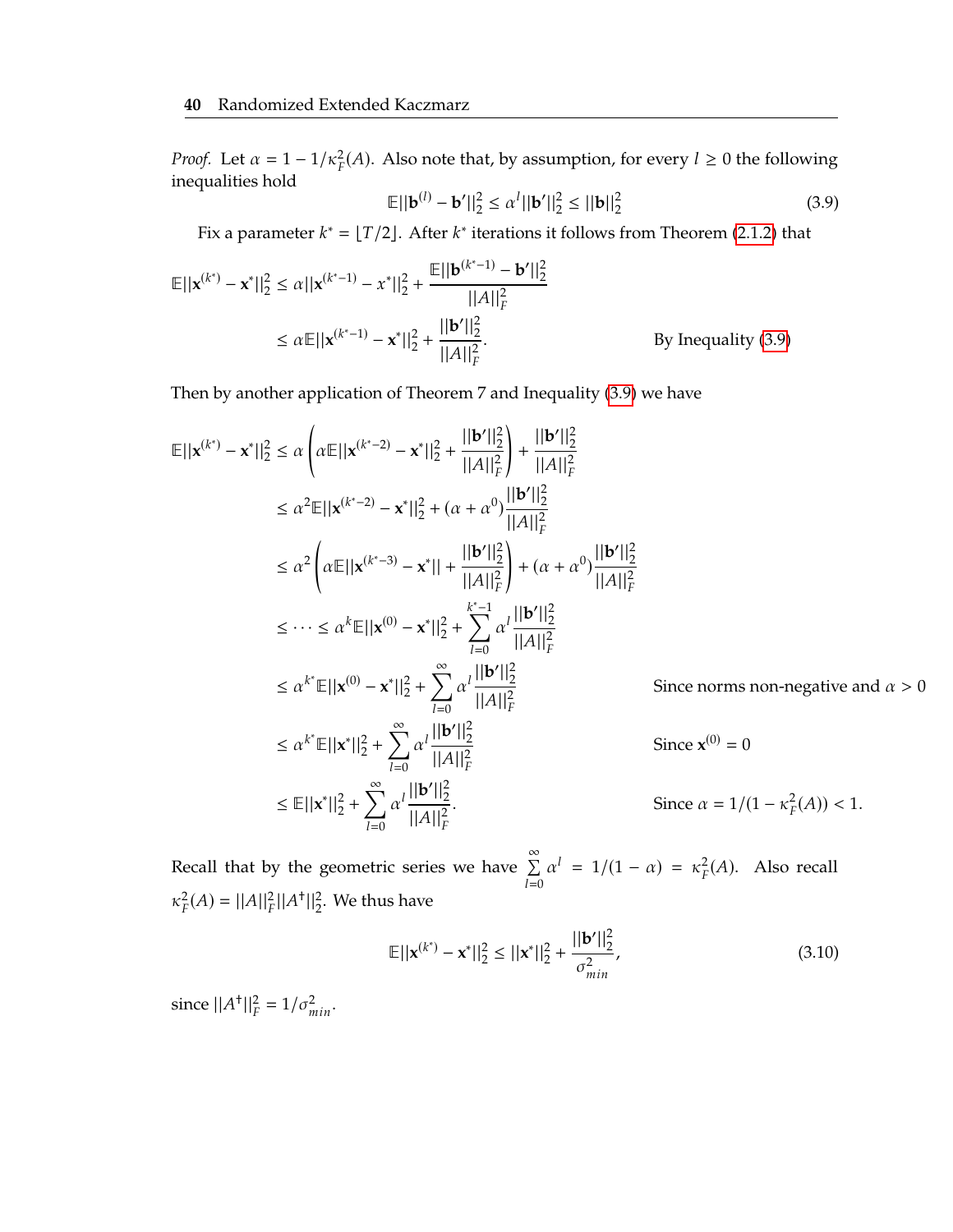Now we reapply a similar line of reasoning to find the convergence rate stated. Similar to Inequality [\(3.9\)](#page-54-0), for every  $l \ge 0$  we have the following inequality,

<span id="page-55-0"></span>
$$
\mathbb{E}||\mathbf{b}^{(k)} - \mathbf{b}'||_2^2 \le \alpha^{k^*+l}||\mathbf{b}'||_2^2 \le \alpha^{k^*}||\mathbf{b}'||_2^2.
$$
 (3.11)

Then, for any  $0 < k < \lfloor T/2 \rfloor$ , we have the following

$$
\mathbb{E}||\mathbf{x}^{(k+k^{*})} - \mathbf{x}^{*}||_{2}^{2} \leq \alpha ||\mathbf{x}^{(k+k^{*}-1)} - \mathbf{x}^{*}||_{2}^{2} + \frac{||\mathbf{b}^{(k+k^{*}-1)} - \mathbf{b}'||_{2}^{2}}{||A||_{F}^{2}}
$$
\n
$$
\leq \alpha \mathbb{E}||\mathbf{x}^{(k+k^{*}-1)} - \mathbf{x}^{*}||_{2}^{2} + \alpha^{(k^{*})}\frac{||\mathbf{b}'||_{2}^{2}}{||A||_{F}^{2}}
$$
\n
$$
\leq \alpha \left(\alpha \mathbb{E}||\mathbf{x}^{(k+k^{*}-2)} - \mathbf{x}^{*}||_{2}^{2} + \alpha^{(k^{*})}\frac{||\mathbf{b}'||_{2}^{2}}{||A||_{F}^{2}}\right) + \frac{||\mathbf{b}'||_{2}^{2}}{||A||_{F}^{2}}
$$
\n
$$
\leq \cdots \leq \alpha^{k} \mathbb{E}||\mathbf{x}^{(k^{*})} - \mathbf{x}^{*}||_{2}^{2} + \sum_{l=0}^{k-1} \alpha^{(k^{*}+l)}\frac{||\mathbf{b}'||_{2}^{2}}{||A||_{F}^{2}}
$$
\n
$$
= \alpha^{k} \mathbb{E}||\mathbf{x}^{(k^{*})} - \mathbf{x}^{*}||_{2}^{2} + \frac{\alpha^{k^{*}}||\mathbf{b}'||_{2}^{2}}{||A||_{F}^{2}} \sum_{l=0}^{k-1} \alpha^{l}
$$
\n
$$
\leq \alpha^{k} \mathbb{E}||\mathbf{x}^{(k^{*})} - \mathbf{x}^{*}||_{2}^{2} + \frac{\alpha^{k^{*}}||\mathbf{b}'||_{2}^{2}}{||A||_{F}^{2}} \sum_{l=0}^{\infty} \alpha^{l}
$$
\n
$$
\leq \alpha^{k} \mathbb{E}||\mathbf{x}^{(k^{*})} - \mathbf{x}^{*}||_{2}^{2} + \frac{\alpha^{k^{*}}||\mathbf{b}'||_{2}^{2}}{|\mathbf{a}|_{F}^{2}} \sum_{l=0}^{\infty} \alpha^{l}
$$
\n
$$
\leq \alpha^{k} \mathbb{E
$$

Since **b**' = A**x**<sup>\*</sup>. We have  $||\mathbf{b}'||_2^2 = ||A\mathbf{x}^*||_2^2 \le ||A||_2^2 ||\mathbf{x}^*||_2^2 = \sigma_{max} ||\mathbf{x}^*||_2^2$ , by the Cauchy-<br>Sebytary inequality hence Schwarz inequality, hence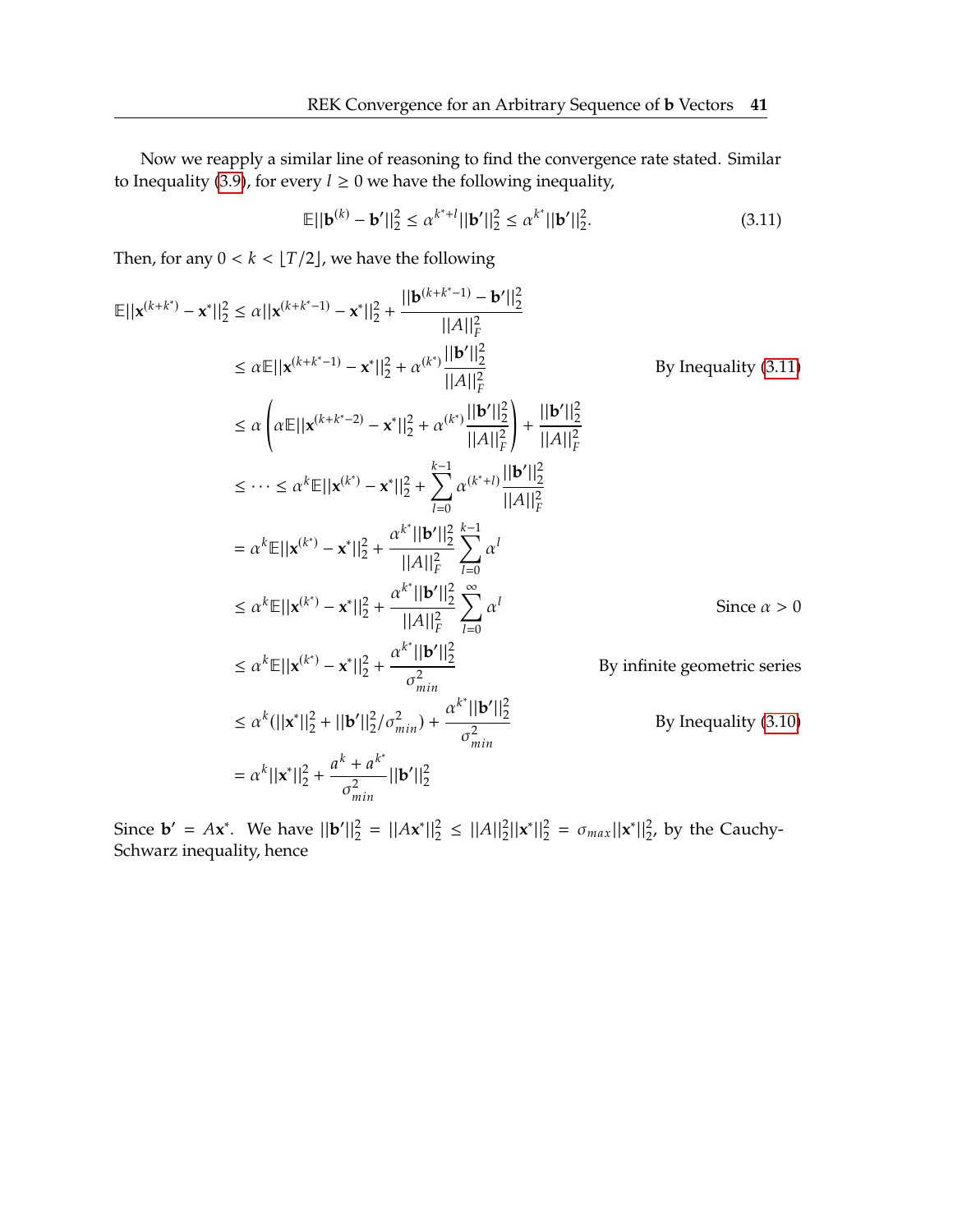$$
\mathbb{E}||\mathbf{x}^{(k+k^*)-\mathbf{x}^*}||_2^2 \le \alpha^k ||\mathbf{x}^*||_2^2 + \frac{(a^k + a^{k^*})\sigma_{max}^2}{\sigma_{min}^2} ||\mathbf{x}^*||_2^2
$$
  
\n
$$
\le \alpha^k ||\mathbf{x}^*||_2^2 + (\alpha^k + \alpha^k^*)\kappa^2(A)||\mathbf{x}^*||_2^2
$$
 By definition of  $\kappa^2(A)$   
\n
$$
\le \alpha^k ||\mathbf{x}^*||_2^2 + 2\alpha^{k^*}\kappa^2(A)||\mathbf{x}||_2^2
$$
 By definition of  $k$  and  $k^*$   
\n
$$
\le \alpha^{k^*} ||\mathbf{x}^*||_2^2 + 2\alpha^{k^*}\kappa^2(A)||\mathbf{x}||_2^2
$$
  
\n
$$
= \alpha^{k^*}(1 + 2\kappa^2(A))||\mathbf{x}^*||_2^2.
$$

And by definition of  $\alpha$ , we are done. □

Note that there are no obvious ways of generating sequences of **b** vectors which converge to some place in the column space of  $A$ , apart from the one presented by [Zouzias and Freris](#page-69-0) [\(2013\)](#page-69-0). As a result this is more of a proof of concept that a more general version of REK should converge to some solution.

In this chapter, we have studied how and why REK works. Recall that REK solves for the least squares solution of a given linear system. Such solutions are desired for noisy linear systems, however, as discussed in Section [\(1.4\)](#page-24-0), least squares solutions are not desired for corrupted linear systems. That is to say REK will not work well for corrupted linear systems. Nevertheless, our discussion in this chapter, and specifically Proposition [\(6\)](#page-53-1), demonstrates that the there is potential to take REK's idea of modifying the given linear system to find other meaningful solutions. Generalizing REK to solve corrupted linear systems is our motivation going into the following chapter about WREK.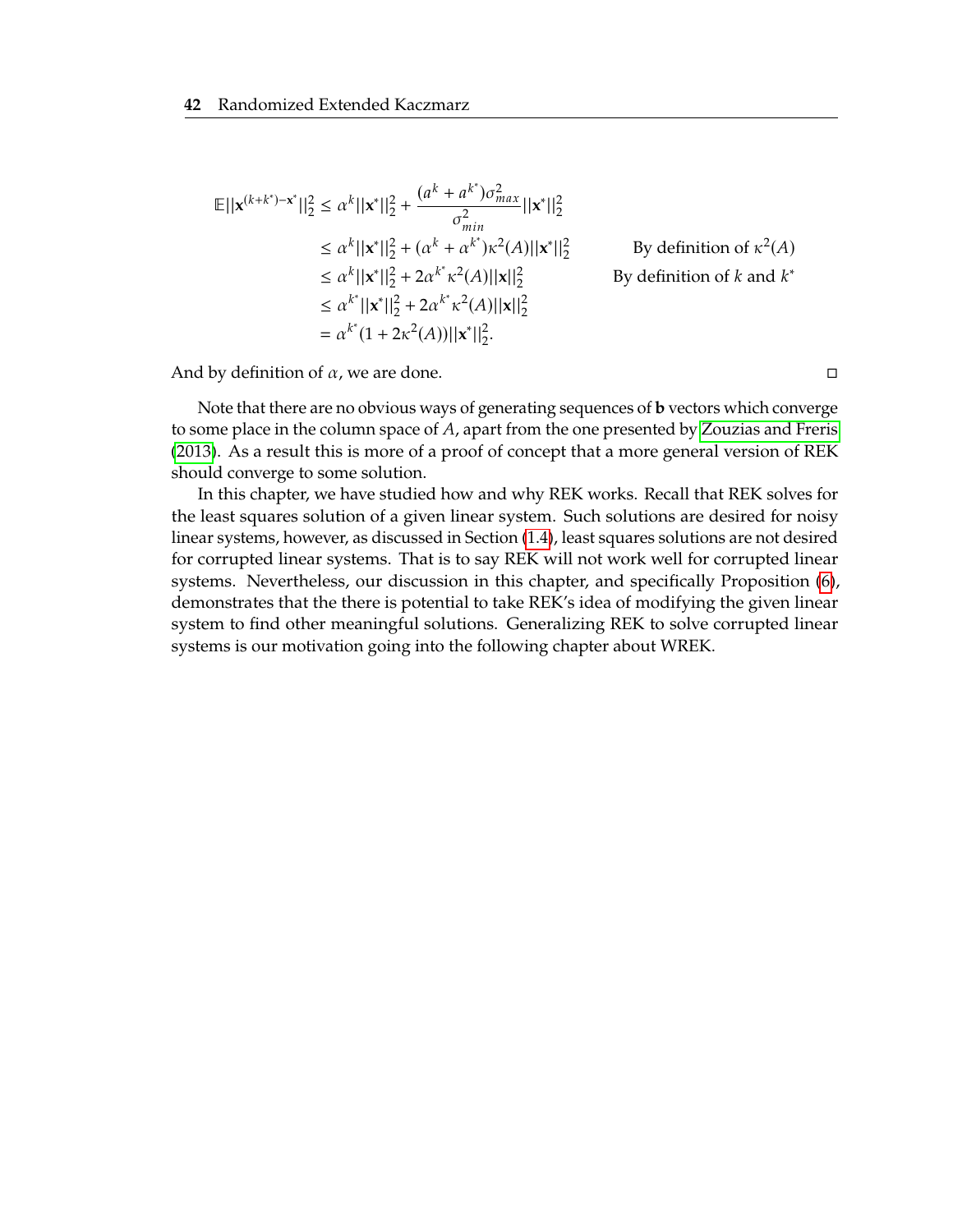# <span id="page-57-0"></span>**Chapter 4**

# **Weighted Randomized Extended Kaczmarz**

## <span id="page-57-1"></span>**4.1 Extending Randomized Extended Kaczmarz**

REK is a fantastic method for solving solving large noisy linear systems quickly. However, as discussed at the end of Chapter [3,](#page-37-0) the least squares solution is not desirable for corrupted linerar systems, and so REK is not suited for solving corrupted linear systems. Generalizing REK for corrupted linear systems is our motivation going into this chapter.

Apart from its ability to solve noisy linear systems quickly, Randomized Extended Kaczmarz is interesting because, unlike other variants of RK, REK modifies the underlying system as it iterates and the iterates on this new system give a meaningful answer to our original system. In particular, we can "orthogonally project our given system down into its consistent subspace" and solve that new system to solve the least squares problem for our original system. As we begin to think about corrupted linear systems, a motivating question moving forward is

*are there other ways to modify a given linear system so that the solution to the modified system tells us something meaningful about the original linear system?*

Let us ask this question more precisely. As we saw in Section [\(1.4.1\)](#page-24-2), given an inconsistent linear system there are many ways to find an approximate solution. Can we find other RK variants similar to REK which solve for these other approximate solutions?

#### **4.1.1 REK and Weighted Least Squares Problems**

As we saw in Section [\(1.4.2\)](#page-25-1), given an inconsistent linear system and matrix of weights we can find the weighted least squares solution. Following our motivating question at the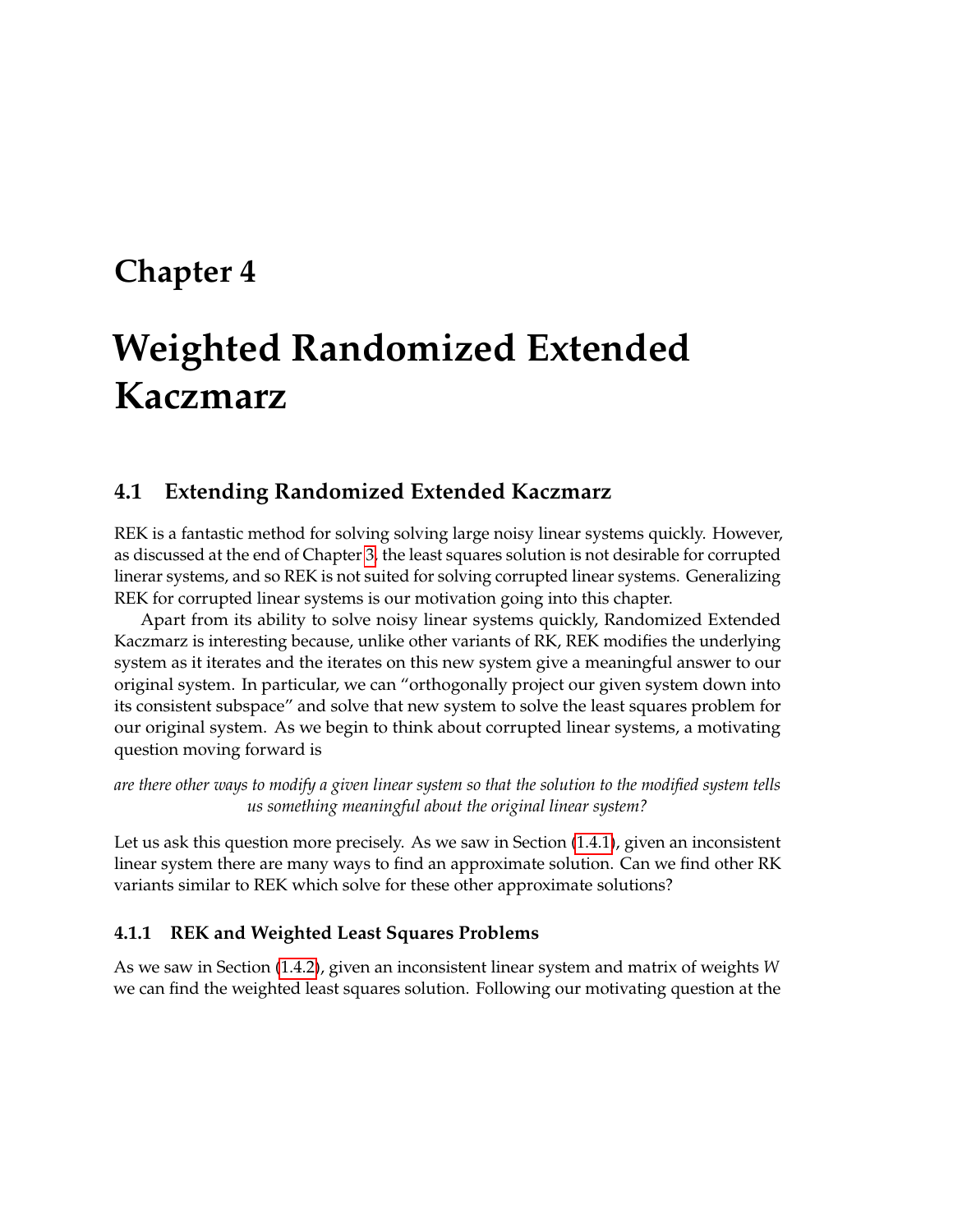top of this Section, we ask "is there a way to modify A and **b** to solve the weighted least squares problem?"

**Lemma 4.1.1.** *(REK solves WLS problems) Let*  $A \in \mathbb{R}^{m \times n}$  and  $\mathbf{b} \in \mathbb{R}^m$  define a linear system.<br>Then let  $A$  **b** and  $M \in \mathbb{R}^{m \times m}$  define a Weighted Least Squares problem. Then REK with the *Then let A*, **b**, and  $W \in \mathbb{R}^{m \times m}$  define a Weighted Least Squares problem. Then REK with the *inputs* WA and W**b** solves the given Weighted Least Squares problem.  $\frac{m}{n}$  <sup>[1](#page-58-0)</sup>

*Proof.* The OLS solution of the system defined by *WA* and *Wb* is equivalent to the WLS solution to the problem defined by  $A$ , **b**, and  $W$ . Recall that in the WLS problem we are searching for a vector  $x^* \in \mathbb{R}^n$  defined by

$$
\mathbf{x}^* = \underset{\mathbf{x} \in \mathbb{R}^n}{\arg \min} ||W\mathbf{b} - W A \mathbf{x}||_2^2.
$$

Moreover, recall that the least squares problem for a system  $A' \in \mathbb{R}^{m \times n}$  and  $\mathbf{b}' \in \mathbb{R}^m$  solves for a vector  $(x^*)' \in \mathbb{R}^n$  defined by for a vector  $(x^*)' \in \mathbb{R}^n$  defined by

$$
(\mathbf{x}^*)' = \underset{\mathbf{x} \in \mathbb{R}^n}{\arg \min} \|\mathbf{b}' - A'\mathbf{x}\|_2^2.
$$

Comparing definitions gives us that the OLS solution on  $WA$  and  $W$ **b** is the WLS solution defined by  $A$ , **b**, and  $W$ .

Recall Theorem  $(3.3.2)$  gives us that REK with input  $WA$  and  $W$ **b** will converge to the least squares solution of that input system. Therefore, REK will converge to the solution of the Weighted Least Squares problem defined by  $A$ , **b**, and  $W$ .  $\square$ 

**Remark 4.1.1.** Note that by the above lemma and Proposition [\(4\)](#page-43-2) the WLS solution defined by  $A$ ,  $b$ ,  $W$  is given by the exact solution to

$$
W A \mathbf{x} = (W \mathbf{b})_{col(W A)}.
$$

The above lemma means that, certainly, there is a meaningful way to modify a given linear system to find its weighted least solution. Namely, you map  $A \mapsto WA$  and  $\mathbf{b} \mapsto W\mathbf{b}$ and then iteratively modify  $WA$  and  $W$ **b** as REK does. In the end we will end up with the weighted least squares solution to the original system.

Notice that the weighted least squares problem requires a weighting matrix prior to solving the problem. However, recall that we are motivated by large linear systems where  $m \gg n$ . In this case it might be unreasonable to expect a known, meaningful weighting on all  $m$  equations. In particular, it can be shown that the WLS solution is a Best Linear Unbiased Estimator if we select  $W_{ii} = 1/\sigma_i^2$  where  $\sigma_i^2$  is the variance of equation *i*. Generally, estimating the variances of a number of equations is difficult (See Section (1.4.2)). Thus estimating the variances of a number of equations is difficult (See Section [\(1.4.2\)](#page-25-1)). Thus, for large linear systems, where we have so many equations that we cannot load the whole

<span id="page-58-0"></span><sup>1</sup>You could prove this yourself using ideas we have already seen earlier in the text!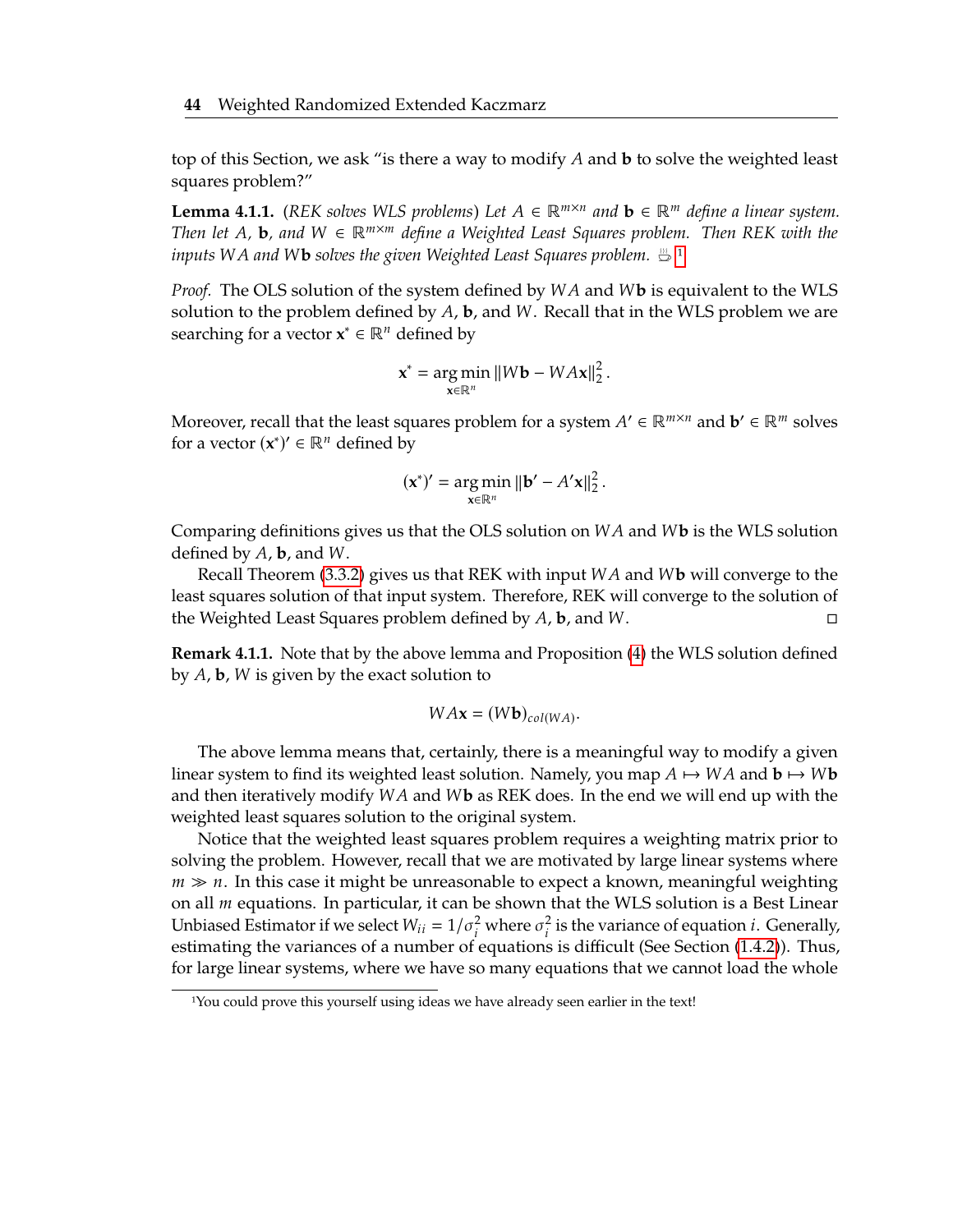matrix into working memory, estimating the variances to solve the WLS problem seems intractable. Currently, we can still solve the OLS problem with REK. However, we saw in Section [\(1.4.2\)](#page-25-1) that the OLS solution is far from the desired solution in corrupted linear systems. Instead, the WLS solution is desirable for such systems. So we have a method which solves for the WLS solution, a solution desirable for corrupted linear systems, but the current setup of the WLS problem is not amenable to our case of large linear systems. All hope is not lost. There is another RK variant which deals with corrupted linear systems in a different way. To find and motivate new ideas, we will take a brief detour to explore *QuantileRK*.

## <span id="page-59-0"></span>**4.2 Dynamic Reweightings**

At the end of the last section we saw that in WLS problems it is difficult to assign a weighting for large linear systems. However, WLS problems seem to be good for solving corrupted linear systems. Instead of assigning a weight to each equation in the system a priori, we might instead learn the weightings as we iterate. Let us call this idea *dynamic reweightings*. Our goal is to investigate whether we can construct an RK variant which incorporates dynamic reweightings to solve corrupted linear systems.

Part of dynamic reweightings is to use *local system information* to generate RK variant iterates. We do not define a precise notion of local system information, but the idea is to use quantities which can be easily measured at each iteration. We are concerned with large linear systems and so local system information is desirable to keep the RK variant fast. If one understands the idea of *residuals* this is an example of something we might count as local information. If the reader has not heard of residuals, we will discuss this idea in the following subsection.

#### **4.2.1 QuantileRK**

In [Haddock et al.](#page-69-2) [\(2020\)](#page-69-2) the authors discuss a variation of Randomized Kaczmarz called *QuantileRK*. QuantileRK is a variant of RK for corrupted linear systems. Recall that corrupted systems are those where most of the linear equations intersect at a point, but a small number of equations have a large error.

Speaking generally, QuantileRK converges in corrupted systems in the following sense. Given a corrupted linear system QuantileRK will converge to the point where most of the equations intersect. Recall that in Section [\(2.1.1\)](#page-34-1) we saw that RK would not converge to any point. Before we proceed we briefly define the *residuals* in linear systems. Let  $A$  and **b** defined a linear system. Let  $\mathbf{x} \in \mathbb{R}^n$ . Then the *residual of equation i* with respect to **x** is the quantity  $\|\langle A^{(i)}, \mathbf{x} \rangle - b_i\|$ away **x** is from solving equation  $i$ , equivalently how far away **x** is from hyperplane  $i$ . We 2  $\frac{2}{2}$ . In a sense, the residual of equation *i* with respect to **x** is how far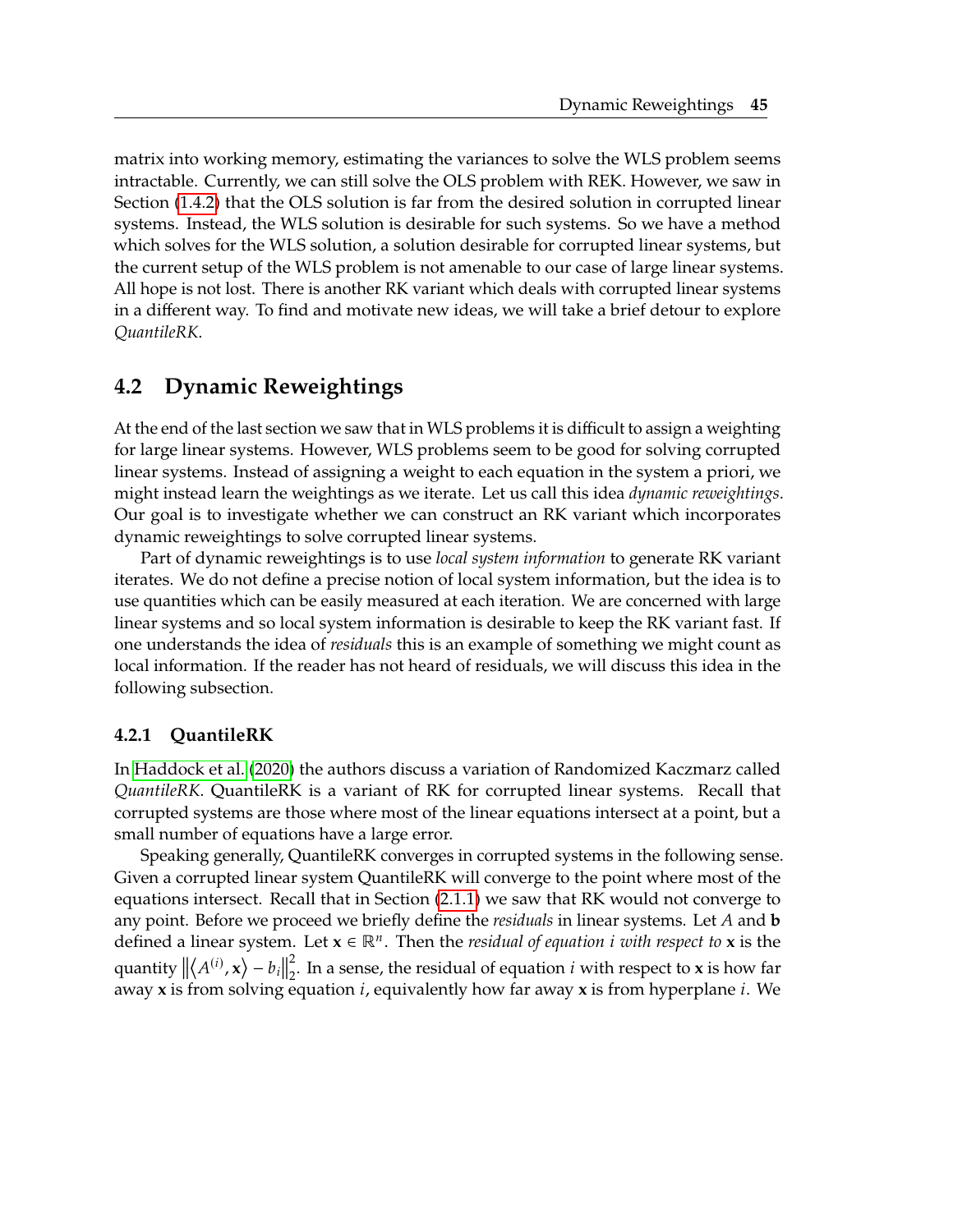will give the algorithm for QuantileRK, although, for our purposes it is not as important to understand in as much detail as RK and REK.

<span id="page-60-0"></span>

| <b>Algorithm 3 QuantileRK</b> |  |
|-------------------------------|--|

| 1: function QUANTILERK $(A, \mathbf{b}, T, q)$                                                                                                                                                                                                                             | $\triangleright$ where $A \in \mathbb{R}^{m \times n}$ , $\mathbf{b} \in \mathbb{R}^m$ , and $T \in \mathbb{N}$ |
|----------------------------------------------------------------------------------------------------------------------------------------------------------------------------------------------------------------------------------------------------------------------------|-----------------------------------------------------------------------------------------------------------------|
| Initialize $\mathbf{x}^{(0)} \in \mathbb{R}^n$ arbitrarily<br>2:                                                                                                                                                                                                           |                                                                                                                 |
| for $k = 1, 2, 3, , T$ do<br>3:                                                                                                                                                                                                                                            |                                                                                                                 |
| Pick $i_k$ with probability $q_i := \frac{\ A^{(i)}\ _2^2}{\ A\ _F^2}, i \in [m]$<br>4:                                                                                                                                                                                    |                                                                                                                 |
| 5:                                                                                                                                                                                                                                                                         |                                                                                                                 |
| if $\left\  \left\langle A_{(j_k)}, \mathbf{x}^{(k)} \right\rangle \mathbf{b}_k \right\ _2^2 \leq Q_q(k)$ then<br>Set $\mathbf{x}^{(k+1)} = \mathbf{x}^{(k)} + \frac{b_{i_k} - \left\langle \mathbf{x}^{(k)}, A^{(i_k)} \right\rangle}{\ A^{(i_k)}\ _2^2} A^{(i_k)}$<br>6: |                                                                                                                 |
| else<br>7:                                                                                                                                                                                                                                                                 |                                                                                                                 |
| Set ${\bf x}^{(k+1)}={\bf x}^{(k)}$<br>8:                                                                                                                                                                                                                                  |                                                                                                                 |
| end if<br>9:                                                                                                                                                                                                                                                               |                                                                                                                 |
| end for<br>10:                                                                                                                                                                                                                                                             |                                                                                                                 |
| return $x^{(T)}$<br>11:                                                                                                                                                                                                                                                    |                                                                                                                 |
| 12: end function                                                                                                                                                                                                                                                           |                                                                                                                 |

Here  $Q_q(k)$  is the q-th quantile of all the residuals of all equations with respect to  $\mathbf{x}^{(k)}$ .<br>
I main ideal behind QuantileRK is to use the residuals to change the probability that The main idea[2](#page-60-1) behind QuantileRK is to use the residuals to change the probability that a hyperplane is chosen. In Chapter [\(2\)](#page-29-0) we saw that, if we normalize our linear system, the distribution for choosing which hyperplane to project onto hyperplane is uniform. In QuantileRK the probability distribution for picking each hyperplane is uniform, however, some hyperplanes have 0 probability of being chosen if they are "too far away" in the residual sense. That is, QuantileRK uses strictly local information about the system based on the current **x** iterate to change the way that it will iterate next. This is significant because it is not necessary to know which hyperplanes are corrupted for QuantileRK to converge.

#### **4.2.2 Using Local Information to Generate New Solutions**

Here, we want to generalize this idea of using local information to solve for other approximate solutions to inconsistent systems. QuantileRK uses local information to adjust the probabilities of selecting each hyperplane at each step. In particular, if a hyperplane is "too far away" then its probability of selection is set to zero. One way that we can change the probability of selecting a row to project onto is as follows. We can use information from  $A$ , **b**, and  $\mathbf{x}^{(k)}$  to generate a probability distribution for row selection at each step. Alternatively, recalling the definition of the row probabilities, we can iteratively apply a reweighting to

<span id="page-60-1"></span><sup>2</sup>Please note this is more of a summary than our other discussions of RK and its variants. There is much more richness and technical differences to QuantileRK which are not discussed for the purposes here.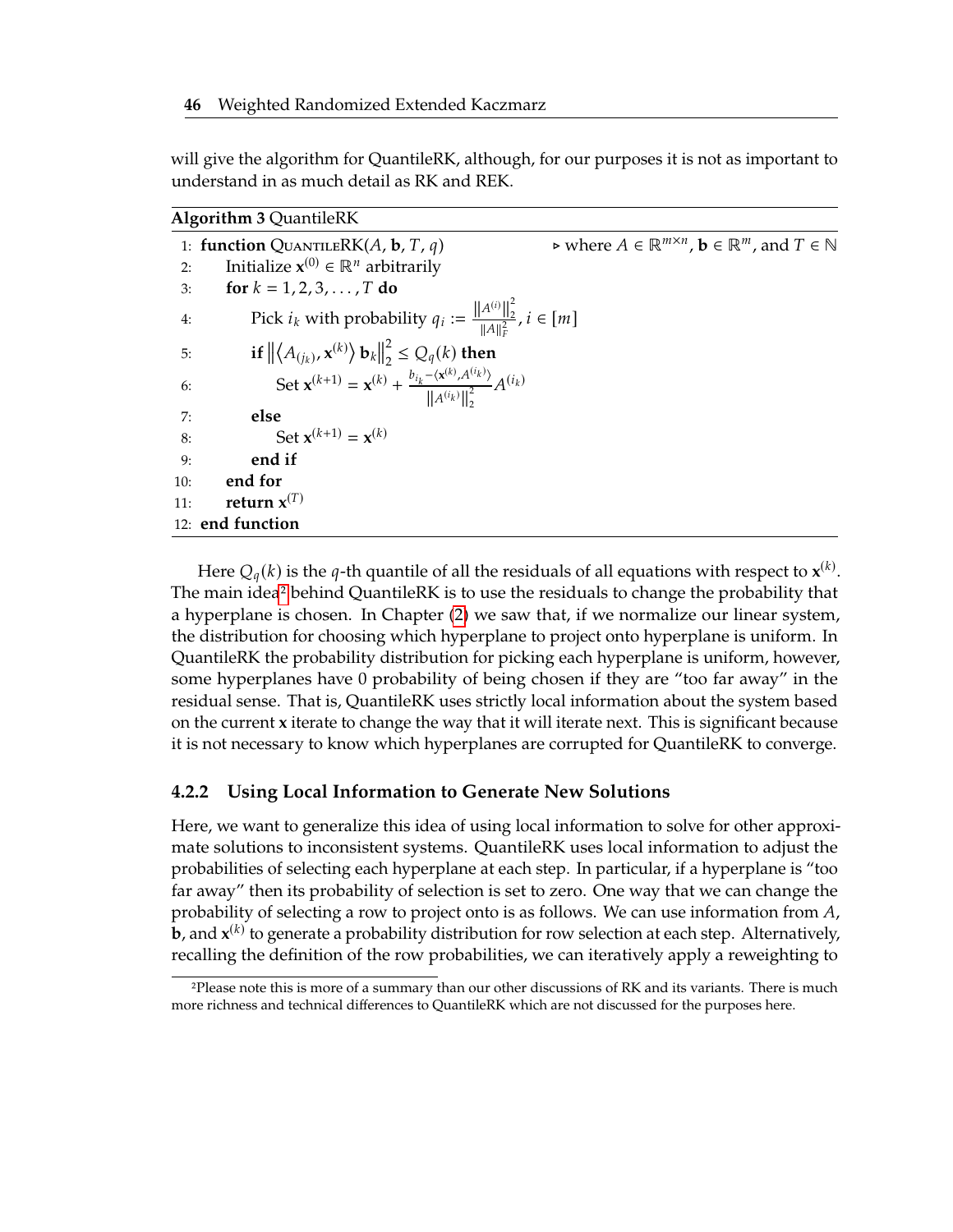the system. The probability of choosing hyperplane  $i$  to project the RK iterate onto is given by

$$
q_i := \frac{\left\| A^{(i)} \right\|_2^2}{\left\| A \right\|_F^2}
$$

And so a reweighting WA changes the norm of each  $A^{(i)}$  by  $W_{ii}$  and thus changes the norm of each  $A^{(i)}$  by  $W_{ii}$  and thus changes the norm of each  $A^{(i)}$  by  $W_{ii}$  and thus changes the probabilities by a corresponding factor. So to change the probablities of row selection we can use local system information at each step to generate a reweighting matrix  $W_i$ . However, more things happen when we apply a reweighting to the system more things happen when we apply a reweighting to the system.

When we apply a reweighting to our linear system, the position of the pseudosolution changes. Recall that under the mapping  $A \mapsto W_iA$  and  $b \mapsto W_i$  REK solves for the WLS solution defined by  $A$ , **b**, and  $W$  instead of the least squares solution defined by  $A$  and **b**. That is, everytime a new reweighting is applied  $W_iA$  and  $W_i$ **b**, REK will converge to a different vector.

To summarize, the idea is as follows. We seek an algorithm which uses local system information to generate a reweighting  $W_i$  which converges to some reweighting  $W$  such that REK applied to WA and Wb will converge to a solution that we care about. In particular, we might want this new algorithm to converge to the desired solution in a corrupted linear system. This is an idea which looks like it has some promise, it builds off previous variants of RK of which we have a good understanding. However, there is some foundational theory to establish. In particular, how does the pseudosolution change for a sequence of reweightings  $W_i$ ? Another question to ask is whether any part of REK might break if we have apply a sequence of reweightings. We have seen that REK already modifies the underlying system as we iterate. How would REK's **<sup>z</sup>** updates interact with a varying and **b**? We will investigate these questions in the following Sections.

### <span id="page-61-0"></span>**4.3 Behaviour of the WLS solutions**

We are lead here motivated by an RK variant with dynamic reweightings. For such an RK variant to be convergent to any solution it must be that the dynamic reweightings are convergent. Consider the following example

**Example 4.3.1** (Non-convergent reweightings). Let  $A \in \mathbb{R}^{m \times n}$  and  $\mathbf{b} \in \mathbb{R}^m$  define a linear system. Let  $W_n$  be a sequence of reweightings such that

$$
(W_n)_{ii} = \begin{cases} 1 & \text{if } i = n \text{ mod } m \\ 0 & \text{otherwise} \end{cases}
$$

In this reweighting scheme we "turn off" every row except a single row and we cycle which row is "turned on". Recall that in WLS problems we constrain  $||W_n||_F^2 = 1$  unless stated otherwise otherwise.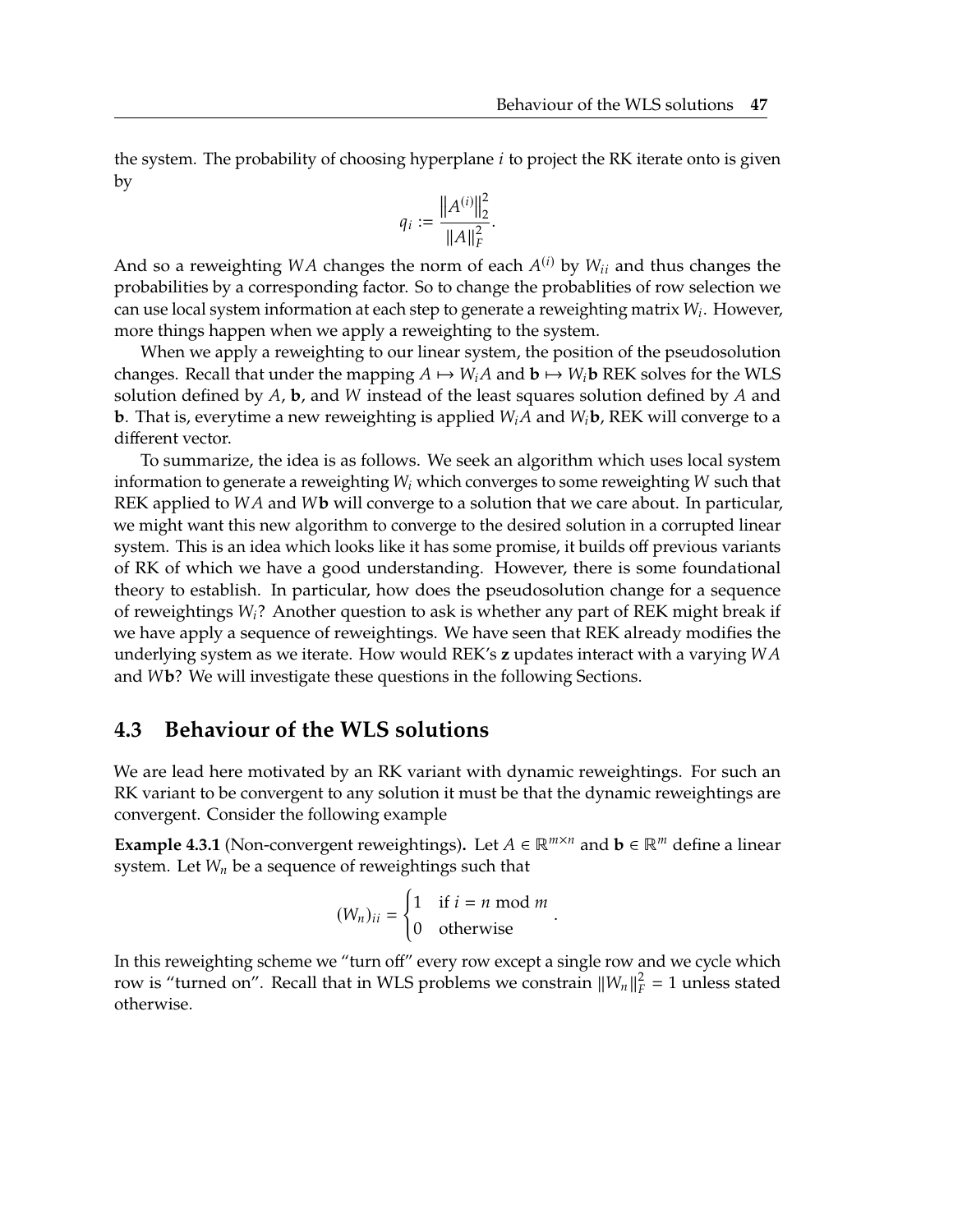This sequence of rewightings induces a sequence of pseudosolutions  $(\mathbf{x}^*)_n$  which each real than  $W_n$  for  $\mathbf{x}$  and  $W_n$  for  $\mathbf{x}$  and  $W_n$  for  $\mathbf{x}$  and  $\mathbf{x}$  are  $\mathbf{x}$  and  $\mathbf{x}$  are  $\mathbf{x}$  and  $\mathbf{x}$  ar solve the WLS problem<sup>[3](#page-62-0)</sup> defined by A, b, and  $W_n$ . Since  $W_n$  does not converge it follows that  $(\mathbf{x}^*)_n$  also does not converge. Since our new RK variant is to solve some WLS problem defined by our sequence of reweightings, it follows that no such algorithm would converge. ( $\frac{m}{n}$  Can you visualize the geometry of the pseudosolutions in this reweighting scheme?)

Given the above example we see that we at least want our sequence of dynamic reweightings to converge. We want to develop an algorithm which solves some WLS problem which is derived from a sequence of reweightings. In this sense, we want our algorithm to converge to some WLS solution. To this end it would be useful to understand how the pseudosolution changes as the reweightings change. In the rest of this section we develop foundations to show how the pseudosolution moves with respect to a sequence of reweightings.

#### **4.3.1 Single Reweightings**

To begin we explore how the pseudosolution moves when the weighting on a single equation is changed. To begin we will consider what happens to the pseudosolution between two reweightings.

<span id="page-62-1"></span>**Example 4.3.2** (Single Reweightings)**.** Without loss of generality suppose on the first reweighting we reweight the first equation

$$
(W_1)_{ii} = \begin{cases} (W_0)_{ii} & \text{if } i \neq 1\\ (W_0)_{ii} + \delta & \text{if } i = 1 \end{cases}
$$

where  $(W_0)_{ii} = 1$  for all *i* and where  $\delta \ge -(W_0)_{11}$ . Also suppose that we normalize  $W_1$  so that  $||W_1||_F^2 = 1$ . We ask, how does  $(\mathbf{x}^*)_1$  change to  $(\mathbf{x}^*)_2$ ?<br>First, consider a sound of odge cases. Suppose  $\delta = \epsilon$ 

First, consider a couple of edge cases. Suppose  $\delta = -(W_0)_{11}$  or equivalently  $(W_1)_{11} = 0$ . In this case, as long as  $WA$  is still overdetermined, then the pseudosolution will be the least squares solution on the system with every equation in  $A$ , **b** without the first equation, because the remaining solutions are equally weighted. Since our systems are large we can expect that this new system will still be overdetermined and so the pseudosolution will be unique. Let (x<sup>\*</sup>)<sub>-∞</sub> denote the pseudosolution associated with the weighting where  $(W_1)_{11} = 0.$ 

Suppose  $\delta$  is very large. We can consider what happens as  $\delta \to \infty$  which results in  $(W_1)_{11} \rightarrow \infty$ . This is equivalent to  $(W_1)_1 = 1$  and  $(W_1)_1 = 0$  for all  $i \neq 1$ . In this case *WA* is no longer over determined and so the WLS problem does not have a unique solution. That said,

<span id="page-62-0"></span><sup>&</sup>lt;sup>3</sup>It is worth noting that with this set of reweightings there is not a single vector  $(\mathbf{x}^*)_n$  which solves the WLS blom. As stated in Section (1.4.2) we let  $(\mathbf{x}^*)$ , denote the proudesolution of minimum 2 norm. problem. As stated in Section [\(1.4.2\)](#page-25-1) we let  $(x^*)_n$  denote the pseudosolution of minimum 2-norm.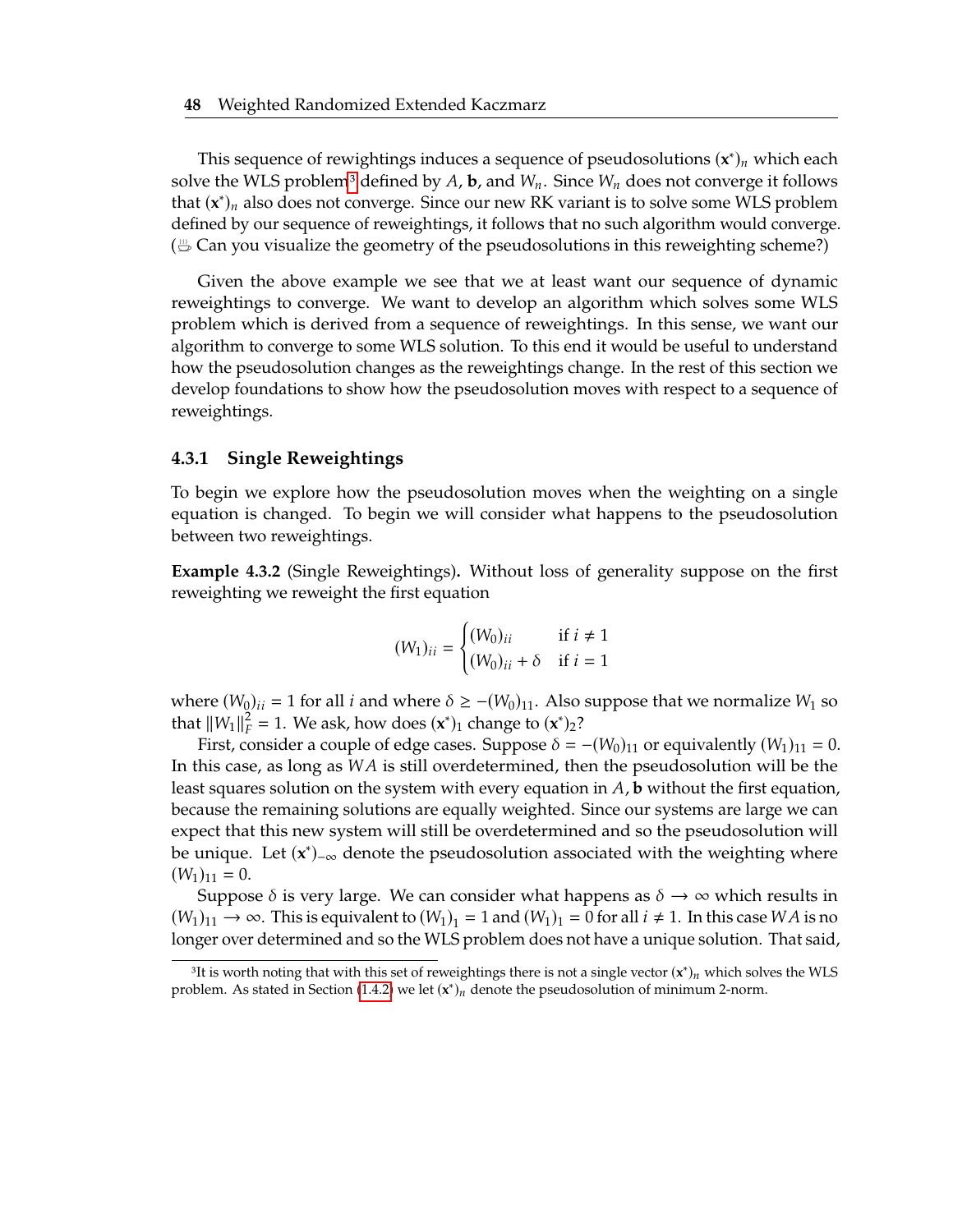the pseudosolution  $(x^*)_1$  will be somewhere on the hyperplane defined by the first equation. Let  $(\mathbf{x}^*)_{\infty}$  denote a pseudosolution associated to the weighting where  $(W_1)_{11} \rightarrow \infty$ .

Now consider our example where we reweight the first equation to some other positive number. Let  $(\mathbf{x}^*)_0$  denote the pseudosolution defined by  $W_0A$ ,  $W_0\mathbf{b}$ . Since  $W_0 = I_m$  then<br>it follows that  $(\mathbf{x}^*)$  is the least squares solution to the system defined by A and **b**. In the it follows that  $(\mathbf{x}^*)$  is the least squares solution to the system defined by  $A$  and  $\mathbf{b}$ . In the next stop we only modify the weight associated with equation 1. There are two meaningful next step we only modify the weight associated with equation 1. There are two meaningful cases. Either the weight for equation  $\delta > 0$  or  $\delta < 0$ . If  $\delta < 0$  then, since the weighting for a given equation is continuous, the new pseudosolution moves towards (x<sup>\*</sup>)<sub>-∞</sub>. Similarly, if  $\delta > 0$  then the new pseudosolution moves towards some  $(x^*)_{\infty}$ . We are interested in the changes between pseudosolutions,  $\Delta x^* = (x^*)_1 - (x^*)_0$ . Since  $\Delta x^*$  is a vector then the change in pseudosolutions moves along a line. We have argued above that the new pseudosolution moves towards  $(x^*)_{\pm\infty}$  and so a reasonable guess would be that the pseudosolutions move along a line towards (x<sup>\*</sup>)<sub>±∞</sub>. If we continue with additional reweightings to only the first equation then (x<sup>\*</sup>)<sub>±∞</sub> will be the same point for each reweighting. And so for the case of reweighting a single equation we can characterize the movement of the pseudosolution for all reweightings. We will generalize this arugment as a conjecture. But first, some notation.

**Definition 4.3.1** (WLS Solutions Without Some Equations). Let A, b define an inconsistent linear system and let W be a weighting matrix. Recall that  $A \in \mathbb{R}^{m \times n}$  and so we have m equations. We index our m equations with  $[m]$ . Let a collection of equation indices  $n_1, n_2, \dots, n_k$  be distinct integers between 1 and *m* and  $k < m$ . Then let

$$
\mathbf{x}_{n_1,n_2,\cdots,n_k|WA}^{\circ}
$$

denote the pseudosolution to the weighted least squares problem defined by  $A$ , **b**, and W without equations  $n_1$ ,  $n_2$ ,  $\cdots$ ,  $n_k$ .

**Remark 4.3.1** (Relationship between  $\mathbf{x}_{1|WA}^{\circ}$  and  $(\mathbf{x}^*)_{-\infty}$ ). In Example [\(4.3.2\)](#page-62-1) we defined  $(\mathbf{x}^*)$  and  $(\mathbf{x}^*)$  and  $(\mathbf{x}^*)$  are  $\mathbf{x}^{\circ}$  and  $(\mathbf{x}^*)$  are  $\mathbf{x}^{\circ}$  as discussed in Example  $({\bf x}^*)_{\pm\infty}$ . With the above definition notice that  $({\bf x}^*)_{-\infty} = {\bf x}_{1|WA}^{\circ}$ . As discussed in Example [\(4.3.2\)](#page-62-1), generally we expect  $(\mathbf{x}^*)_{-\infty}$  to be a single vector we expect there to be many  $(\mathbf{x}^*)_{\infty}$ . As a result we focus on  $(x^*)$ <sub>-∞</sub> which is generalized by the above definition.

<span id="page-63-0"></span>**Conjecture 4.3.1** (Single Reweighting Pseudosolution Movement). Let A, b define an inconsistent linear system. Define a sequence of reweightings by  $W_0 = I_m$  and

$$
(W_n)_{ii} = \begin{cases} (W_{n-1})_i + \delta_n & \text{if } i = k \\ (W_{n-1})_i & \text{if } i \neq k \end{cases}
$$

where *k* is a fixed row index, and  $-(W_{n-1})_k \le \delta_n \in \mathbb{R}$ .

Then the induced sequence of pseudosolutions  $(\mathbf{x}^*)_n$  is such that  $(\mathbf{x}^*)_n - (\mathbf{x}^*)_{n-1}$  lies on a line defined by

 $(\mathbf{x}^*)_{n-1}$  and  $\mathbf{x}_k^{\circ}$  $k|W_{n-1}A$ 

This is visualized in Figure [\(4.1\)](#page-64-0).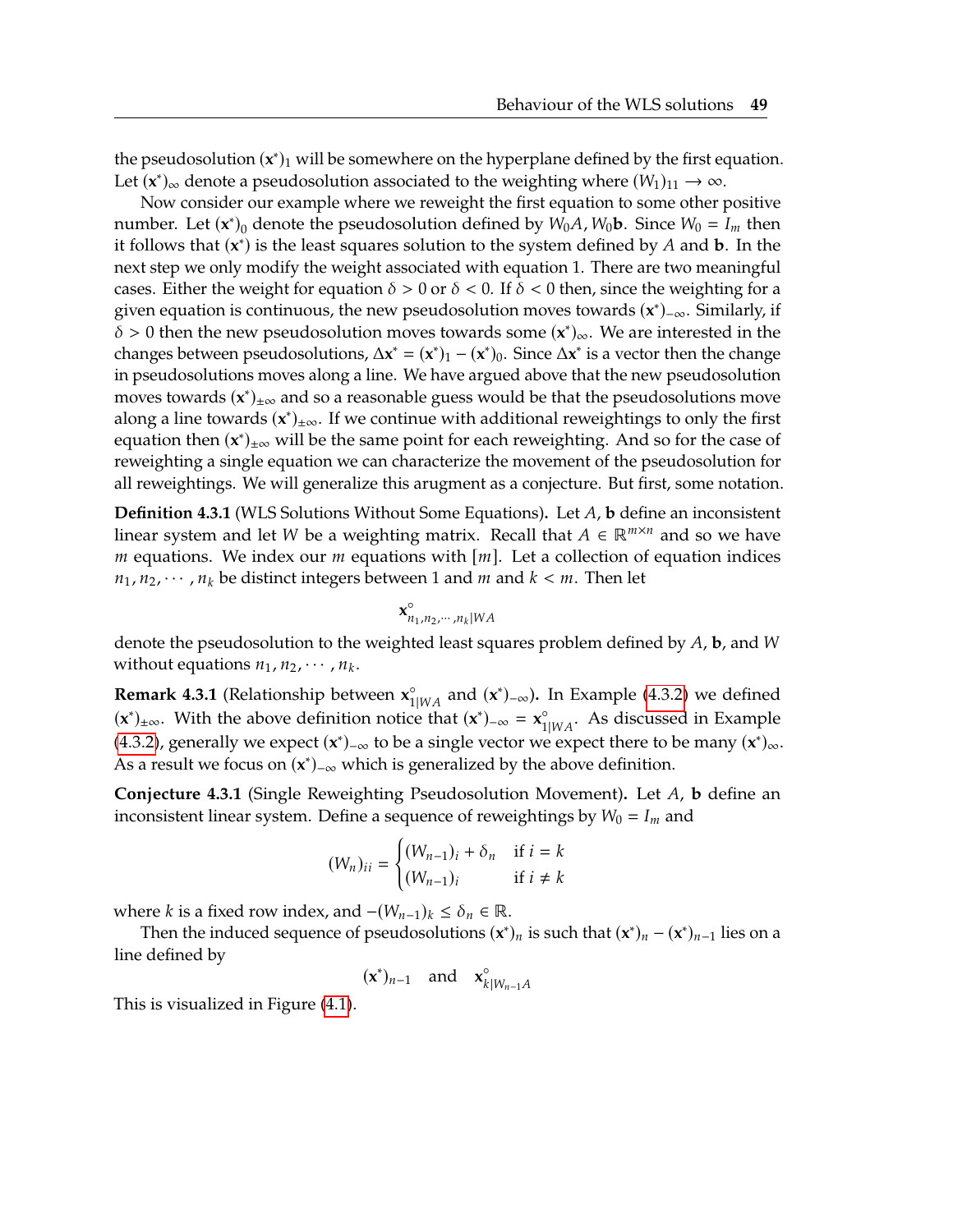<span id="page-64-0"></span>**Remark 4.3.2.** I have written the above proposition in such a way that will generalize when we will investigate how the pseudosolutions move with multiple reweightings. However, it follows that the above proposition has some redundancies. In particular, in the single reweighting case it can be shown that all the pseudosolutions  $(\mathbf{x}^*)_n$  lie on the same line defined by  $\mathbf{x}_{k}^{\circ}$  $_{k|A}^{\circ}$  and **x**<sup>\*</sup>.



**Figure 4.1** Here we have an inconsistent linear system visualized by the black lines. Our single reweighting only affects the thick hyperplane. The magenta line indicates the line along which the pseudosolutions move.

The above is given as a conjecture because we do not currently have a proof. That said, we have strong experimental evidence to suggest that the above conjecture holds. A high-level description of our experiment is as follows. We define a sequence of reweightings as in Conjecture [\(4.3.1\)](#page-63-0) and then compute the pseudosolutions at each step using  $\mathbf{x}^* = (A^TWA)^{-1}A^TW\mathbf{b}$ . We then computed  $(\Delta \mathbf{x}^*)_n = (\mathbf{x}^*)_n - (\mathbf{x}^*)_n - 1$ . If we let **d** =  $(x_{k|A}^{\circ}) - (x^*)_0$  then we ve  $\begin{pmatrix} \n\mathbf{x} \\
\mathbf{k} \\
\mathbf{r}\n\end{pmatrix}$  – (**x**<sup>\*</sup>)<sub>0</sub> then we verified that the direction of the updates  $(\Delta \mathbf{x}^*)_n$  followed **d** by verifying the dot product  $|\mathbf{d} \cdot (\Delta \mathbf{x}^*)_n| = 1$  for each n.

A future work is to prove this conjecture. A first line of attack might be to inspect  $(\Delta x^*)$ by using the definition of the WLS solution using the normal equations.

We now discuss the movement of multiple reweightings. However, the following discussion depends on the preceding discussion. As such much of the next ideas are given as conjectures, although they have been tested with similar numerical experiments.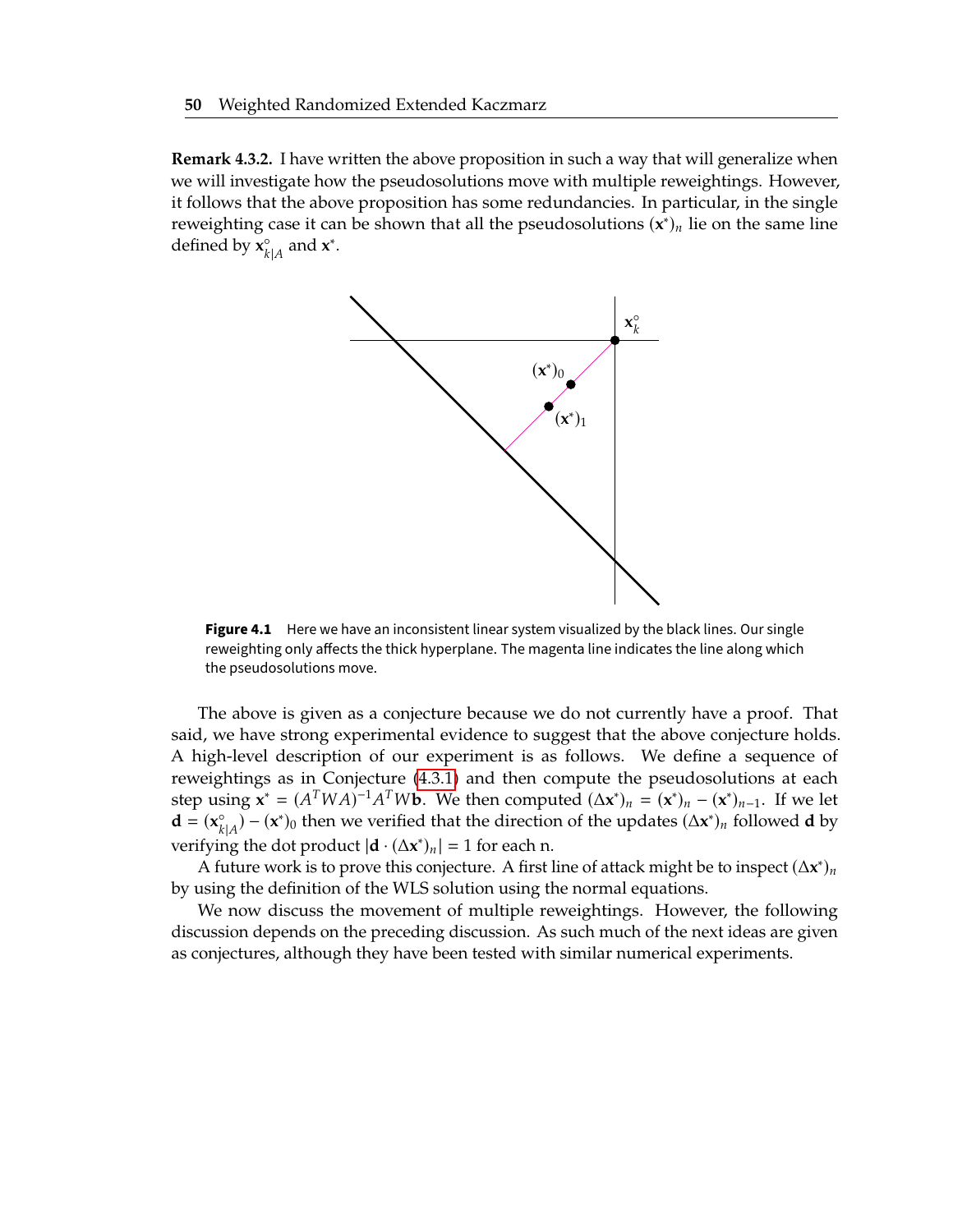#### **4.3.2 Multiple Reweighting**

Now that we have how the pseudosolution moves according to a single reweighting we want to understand how the pseudosolution moves according to more than one reweighting. Without loss of generality, suppose we reweigh equations one and two,

$$
(W_1)_{ii} = \begin{cases} (W_0)_{ii} + \delta & \text{if } i = 1\\ (W_0)_{ii} + \varepsilon & \text{if } i = 2\\ (W_0)_{ii} & \text{Otherwise} \end{cases}
$$

We ask how does  $(x^*)_1$  change to  $(x^*)_2$ . In the previous part we found that a single reweighting followed a line defined by  $(x^*)_0$  and  $x_1^{\circ}$  $n_{1|W_0A}^{\circ}$ . Note that, the final pseudosolution  $(x^*)_2$  is the same as the final pseudosolution given by the following reweightings

$$
(W'_1)_{ii} = \begin{cases} (W_0)_{ii} + \delta & \text{if } i = 1\\ (W_0)_{ii} & \text{Otherwise} \end{cases} \qquad (W'_2)_{ii} = \begin{cases} (W_1)_{ii} + \varepsilon & \text{if } i = 2\\ (W_1)_{ii} & \text{Otherwise} \end{cases}
$$

This is because  $W_2' = W_1$  and so, as long as  $W_2'A = W_1'A$  are both overdetermined, they must have the same pseudosolution defined by  $(A^T W A)^{-1} A^T W$  We concretize this as a must have the same pseudosolution defined by  $(A^TWA)^{-1}A^TW$ **b**. We generalize this as a lomma. The following lomma is true recordless of Conjecture (4.3.1) lemma. The following lemma is true regardless of Conjecture [\(4.3.1\)](#page-63-0).

<span id="page-65-0"></span>**Lemma 4.3.1** (Decomposing Multiple Reweightings)**.** *If a reweighting is given by*

$$
(W_n)_{11} = (W_{n-1})_{11} + \delta_1
$$
  
\n
$$
(W_n)_{22} = (W_{n-1})_{22} + \delta_2
$$
  
\n...  
\n
$$
(W_n)_{mm} = (W_{n-1})_{mm} + \delta_m
$$

*Then this reweighting is equivalent to the sequence of reweightings*

$$
(W'_n)_{ii} = \begin{cases} (W_{n-1})_{11} + \delta_1 & \text{if } i = 1\\ (W_{n-1}) & \text{otherwise} \end{cases}
$$

$$
(W'_{n+1})_{ii} = \begin{cases} (W'_n)_{22} + \delta_2 & \text{if } i = 2\\ (W'_n) & \text{otherwise} \end{cases}
$$

$$
\cdots
$$

$$
(W'_{n+m})_{ii} = \begin{cases} (W'_{n+m-1})_{mm} + \delta_m & \text{if } i = m\\ (W'_{n+m-1}) & \text{otherwise} \end{cases}
$$

*In the sense that the final pseudosolution for both sets of reweightings will be the same vector.*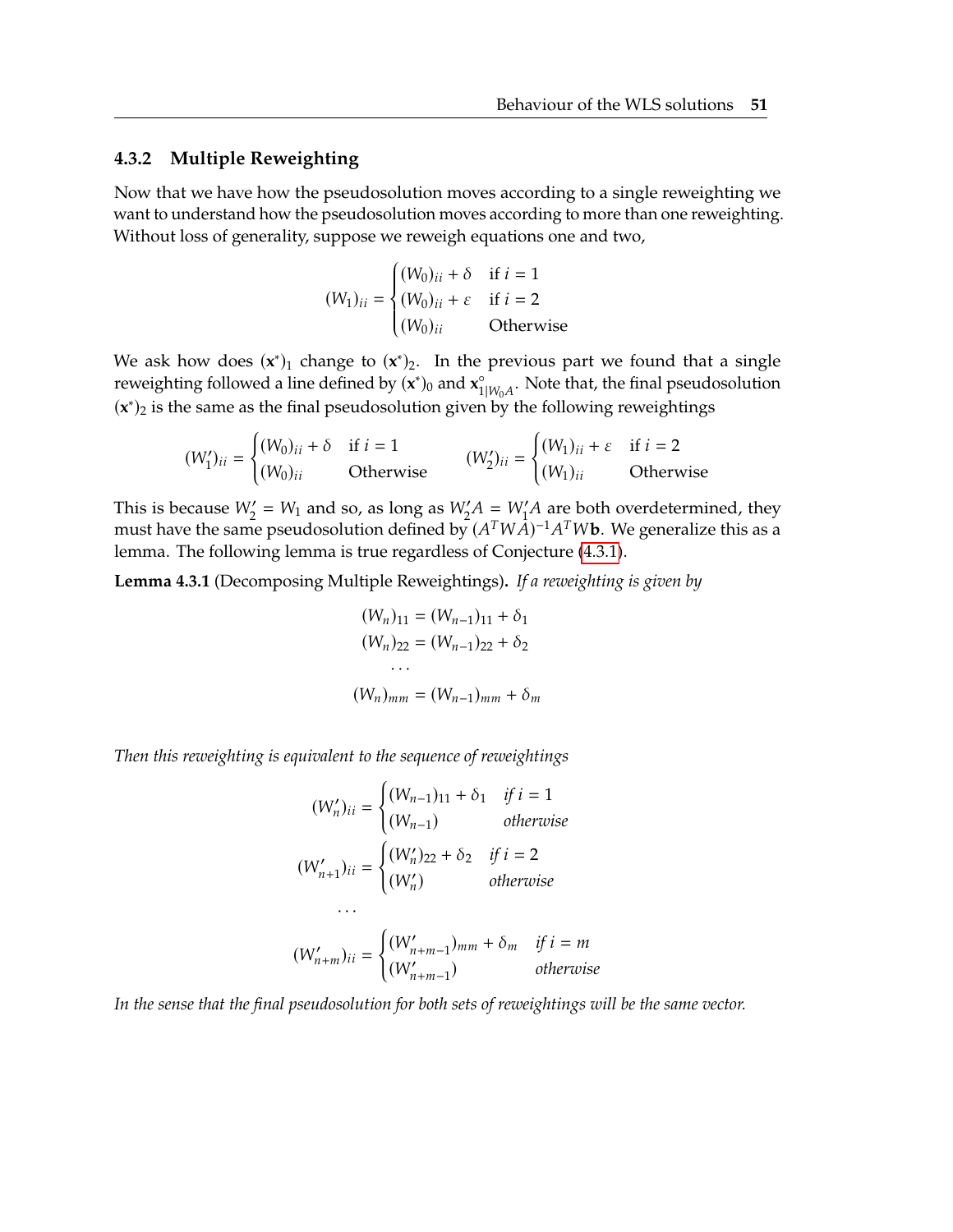*Proof.* This follows since *W*, *A*, **b** will be the same at the end of both sequences of reweightings and a pseudosolution is determined by exactly these objects. reweightings and a pseudosolution is determined by exactly these objects.

By decomposing the multiple reweighting as two single reweightings we can unpack the movement of the pseudosolution using our understanding of how a single reweighting moves the pseudosolution. The following conjecture depends on Conjecture [\(4.3.1\)](#page-63-0). If Conjecture [\(4.3.1\)](#page-63-0) is true then the following conjecture is also true by Lemma [\(4.3.1\)](#page-65-0).

**Conjecture 4.3.2** (Pseudosolution for Two Reweightings Follows a Sequence of Lines)**.** Let A, **b** define an inconsistent linear system. Let  $k_1$ ,  $k_2$  be equation indices. Then consider a reweighting

$$
(W_1)_{ii} = \begin{cases} (W_0)_{ii} + \delta & \text{if } i = k_1 \\ (W_0)_{ii} + \varepsilon & \text{if } i = k_2 \\ (W_0)_{ii} & \text{Otherwise} \end{cases}
$$

 The pseudosolution for this reweighting a line defined by the lines at each of the single reweightings.

*Proof.* By lemma [\(4.3.1\)](#page-65-0) we can decompose this reweighting as

$$
(W'_1)_{ii} = \begin{cases} (W_0)_{ii} + \delta & \text{if } i = k_1 \\ (W_0)_{ii} & \text{Otherwise} \end{cases} \qquad (W'_2)_{ii} = \begin{cases} (W_1)_{ii} + \varepsilon & \text{if } i = k_2 \\ (W_1)_{ii} & \text{Otherwise} \end{cases}
$$

with  $((x')^*)_3 = (x^*)_2$ . Assuming Conjecture [\(4.3.1\)](#page-63-0) we know that  $((x')^*)_2 - ((x')^*)_1$  follows a line  $(\Delta(\mathbf{x}')^*)_1$  defined by  $\mathbf{x}^{\circ}_{k_1|(W'_1)A}$  and  $((\mathbf{x}')^*)_1$ . Similarly,  $((\mathbf{x}')^*)_3 - ((\mathbf{x}')^*)_2$  follows a line  $(\Delta(\mathbf{x}')^*)_2$  defined by  $\mathbf{x}^{\circ}_{k_2\mid (W'_2)A}$  and  $((\mathbf{x}')^*)_2$ . It follows that the final pseudosolution is a linear combination  $(\mathbf{x}^*)_2 = ((\mathbf{x}')^*)_3 = c_1(\Delta(\mathbf{x}')^*)_1 + c_2(\Delta(\mathbf{x}')^*)_2$  which is also a line. ( $\stackrel{\text{\tiny{def}}}{\Rightarrow}$  Can you draw a similar figure to Figure [\(4.1\)](#page-64-0) for two reweightings? How about three or more reweightings?) □

Note that it seems plausible to determine how far a single reweighting moves a pseudosolution. If we had that information then we would be able to compute  $c_1, c_2$ without needing to compute  $((x')^*)_2$ ,  $((x')^*)_3$ .<br>The previous couple of subsections is one

The previous couple of subsections is enough to completely characterize the movement of the pseudosolution for any general reweighting. One can generalize the above arguments into an inductive form, or use a similar argument for more than two reweightings in a single step.

#### <span id="page-66-0"></span>**4.4 Proposed Definition for WREK**

In the above Sections we have laid some foundations for how dynamic reweightings behave in terms of the induced sequence of pseudosolutions. There is more theoretical foundations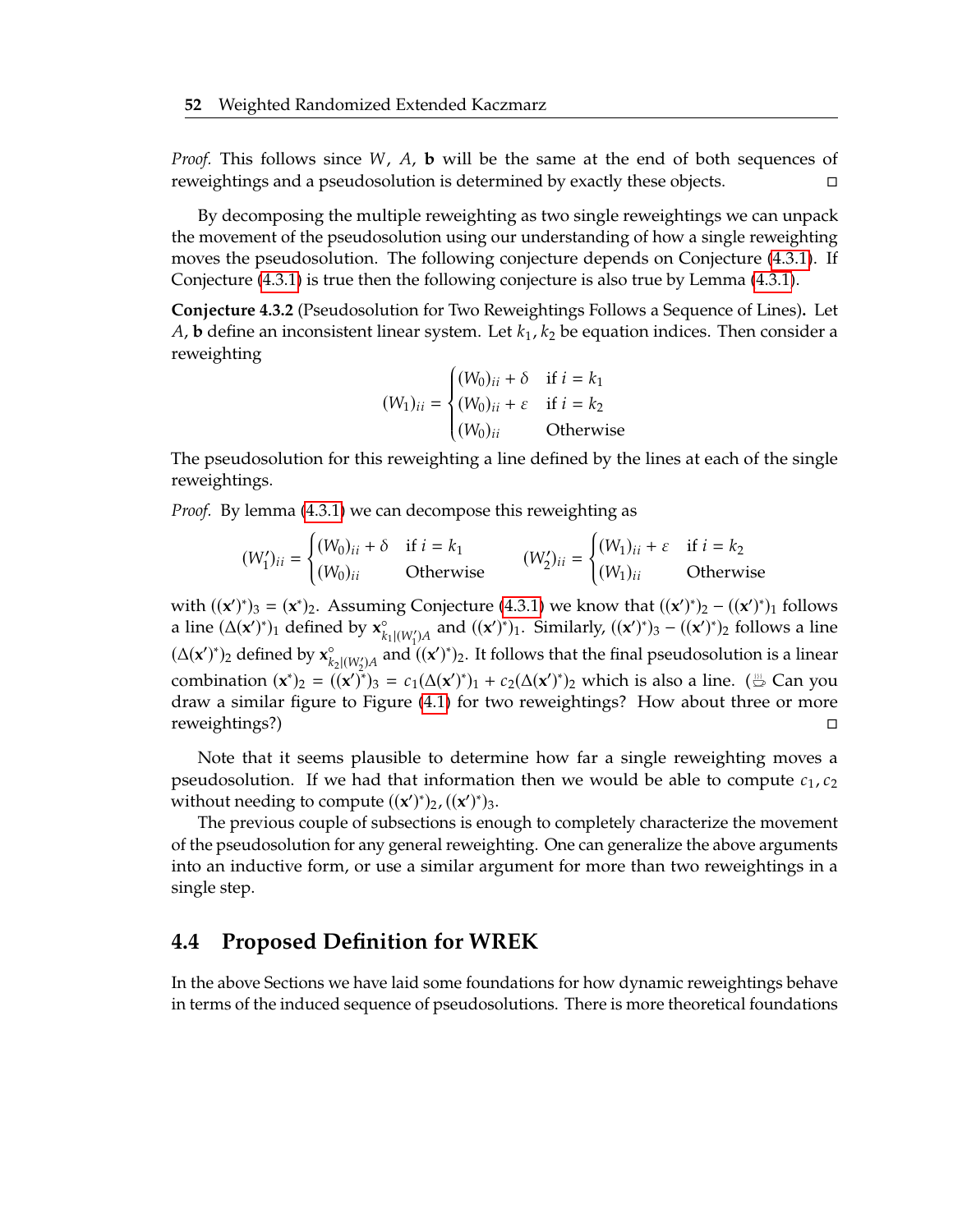which can be laid. We could ask which sequences of reweightings give meaningful pseudosolutions? In particular, given our inspiration from QuantileRK, one might attempt to construct a sequence of reweightings using only local residual information to generate a sequence of pseudosolutions which converge to the desired solution for corrupted linear systems. As well as understanding dynamic reweightings we want an RK variant which will converge to the pseudosolution of interest.

Now we will turn to *Weighted Randomized Extended Kaczmarz* (WREK), a proposed Randomized Kaczmarz variant which seeks to use dynamic reweightings to converge to a pseudosolution of interest. The algorithm for WREK is as follows.

<span id="page-67-0"></span>**Algorithm 4** Weighted Randomized Extended Kaczmarz 1: **function** WREK(**A**, **b**, T, W, reweight(·))  $\chi_0 = 0$  $\triangleright$  where  $A \in \mathbb{R}^{m \times n}$ ,  $\mathbf{b} \in \mathbb{R}^m$ , and  $T \in \mathbb{N}$  $x_0 = 0$ 3: **z**<sub>0</sub> = *b*<br>4: **for** *i* = for  $j = 1, ..., T$  do 5: Pick *i<sub>k</sub>* ∈ *m* with probability  $q_i := \frac{\|\mathbf{A}^{(i)}\|_2^2}{\|\mathbf{A}\|_F^2}$  $\frac{\mathbf{A}^{(i)}||_2}{\|\mathbf{A}\|_F^2}, i \in [m]$ 6: Pick  $j_k \in n$  with probability  $q_i := \frac{\left\| \mathbf{A}_{(i)} \right\|_2^2}{\| \mathbf{A} \|^2_F}$  $\frac{\mathbf{A}_{(j)}||_2}{\|\mathbf{A}\|_F^2}, i \in [n]$ 7: **W** = reweight(*A*, *b*, *i<sub>k</sub>*, *j<sub>k</sub>*, *W*)<br>8: Set  $z^{(k+1)} = z^{(k)} - \frac{\langle (WA)(j_k), z^{(k)} \rangle}{2}$ 8: Set  $z^{(k+1)} = z^{(k)} - \frac{\langle (WA)_{(j_k)}}{\| (WA)_{(j_k)}}$  $\frac{1}{2}$ ,  $z^{(k)}$  $\frac{W(A)(i_k), z^{(k)}}{\|(WA)(i_k)\|_2^2} (WA)(i_k)$ 9: Set  $x^{(k+1)} = x^{(k)} + \frac{(Wb) - z^{(k)} - \langle (WA)^{(i_k)} \rangle}{\|(WA)^{(i_k)}\|_2^2}$  $\langle x^k \rangle$  $\parallel$ (WA)<sup>(i</sup>k  $\frac{A)^{(i_k)}$ , $x^k$   $}(WA)^{(i_k)}$ 10: **end for** 11: **return <sup>x</sup>** 12: **end function**

We remark that the action of WREK is the same as the action of REK except that on each pass you reweight the A and **b**. The particular reweighting scheme is left as an input and will depend on further investigations on useful sequences of reweightings which use local system information. One may also remark that, by reading off the definition, if  $W_n = I_m$  for all  $n$  then the definition of WREK matches the definition of REK exactly. And so in REK should be a special case of WREK.

In this way, our proposed definition of WREK looks like "the minimal change to REK to incorporate dynamic reweightings." However, there is no guarantee that this is the correct way to extend REK. The following are some important directions for further investigations.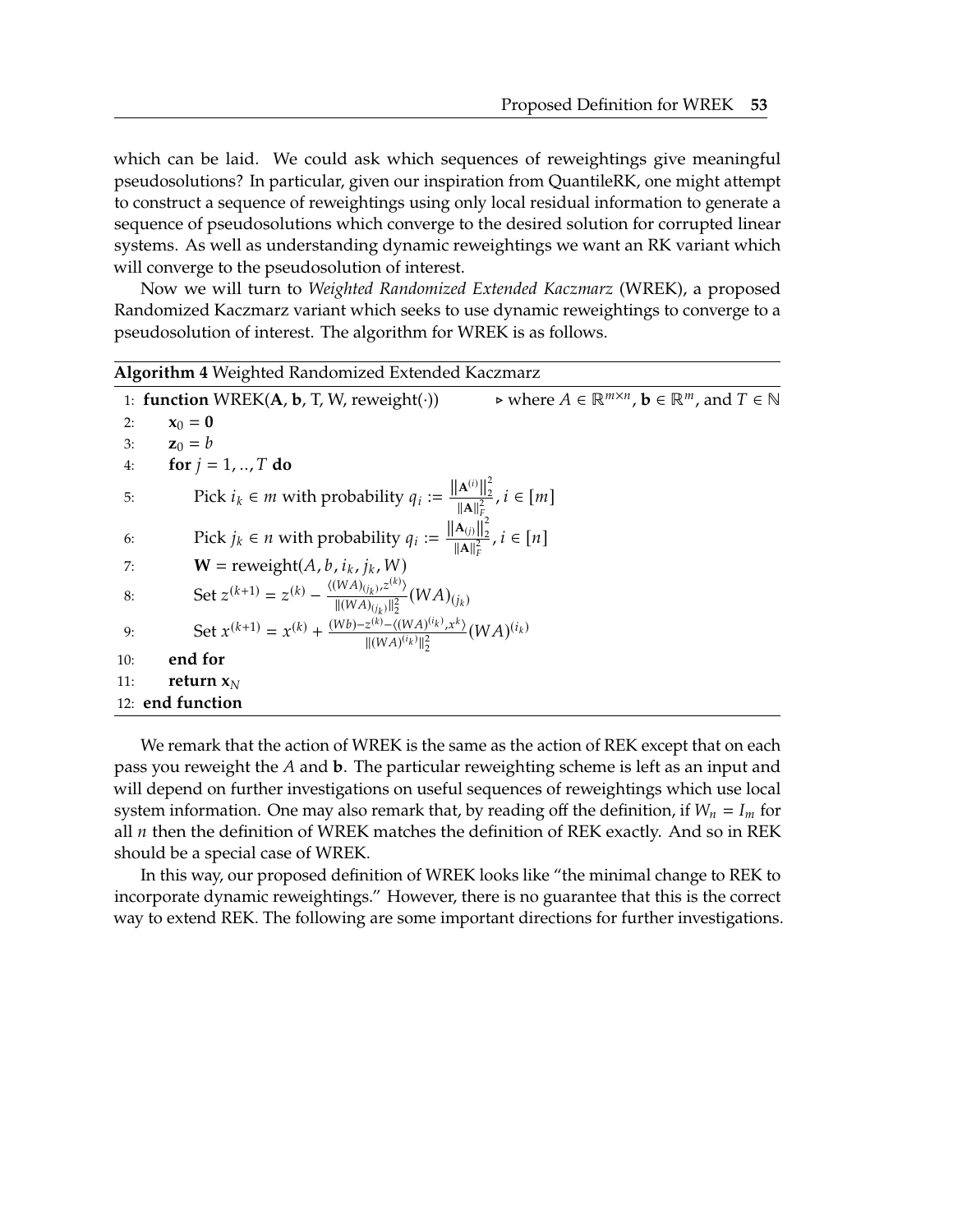### <span id="page-68-0"></span>**4.5 Future Directions & Conclusion**

Before we conclude this work we discuss some future directions to carry the investigation.

- One could set up numerical experiments to investigate whether the proposed WREK behaves like REK in the case where  $W_n = I_m$  for all *n*.
- Another sanity check for this proposed definition of WREK is to investigate whether WREK behaves like RK in the case where A, **b** define a consistent system and  $W_n = I_m$ for all  $n$ .
- After these sanity checks one may want to investigate reweighting schemes for corrupted linear systems. Given QuantileRK, one may investigate a reweighitng scheme which uses system residuals at each iteration.
- There are also theoretical investigations to be made. For example, in Section [\(3.2\)](#page-40-0) we found a closed form for REK's **z** updates. We can perform a similar investigation into WREK's **z** vectors. We could then ask whether the corresponding  $\mathbf{b}^{(k)}$  updates make sense.
- The current definition of WREK modifies the linear system. However, another avenue of investigation is to instead modifying the probability distributions to pick each row and column. One difference between these two methods is that applying a reweighting to  $A$  changes the column space of  $A$  which in turn changes the space of consistent measure vectors **b** ′ . That said, there could be other dangers to modifying the column space of A which have not yet been investigated.
- One could attempt to prove Conjecture [\(4.3.1\)](#page-63-0) and similar propositions for many reweightings in a single step.

Throughout this work we have considered large linear systems and numerical methods to solve them quickly. We have been particularly interested in Randomized Extended Kaczmarz's action of system modifications to solve noisy linear systems. To that end we unpacked how and why Randomized Extended Kaczmarz works so that we could lay foundations for a generalization to solve corrupted linear systems.

Thank you for joining me on this journey; climbing this hill with me. I hope you enjoyed traversing this space as much as I did and I hope you were able to develop your own relationship with some of the ideas here. I wish you the best on the most important step one can take, the next one.